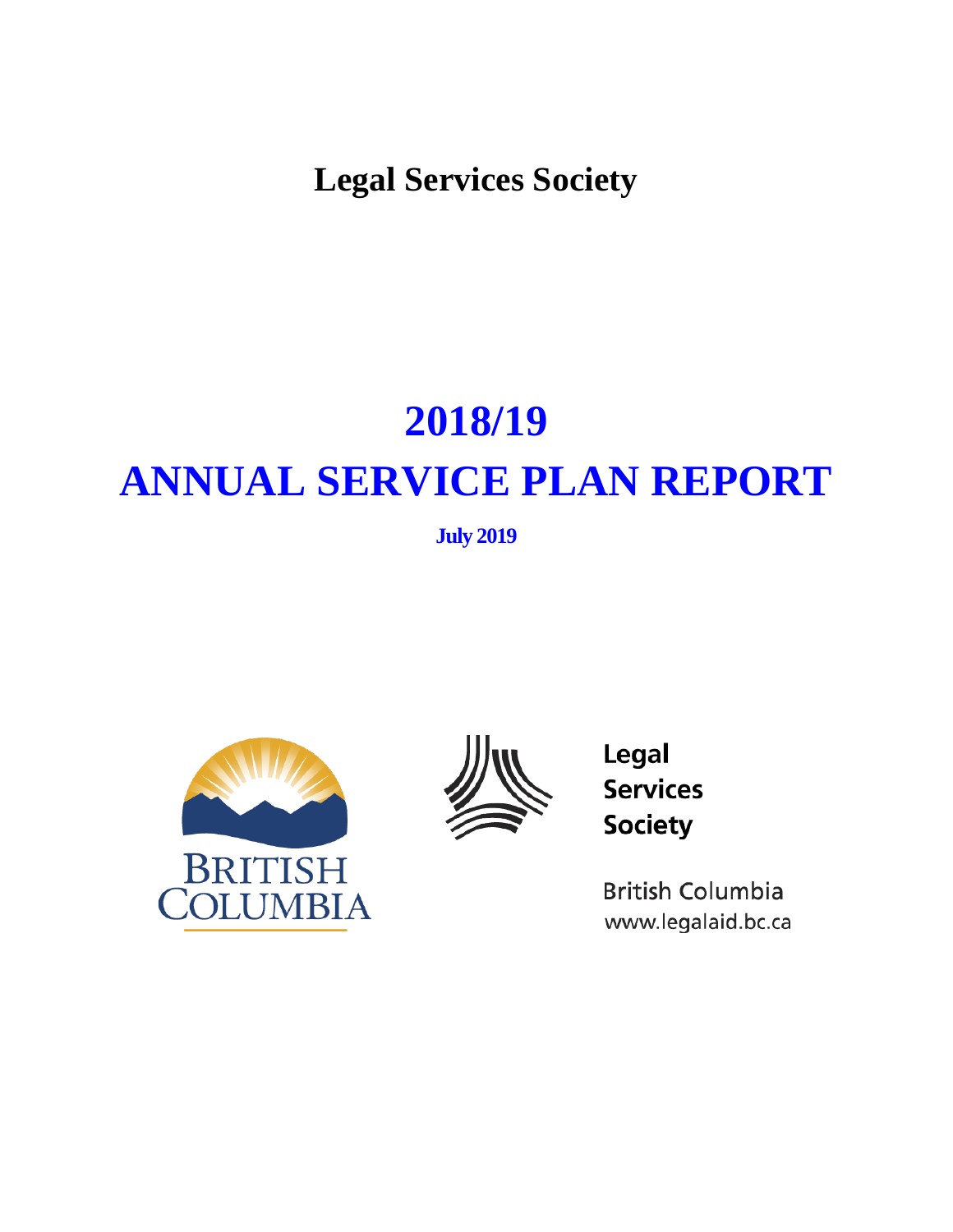For more information on the Legal Services Society contact:

400 – 510 Burrard Street

Vancouver, BC V6C 3A8

604-601-6000

Or visit our website at [legalaid.bc.ca](http://lss.bc.ca/)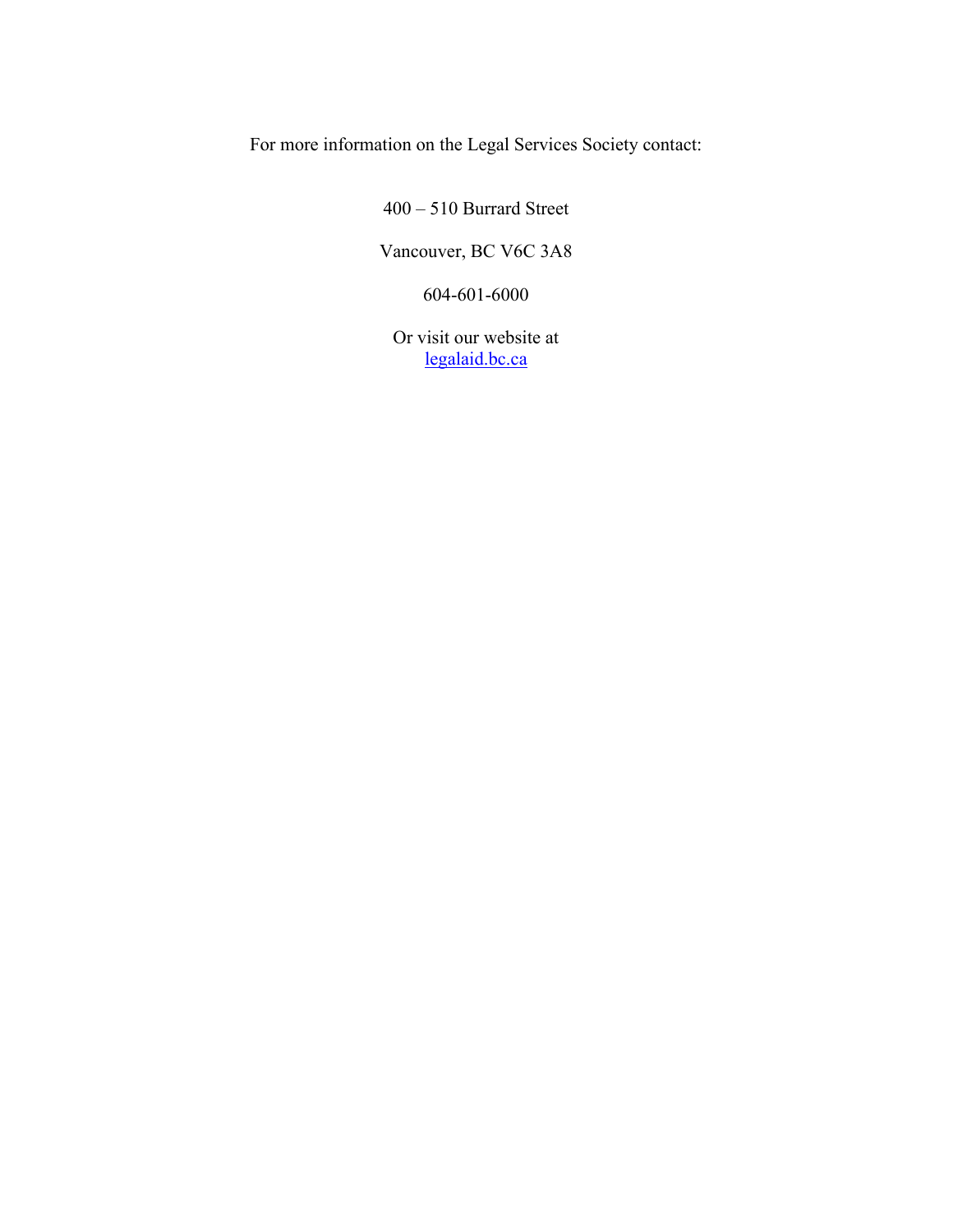# <span id="page-2-0"></span>**Board Chair's Accountability Statement**



The *Legal Services Society's 2018/19 Annual Service Plan Report* compares the corporation's actual results to the expected results identified in the *2018/19 – 2020/21 Service Plan* created in February 2018. I am accountable for those results as reported.

*Celeste Haldane Chair, LSS Board of Directors*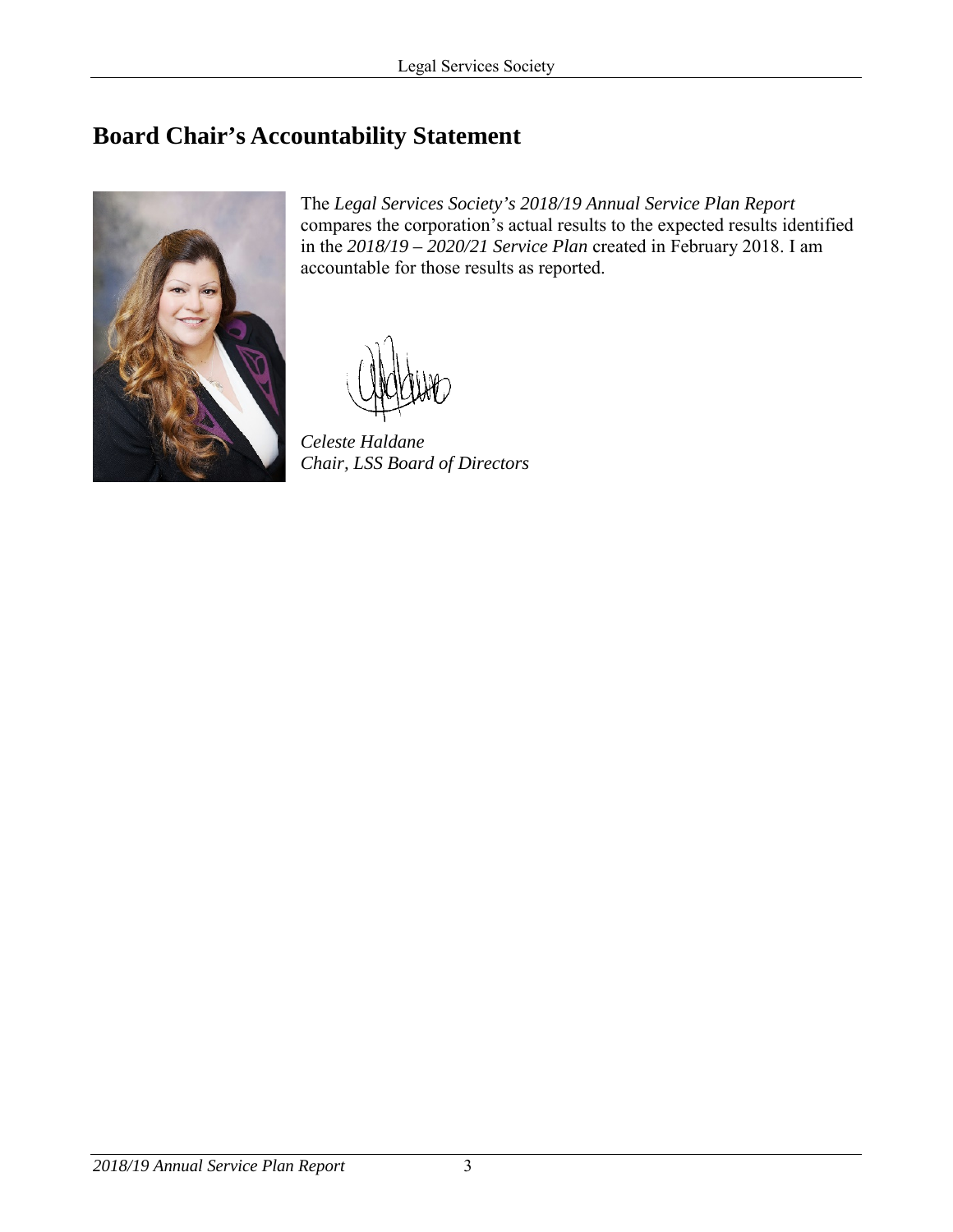# **Table of Contents**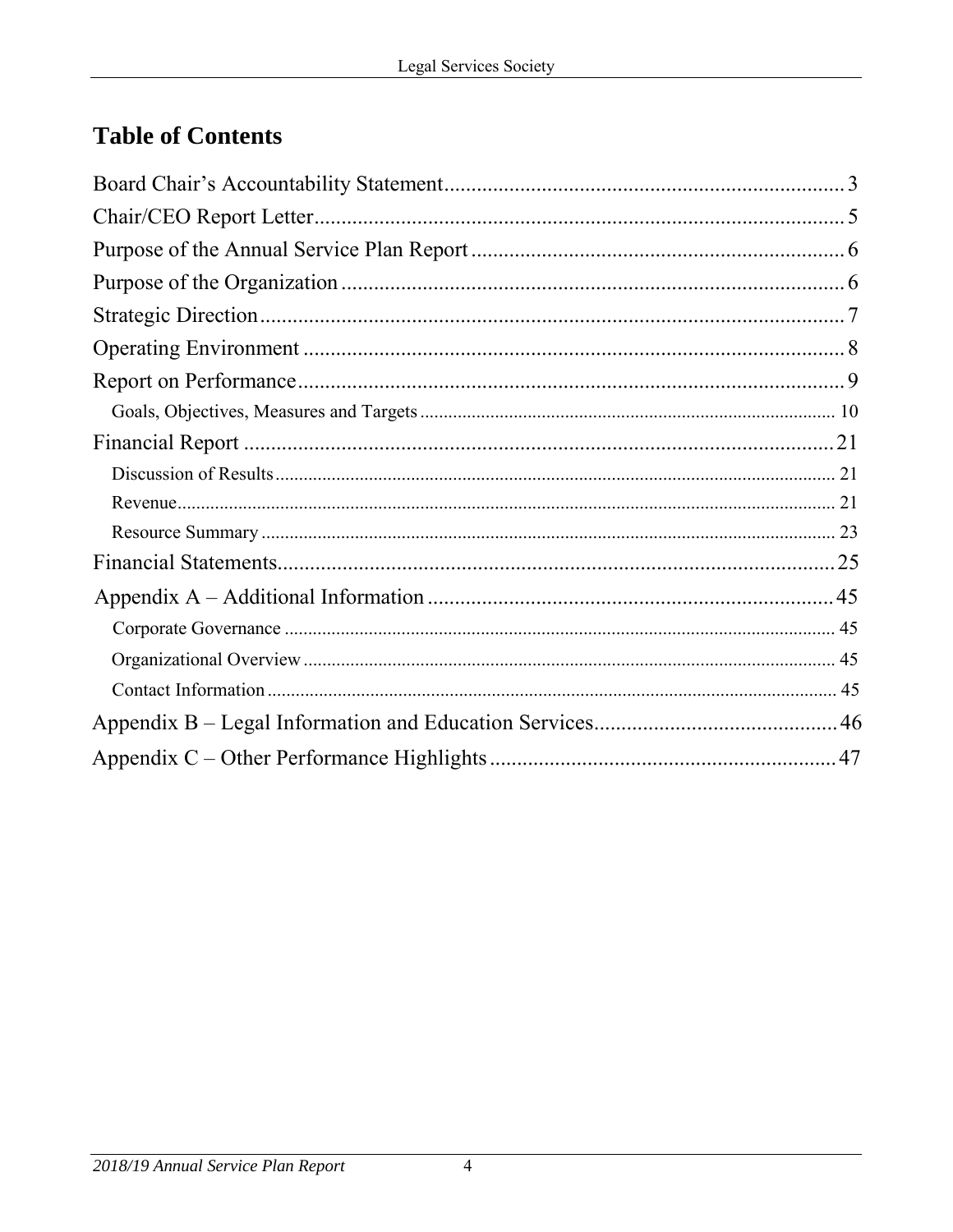# <span id="page-4-0"></span>**Chair/CEO Report Letter**

We are pleased to present the Legal Services Society's 2018/19 Annual Service Plan Report. The results described in this report align with our [February 2018 Mandate Letter](https://lss.bc.ca/sites/default/files/inline-files/2018_2019_MandateLetter_0.pdf) and support the provincial government's three key commitments to British Columbians: to help make life more affordable for people; delivering the services people count on; and to build a strong, sustainable economy.

In 2018/19, the Legal Service Society (LSS or the society) received a significant funding increase from the Ministry of Attorney General (MAG) and made substantive progress on the two specific priorities in the Mandate Letter: improving access to justice for Indigenous peoples, and working with government and stakeholders to better meet the legal needs of low-income families.

To ensure LSS and MAG work together in a manner that is strategic, effective, and accountable, the two organizations have a number of protocols. These include regular meetings between the board chair and the Attorney General and between LSS's CEO and the Assistant Deputy Minister; a Standing Committee of the Assistant Deputy Minister and the CEO for addressing any issues arising between the parties; and a working group of senior LSS and ministry staff that meets every three weeks to discuss budgets and services.

In 2018/19, LSS welcomed three new board members. The society's orientation program includes briefings from senior staff and support from other board members along with educational presentations on operations and an annual peer-review and performance assessment.

We would like to thank LSS staff and the many private lawyers who represent LSS's clients. Without their commitment to legal aid and to improving the lives of those in need, LSS could not deliver such a broad range of services or develop so many new and innovative services, on time and on budget. We would also like to thank the Attorney General and his staff for their collaboration and support throughout the year.



Celeste Haldane, QC *Chair, LSS Board of Directors*



Mark Benton, QC *Chief Executive Officer*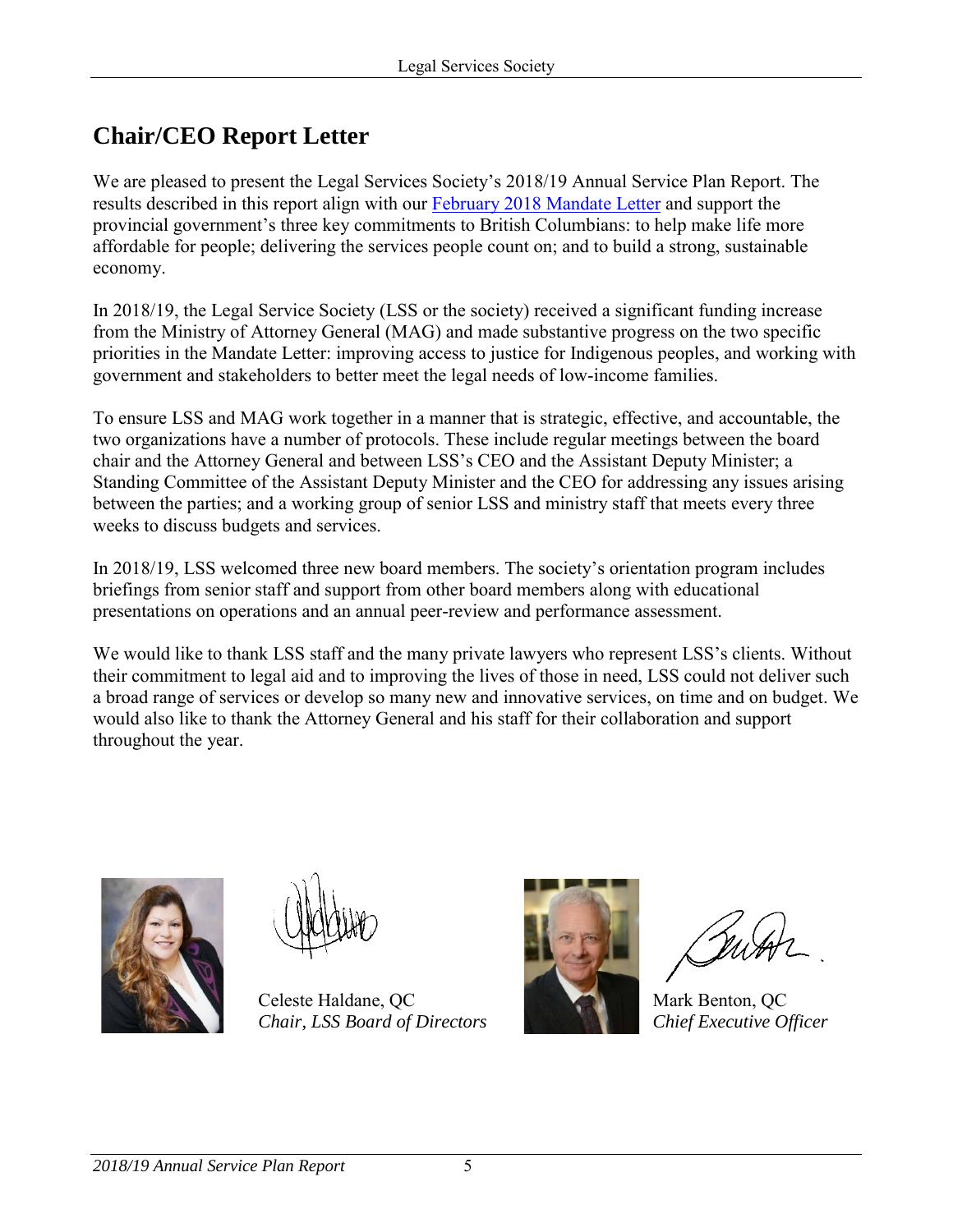# <span id="page-5-0"></span>**Purpose of the Annual Service Plan Report**

The Annual Service Plan Report (ASPR) is designed to meet the requirements of the *Budget Transparency and Accountability Act* (BTAA), which sets out the legislative framework for planning, reporting and accountability for Government organizations. Under the BTAA, the Crown Corporation's Board is required to report on the actual results of the Crown's performance related to the forecasted targets documented in the previous years' Service Plan.

# <span id="page-5-1"></span>**Purpose of the Organization**

LSS provides legal aid in British Columbia. Created by the [Legal Services Society Act](http://www.bclaws.ca/civix/document/id/complete/statreg/02030_01) in 1979, LSS is a non-profit organization that is a separate legal entity from government (see [Our Mandate\)](https://legalaid.bc.ca/about/ourMandate). Our priority is to serve the interests of people with low incomes. LSS is funded primarily by the provincial government and receives grants from the Law Foundation and Notary Foundation.

Legal representation services are available for financially eligible people with serious family, child protection, or criminal law problems. Legal representation is also available for people who face a refugee or deportation hearing, a Mental Health Review Panel or BC Review Board hearing, or who have a prison issue for which the Charter of Rights and Freedoms establishes a right to counsel. LSS also helps clients get early legal assistance and engage collaboratively to resolve their child protection issues through nine Parents Legal Centres (PLCs) across BC.

LSS provides legal advice services through criminal and family duty counsel in and out of courthouses across BC, immigration duty counsel for people in detention at the Canada Border Services Agency's enforcement centre in Vancouver, the Family LawLINE, and the Brydges Line telephone service for people who may be or have been arrested. LSS also provides family advice lawyers at various locations to support the family justice counsellors.

Public legal education and information (PLEI) is integral to our services. PLEI includes legal information, triage, and community referrals. Legal information and outreach services are delivered by intake workers, legal information outreach workers (LIOWs), Aboriginal community legal workers (ACLWs), local agents, and community partners. We provide information through our LSS website, Family Law in BC website, Aboriginal Legal Aid in BC website, and MyLawBC website. We provide legal education through training workshops, conferences, and webinars, and produce a wide range of publications readers can order at no cost. We reach hundreds of intermediaries and advocates each year so that they are better able to help people with low incomes solve their legal issues. Our network of regional offices, local agents, and community partners works to ensure access to legal aid and other justice services throughout British Columbia.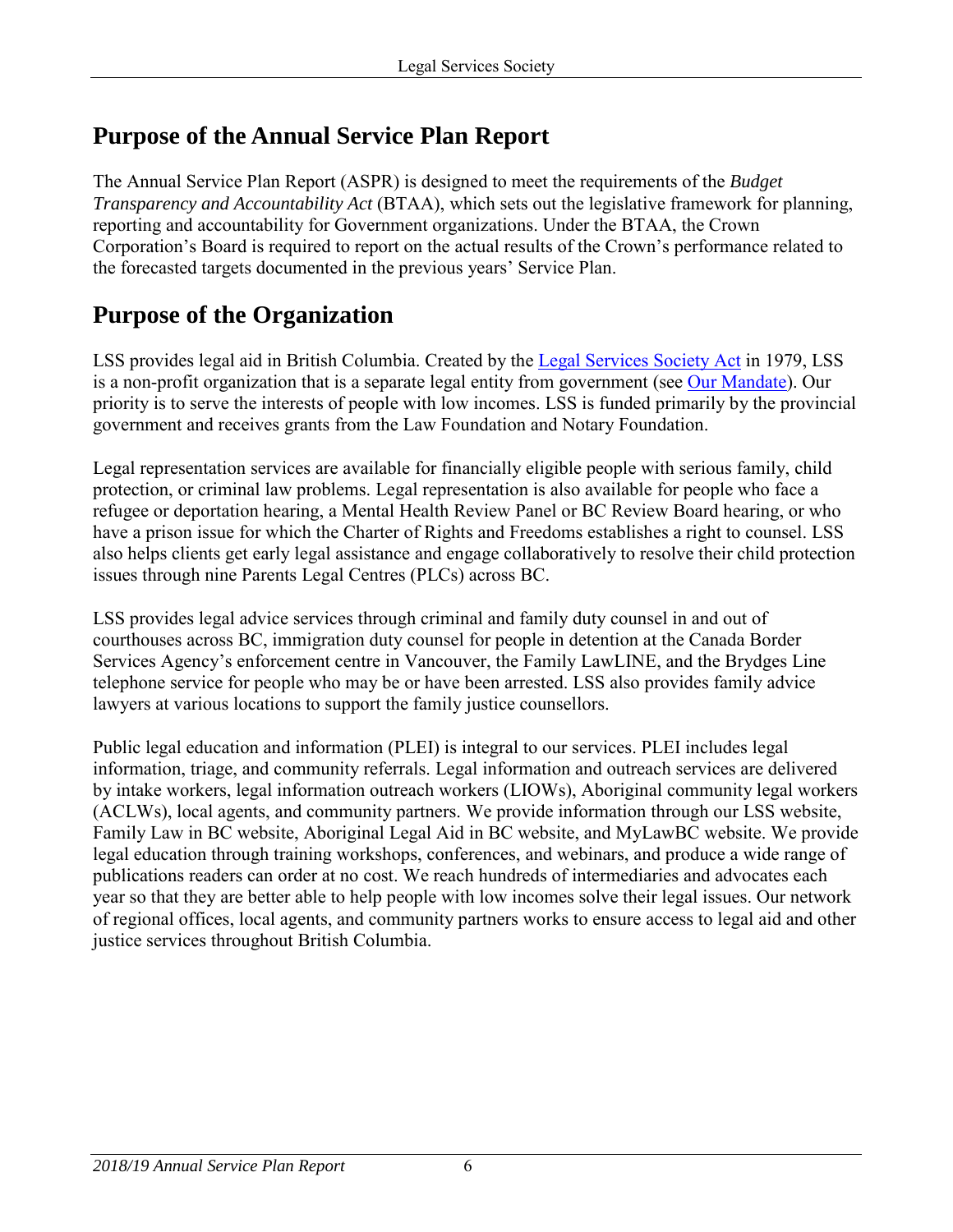# <span id="page-6-0"></span>**Strategic Direction**

The strategic direction set by Government in 2017 and expanded upon in the Board Chair's Mandate [Letter](https://lss.bc.ca/sites/default/files/inline-files/2018_2019_MandateLetter_0.pdf) from the Minister Responsible in 2018 shaped the [2018/19 Service Plan](https://lss.bc.ca/assets/aboutUs/reports/servicePlans/servicePlan2018.pdf) and the results reported in this ASPR.

The following table highlights the key goals, objectives, or strategies that support the key priorities of Government identified in the 2018/19 LSS's Service Plan:

| <b>Government Priorities</b>               | <b>Legal Services Society Aligns with These Priorities By:</b>                                                                                                                                                                                                                                                                                                                                                                                                                                       |
|--------------------------------------------|------------------------------------------------------------------------------------------------------------------------------------------------------------------------------------------------------------------------------------------------------------------------------------------------------------------------------------------------------------------------------------------------------------------------------------------------------------------------------------------------------|
| Making life more affordable                | • Objective 1.2: Increase the accessibility and quality of legal aid<br>services for Indigenous people.<br>• Objective 2.2: Support more people to achieve timely and lasting<br>resolutions to their legal problems.                                                                                                                                                                                                                                                                                |
| Delivering the services people<br>count on | • Objective 2.1: Increase the accessibility of legal aid services to<br>address people's interrelated needs.<br>• Objective 3.1: Increase staff's and service providers' ability and<br>capacity to provide quality services.<br>• Objective 3.2: Increase the availability of qualified staff and<br>service providers in all regions.<br>• Objective 3.3: Increase the timeliness of LSS service delivery.<br>• Objective 4.2: Promote innovations that help people resolve their<br>legal issues. |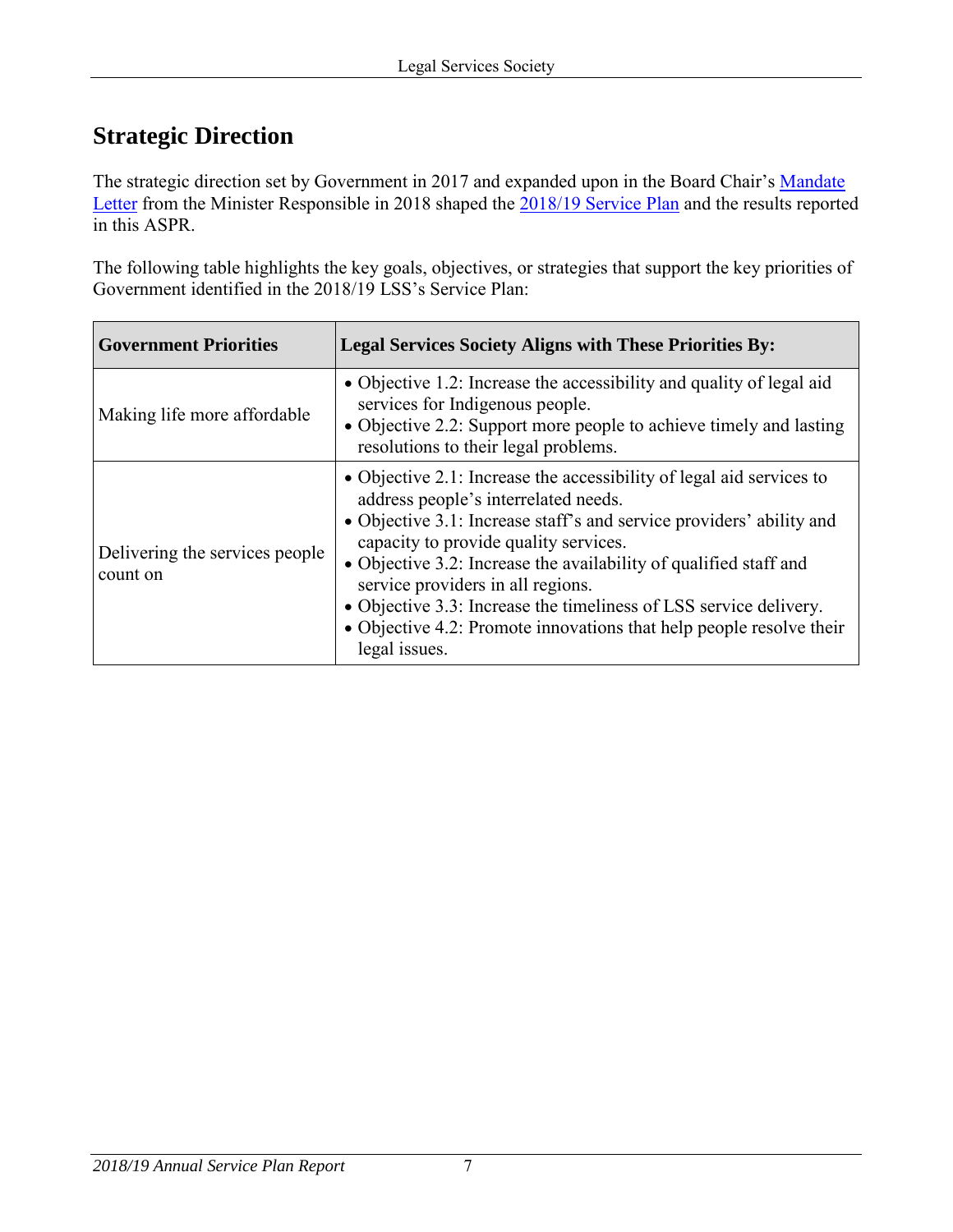# <span id="page-7-0"></span>**Operating Environment**

In 2018/19 LSS received the largest budgetary increase since 2002. The additional funding enabled us to undertake a variety of initiatives to improve the quality and availability of the services we provide. This included providing PLC services in 7 new communities, implementing tariff enhancements, creating a lawyer incentive payment for family and Child, Family and Community Services Act (CFCSA) cases, investing in lawyer training, and increasing access to family and criminal duty counsel.

Demand for family law services increased in 2018/19, with service requests growing by 9 percent and contracts issued by 24 percent over the previous year. These increases were driven in part by the reintroduction of discretionary spending in April 2018, and the introduction of a family limited representation contract in October 2018, which enabled LSS to offer family law services to more clients. LSS was able to expand family law services to meet client needs because of the core funding increase from the provincial government. In the criminal tariff, LSS saw a relative stabilization with a 1 percent reduction in service requests and contracts issued 2018/19 over 2017/18.

LSS faced growing lawyer dissatisfaction in 2018/19, and a risk of province-wide service disruption. While LSS worked throughout the year to engage and support lawyers to provide legal aid services, staff also prepared the required procedures and resources to continue delivery of legal aid if the withdrawal of services by the private bar (planned for April 1, 2019) occurred. In late March 2019, the Association of Legal Aid Lawyers (ALL) accepted an incentive payment to continue to provide legal aid services while the province, ALL, and LSS negotiate an agreement in principle for long term, sustainable legal aid funding. The incentive is funded by a \$4.0 million contribution from the province and \$3.9 million from LSS, and will increase payments to lawyers until October 31, 2019, while negotiations take place.

LSS also experienced significant cost pressures in 2018/19 in the immigration tariff, due to a continuing increased demand for services. Since fall 2015, demand for immigration and refugee legal aid services has increased significantly. The volume of immigration service requests in 2018/19 increased by 17 percent over 2017/18, and the number of contracts issued in 2018/19 increased by 21 percent over 2017/18. Due to this increase in contracts, costs for immigration and refugee cases exceeded our budget. Thanks to discussions between the federal and provincial governments, LSS received a commitment for additional immigration and refugee funding that ensured the continuation of services to the end of the 2018/19 fiscal year.

LSS underwent significant organizational changes in 2018/19 due to the expansion of our budget, the hiring of new staff across the province, the internal movement of staff to new roles, and changes to systems and processes to support the delivery of new services. At the same time, LSS continued to face challenges in hiring and retaining skilled staff, in particular due the cost of living in the Lower Mainland. To mitigate the impact of these changes and to ensure that LSS is well positioned to deliver quality services, we have continued to focus on organizational health and employee engagement. A key strategy was providing enhanced training programs, including cultural competency training for all staff.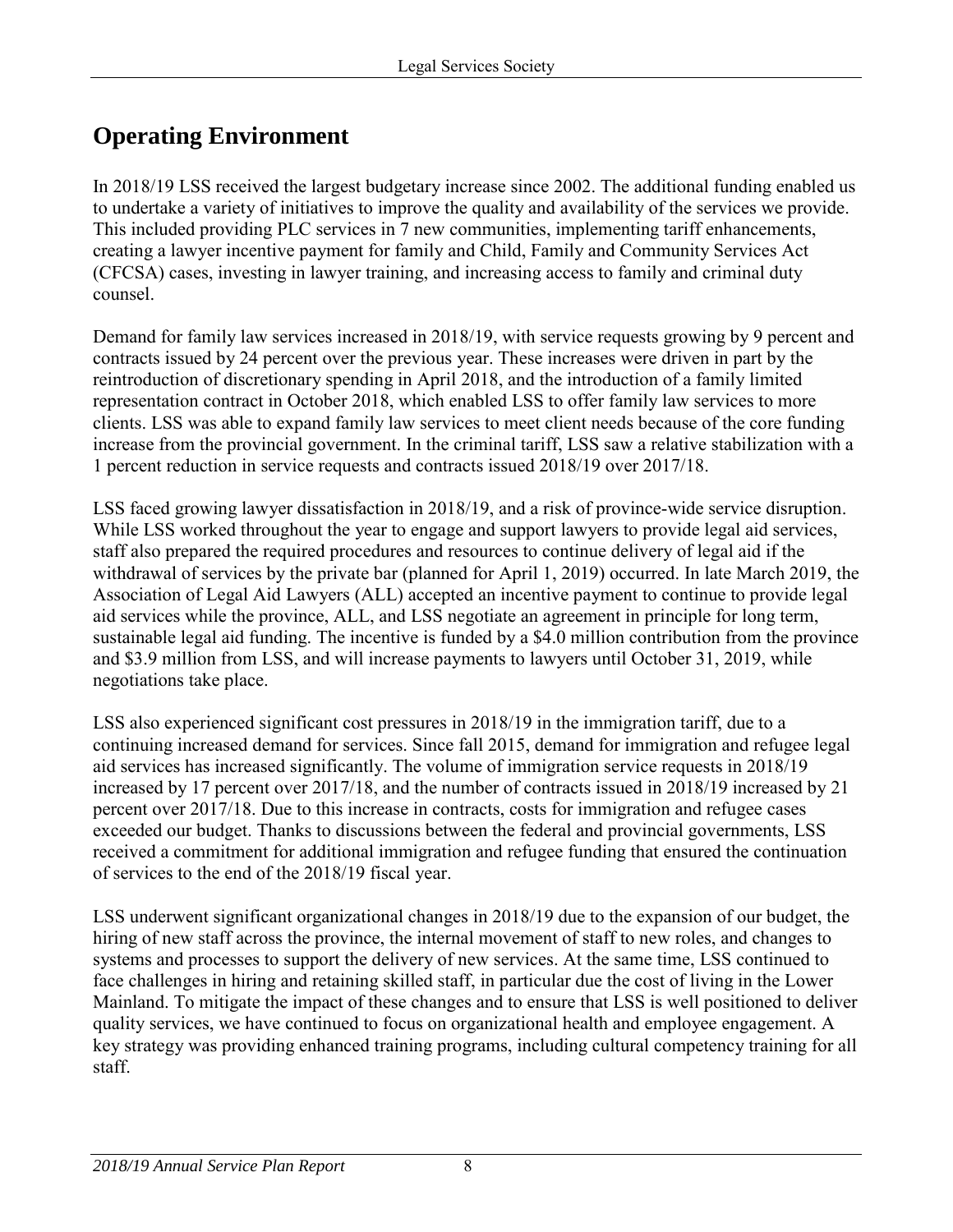# <span id="page-8-0"></span>**Report on Performance**

LSS pursued two priority actions in 2018 to advance the Government's strategic direction and the society's strategic goals. The first was to work with Indigenous peoples, the ministry, and other stakeholders to continue to identify ways to improve Indigenous access to justice. This included advancing the justice provisions of the Calls to Action of the Truth and Reconciliation Commission (TRC), the United Nations Declaration on the Rights of Indigenous Peoples (the UN declaration), and Grand Chief Ed John's report on Indigenous child welfare in BC. The second priority action was to work with MAG, affected ministries, and relevant stakeholders to determine opportunities to better help families with low incomes to achieve timely and lasting resolutions to their legal problems

In 2018/19 we implemented our new strategic framework, which sets out four new goals and supporting objectives, strategies, and performance measures, which replaced those in the 2017/18 service plan. The new strategic framework was developed to reflect our current environment and priorities. The strategic framework is intended to guide LSS over next five to 10 years.

Further refinement of performance measures occurred during 2018/19 and is reflected in the 2019/20 service plan. All performance measures in this report reflect the 2019/20 service plan measures. The exact changes that occurred between the 2018/19 and 2019/20 service plans are detailed in the Discussion section of each objective/performance measure that changed.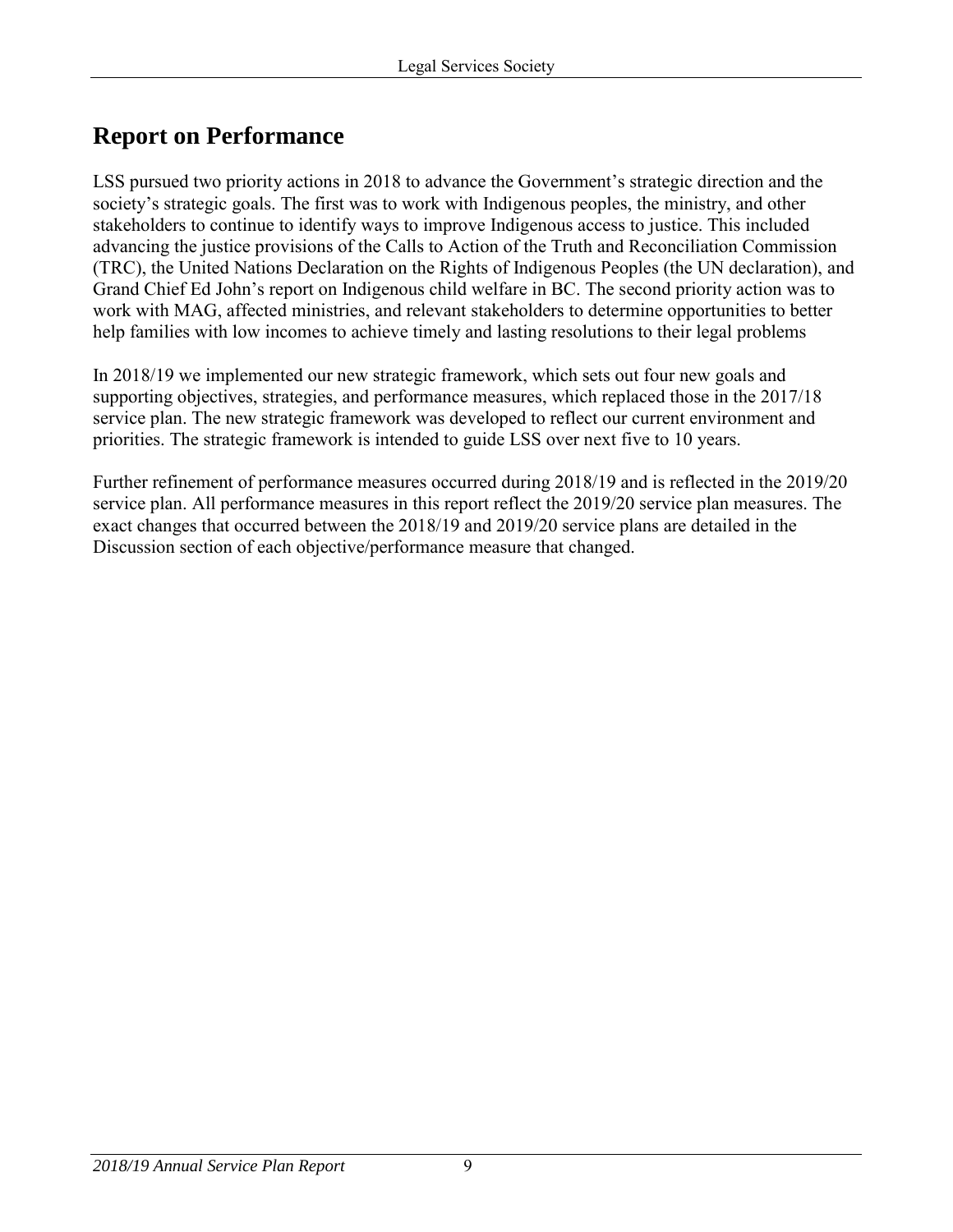# <span id="page-9-0"></span>*Goals, Objectives, Measures and Targets*

### **Goal 1: LSS advances reconciliation with Indigenous people by improving access to justice**

This goal articulates our aim to improve Indigenous access to justice. We can achieve this outcome through our work with Indigenous people, the ministry, and other stakeholders. In 2018/19 LSS launched a new Indigenous Services Division to lead the organization in this work, which includes advancing the justice provisions of the TRC Calls to Action, the UN declaration, and Grand Chief Ed John's report on child welfare.

## **Objective 1.1: Ensure the cultural competence of staff and service providers**

# **Key Highlights:**

LSS has identified specialized training of staff and services providers as a way to achieve success for this objective. Key highlights include:

- Developed cultural competency training to increase the knowledge and awareness of Indigenous people and culture, stereotyping, and the consequences and legacies of colonialism.
- Delivered cultural competency training to 115 staff and 41 service providers.

| <b>Performance Measure(s)</b>                                                                                     | 2016/17        | 2017/18        | 2018/19       | 2018/19        | 2019/20       | 2020/21       |
|-------------------------------------------------------------------------------------------------------------------|----------------|----------------|---------------|----------------|---------------|---------------|
|                                                                                                                   | <b>Actuals</b> | <b>Actuals</b> | <b>Target</b> | <b>Actuals</b> | <b>Target</b> | <b>Target</b> |
| Percent of Indigenous<br>1.1a<br>clients who say they<br>received culturally<br>appropriate legal aid<br>services |                | 67%            |               |                | 69%           |               |

**Data Source:** Biennial LSS Client Survey

## **Discussion**

We believe Indigenous clients can provide the most meaningful assessment of whether our services are culturally appropriate. In 2018/19 we conducted the Indigenous Client Survey; a new specialized survey of Indigenous clients designed to better assess their opinions. While LSS intended to report the results in relation to performance measure 1.1a, due to methodological issues we are not able to report on the quantitative results. LSS will use the qualitative feedback to improve the cultural appropriateness of its services. For 2019/20, LSS will report on results from Indigenous clients participating in our overall LSS Client Survey.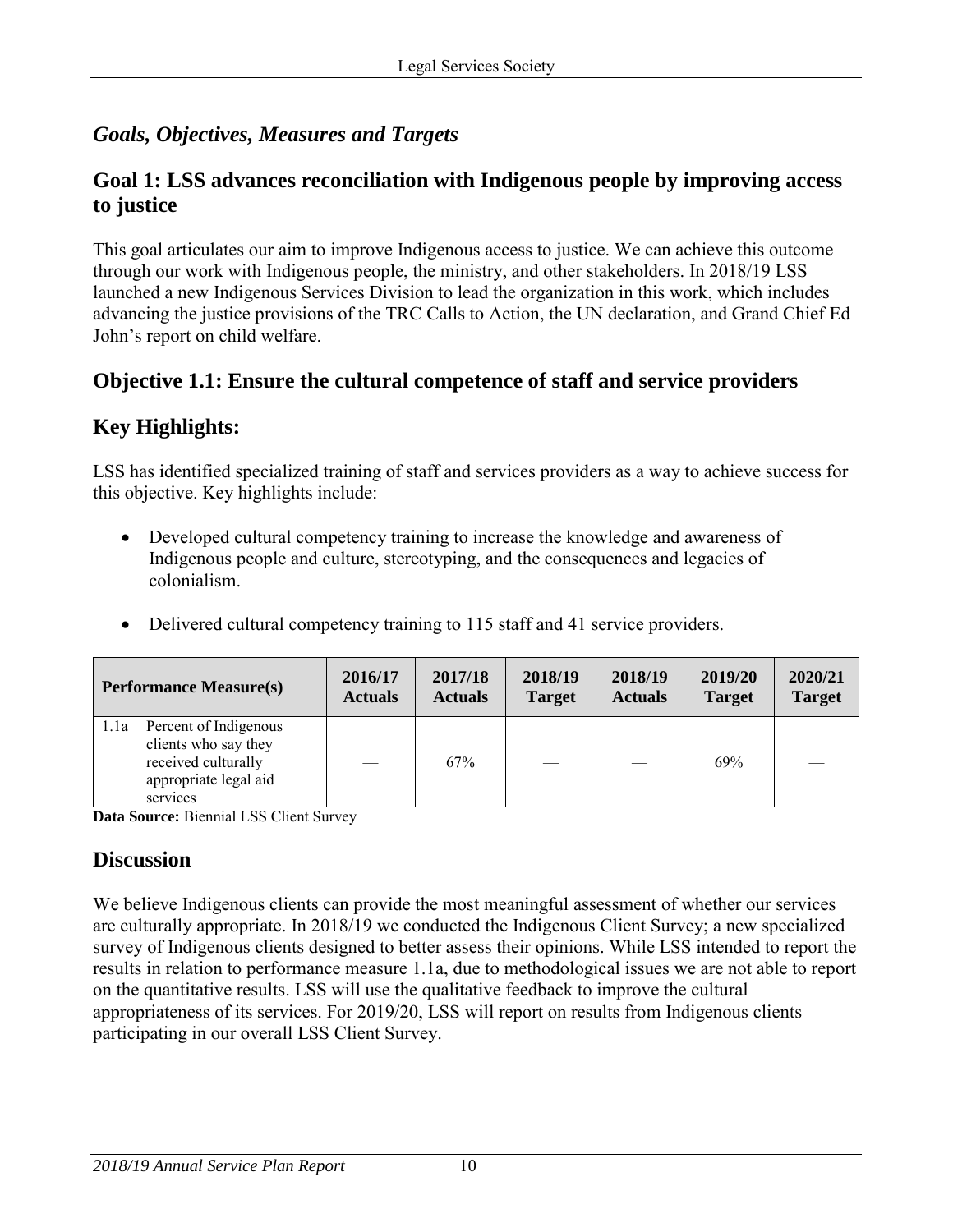*Changes from the 2018/19 Service Plan introduced in the 2019/20 Service Plan* 

- Removed performance measure '1.1a Percent of staff and number of service providers who received cultural competency training'. This data is now captured in performance measure 3.1.
- Performance measure 1.1b was renumbered to 1.1a.

### **Objective 1.2: Increase the accessibility and quality of legal aid services for Indigenous people**

## **Key Highlights:**

- LSS began providing PLC services in 7 new communities (Campbell River, Smithers/Hazelton, Williams Lake, Prince George, Duncan, Kamloops, and Victoria) by the end of 2018/19, with permanent office openings starting in January 2019 and continuing into 2019/20. These are in addition to the PLCs in Vancouver (opened in 2015) and Surrey (opened in 2018).
- Finalized the society's 5-year Reconciliation Action Plan, which sets out 20 strategies and 52 related actions LSS will take to implement three goals: advance reconciliation through education, advance reconciliation by fostering equity for Indigenous peoples, and advance reconciliation by empowering Indigenous peoples.
- Expanded the Gladue report program by increasing the number of Gladue reports prepared for clients and increasing the number of Gladue writers on the LSS roster to 40. Other Gladue program highlights include developing a workshop for Gladue submissions, funding 29 people to attend the Indigenous Perspectives Society Gladue Report Training, hosting a Gladue writer's conference, and participating in the development of a Continuing Legal Education BC Gladue submissions course for lawyers.
- Introduced new tariff services focused on Indigenous clients, including a Gladue fee and Indigenous cultural support (see more under Goal 2).
- Began revamping the **Aboriginal Legal Aid in BC** website to improve the quality and usability of the information for Indigenous clients.

| <b>Performance Measure(s)</b>                                                         | 2016/17        | 2017/18        | 2018/19                  | 2018/19        | 2019/20       | 2020/21       |
|---------------------------------------------------------------------------------------|----------------|----------------|--------------------------|----------------|---------------|---------------|
|                                                                                       | <b>Actuals</b> | <b>Actuals</b> | <b>Target</b>            | <b>Actuals</b> | <b>Target</b> | <b>Target</b> |
| Percent of Indigenous<br>1.2a<br>clients who say legal aid<br>met their needs overall |                | 76%            | $\overline{\phantom{a}}$ |                | 78%           |               |

**Data Source:** Biennial LSS Client Survey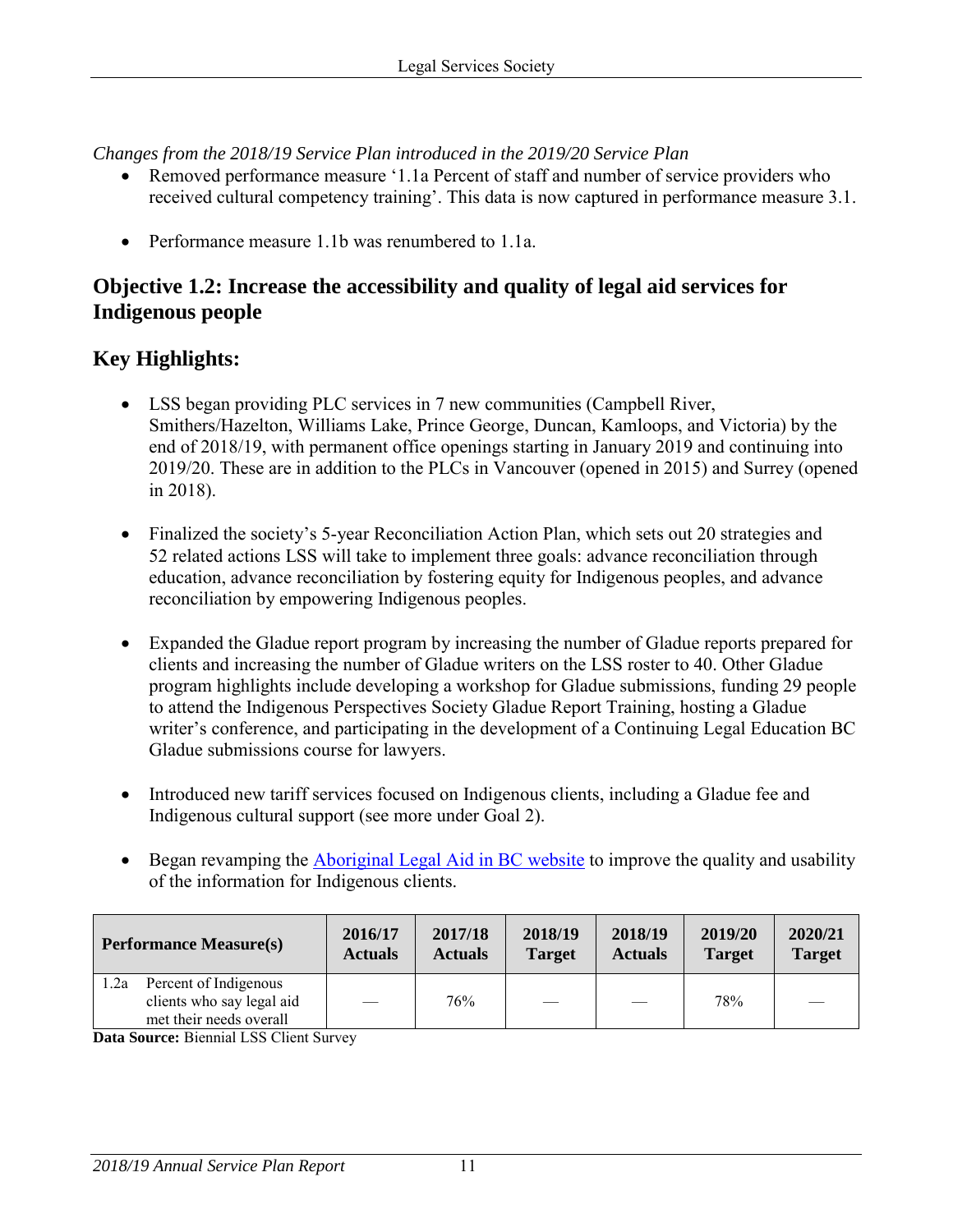# **Discussion**

We believe Indigenous clients can provide the most meaningful assessment of whether our services are accessible to them and meet their legal needs. As mentioned for performance measure 1.1a, in 2018/19 we conducted the Indigenous Client Survey; a new specialized survey of Indigenous clients designed to better assess their opinions. While LSS intended to report the results in relation to this performance measure, due to methodological issues we are not able to report on the quantitative results, but will use the qualitative feedback to improve services to better meet the needs of Indigenous clients. For 2019/20, LSS will report on results from Indigenous clients participating in our overall LSS Client Survey.

*Changes from the 2018/19 Service Plan introduced in the 2019/20 Service Plan* 

- Removed performance measure '1.2a Percent of Indigenous clients who are satisfied with the accessibility of legal aid services'. LSS believes that the 'Percent of Indigenous clients who say legal aid met their needs overall' measure provides a comprehensive indication of our progress against this goal which will reflect satisfaction with accessibility.
- Performance measure 1.2b was renumbered to 1.2a. and changed from 'Percent of Indigenous clients who say legal aid met their needs' to 'Percent of Indigenous clients who say legal aid met their needs overall'. The performance measure was changed to 'meet their needs overall' to better align to the wording in Biennial LSS Client Survey which is used to gather the performance measure data.

# **Objective 1.3: Increase LSS's engagement with Indigenous people and communities to improve their access to justice**

# **Key Highlights:**

• To increase engagement with Indigenous people and communities LSS held engagement activities on a range of topics including overview of, and where relevant consultation on the development of, LSS services and publications, working with LSS, and family and child protection law. LSS reached more than 1,700 people through these activities.

| <b>Performance Measure(s)</b>                                                                                              | 2016/17        | 2017/18        | 2018/19       | 2018/19        | 2019/20       | 2020/21       |
|----------------------------------------------------------------------------------------------------------------------------|----------------|----------------|---------------|----------------|---------------|---------------|
|                                                                                                                            | <b>Actuals</b> | <b>Actuals</b> | <b>Target</b> | <b>Actuals</b> | <b>Target</b> | <b>Target</b> |
| Number of people reached<br>1.3a<br>through engagement<br>activities LSS held with<br>Indigenous people and<br>communities |                |                |               | 1,786          | <b>TBD</b>    | <b>TBD</b>    |

**Data Source:** LSS operational data (annual measure)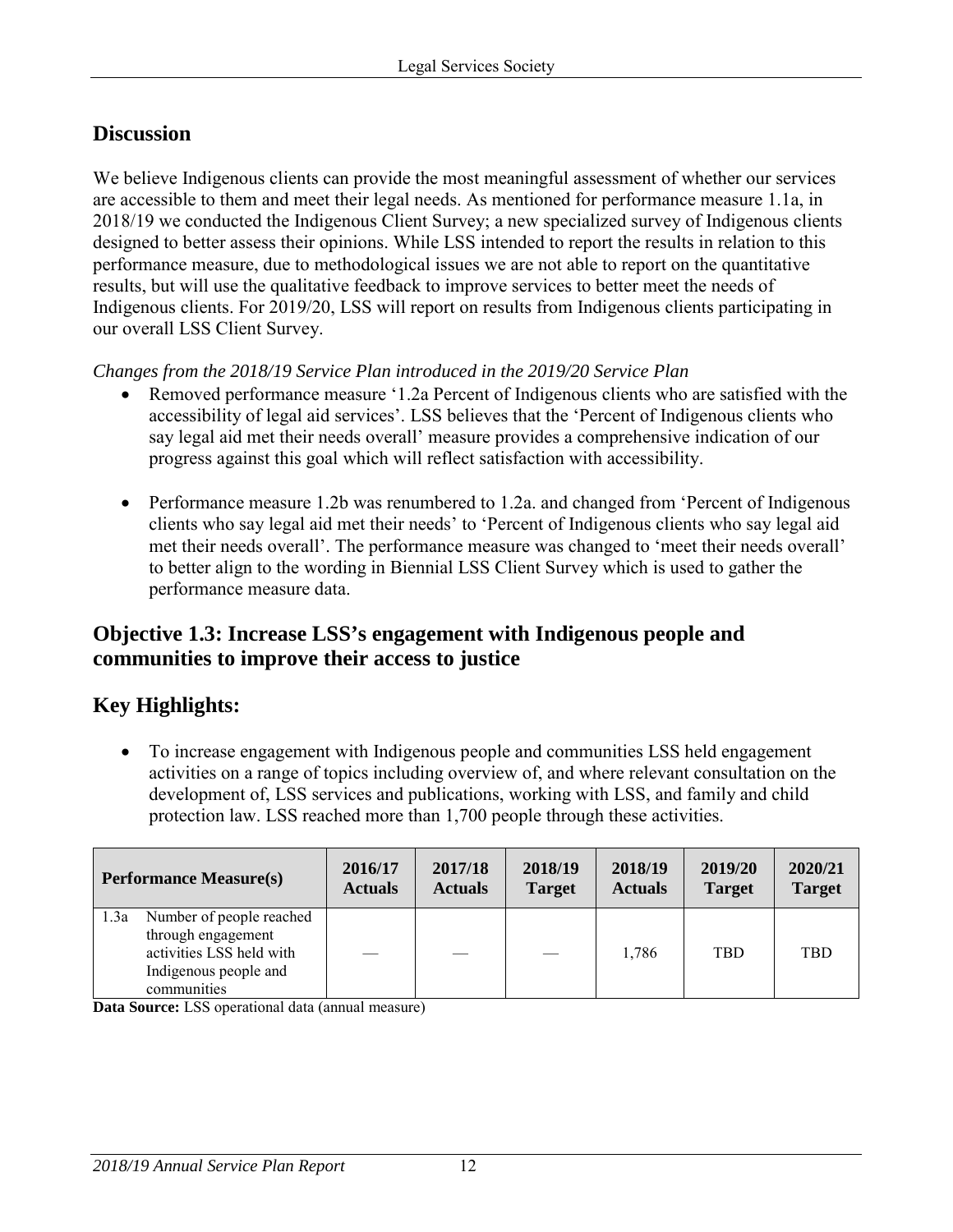# **Discussion**

Increased engagement is an important step towards advancing reconciliation. This new measure, introduced in the 2019/20 Service Plan, tracks the number of people reached through engagement activities such as workshops and conferences with Indigenous people and communities. Targets for 2019/20 and 2020/21 will be published in the 2020/21 Service Plan as LSS is still finalizing its Indigenous engagement plan which will provide greater clarity around future engagement activities with Indigenous people and communities.

*Changes from the 2018/19 Service Plan introduced in the 2019/20 Service Plan* 

- Changed objective 1.3 from 'Increase Indigenous people's and communities' engagement in improving access to justice' to clarify the role of LSS in the engagement process.
- Replaced performance measures '1.3a Percent of Indigenous clients who say they received culturally appropriate services' and '1.3b Percent of Indigenous clients who say the legal aid services they received met their needs' with the new 1.3a performance measure. The new performance measure provides a direct output measure of our engagement activities.

# **Goal 2: LSS delivers services tailored to people's needs**

This service-focused goal is based on evidence that legal aid services that are tailored to people's needs will be more likely to help clients achieve early and lasting resolutions to their legal problems. LSS plans to adapt current services to better ensure that clients' unique needs — such as mental health, domestic violence, or poverty issues — are understood and addressed.

# **Objective 2.1: Increase the accessibility of legal aid services to address people's interrelated needs**

# **Key Highlights:**

- Established a training program that included training led by legal information outreach workers (LIOWs) for new intake staff. The training provides intake staff with the necessary knowledge and skills to determine how and when to refer clients to other services for interrelated needs.
- The expansion of PLCs increased LSS's ability to help clients address their interrelated needs through direct services provided by PLC advocates. Support for interrelated needs is embedded in the PLC model.
- Digital delivery of legal aid services continued to be part of LSS's strategy to increase the accessibility of services. In 2018/19 we developed a digital delivery strategy and roadmap for 2018 – 2021 to guide our work, and began implementing a range of projects including expanding MyLawBC and redesigning the Family Law in BC and Aboriginal Legal Aid in BC websites.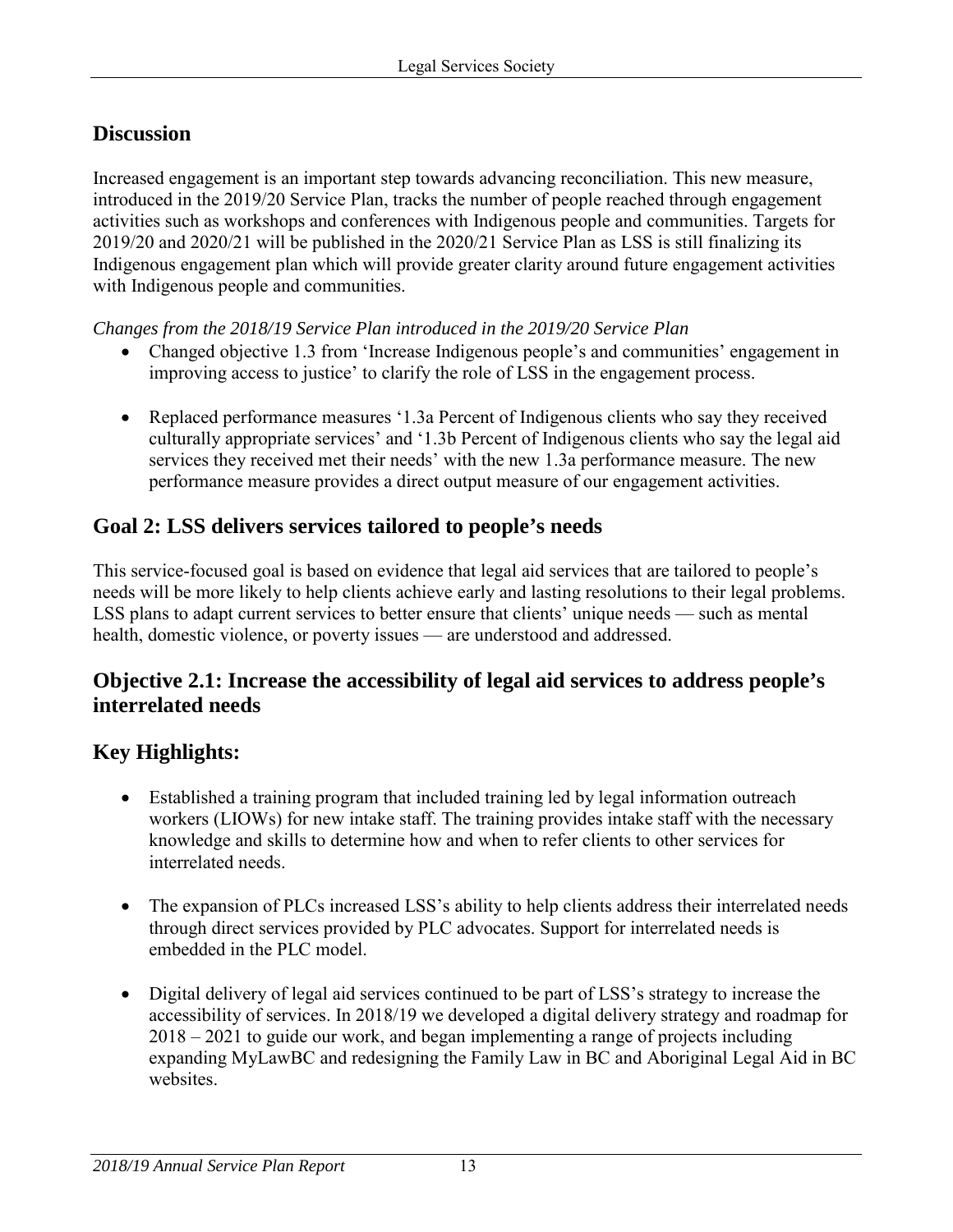| <b>Performance Measure(s)</b>                                                                                          | 2016/17        | 2017/18        | 2018/19       | 2018/19        | 2019/20       | 2020/21       |
|------------------------------------------------------------------------------------------------------------------------|----------------|----------------|---------------|----------------|---------------|---------------|
|                                                                                                                        | <b>Actuals</b> | <b>Actuals</b> | <b>Target</b> | <b>Actuals</b> | <b>Target</b> | <b>Target</b> |
| Number of clients<br>2.1a<br>provided legal aid services<br>or referred to other<br>services for interrelated<br>needs |                |                |               | 4.826          | <b>TBD</b>    | <b>TBD</b>    |

**Data Source:** LSS client information system and other operational data (annual measure)

# **Discussion**

The number reported includes referrals given to applicants and clients for LSS representation services, PLCs, expanded criminal and family duty counsel services, and Family LawLINE. However, due to issues with the way the data for this performance measure was being captured in our client information system, this number is significantly below the actual number of clients provided legal aid services or referred to other services for interrelated needs. In 2019/20 a new method will be used to capture this data and improve accuracy and the results will be reported on in the 2019/20 Annual Service Plan Report.

*Changes from the 2018/19 Service Plan introduced in the 2019/20 Service Plan* 

- Removed performance measures '2.1a Percent of staff and number of service providers who participated in a training program who say the program helped them better address people's interrelated needs' and '2.1b Percent of clients satisfied overall with LSS services'. These measures were removed as the data is currently not available to report on the measures.
- Performance measure 2.1c was renumbered to 2.1a and was changed from 'Percent of clients who are referred to services to address interrelated issues'. The revised measure enables LSS to better track the impact of LSS services to help clients address interrelated needs.

### **Objective 2.2: Support more people to achieve timely and lasting resolutions to their legal problems**

## **Key Highlights:**

To achieve this objective, in 2018/19 LSS focused on enhancing a range of family and criminal law services, including:

• Reintroducing all family discretionary services and adding 10 hours of general preparation to all full family representation contracts. Reintroducing family discretionary services enabled LSS to approve cases under exception review (for cases that do not meet standard coverage criteria), cases under discretionary coverage (for cases marginally over the financial eligibility guidelines), and family extended services (for cases where LSS provides lawyers with additional hours to work on a case).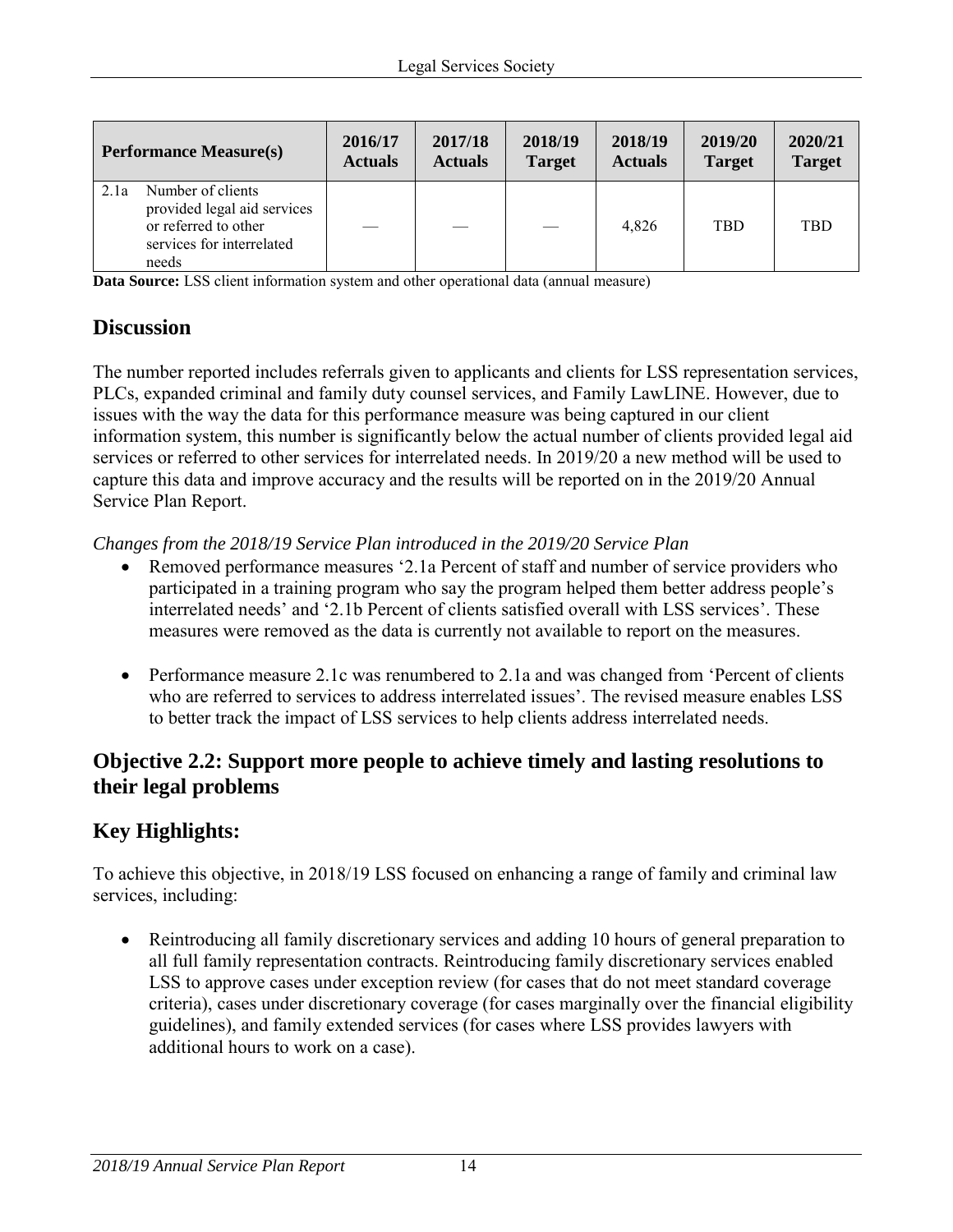- Adding a new tariff item to encourage lawyers to provide cultural support for Indigenous family and CFCSA clients, and expanding coverage for clients facing child protection matters who are not a party to the proceeding.
- Introducing a new family limited representation contract to assist clients who do not face a risk of harm or violence to effectively negotiate a settlement or represent themselves.
- Introducing a Gladue fee to support lawyers to make Gladue submissions, increasing duty counsel hours at Indigenous Court, and increasing the number of funded Gladue reports.
- Increasing criminal and family duty counsel hours at key locations across the province.

| <b>Performance Measure(s)</b>                                              | 2016/17        | 2017/18        | 2018/19       | 2018/19        | 2019/20       | 2020/21       |
|----------------------------------------------------------------------------|----------------|----------------|---------------|----------------|---------------|---------------|
|                                                                            | <b>Actuals</b> | <b>Actuals</b> | <b>Target</b> | <b>Actuals</b> | <b>Target</b> | <b>Target</b> |
| Percent of clients who say<br>2.2a<br>legal aid met their needs<br>overall |                | 55%            |               |                | 57%           |               |

**Data Source:** Biennial LSS Client Survey

# **Discussion**

A key objective of delivering services tailored to people's needs is to help them find early and stable resolutions to their legal problems. LSS uses survey responses to determine whether clients believe their issues have been resolved through the use of legal aid services.

*Changes from the 2018/19 Service Plan introduced in the 2019/20 Service Plan* 

- Changed objective 2.2 from 'Support more people with family law issues to achieve timely and lasting resolutions to their legal problems' to remove reference to family law and thus broaden the objective.
- Replaced performance measure '2.2a Percent of family law clients who resolved their legal issues' with the new 2.2a performance measure. The new measure demonstrates LSS's overall performance on meeting client needs and therefore provides a more direct measure of our progress against this goal.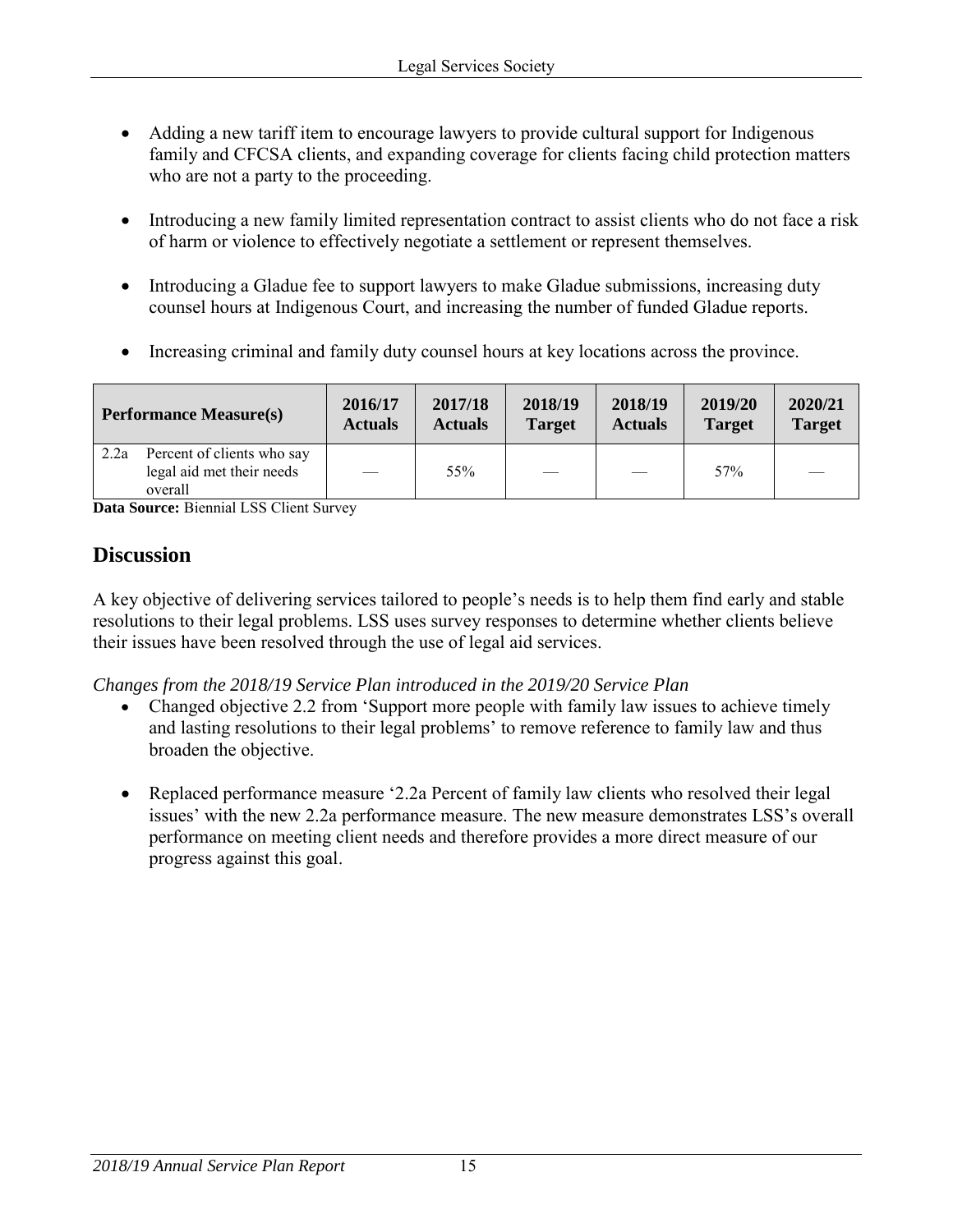# **Goal 3: LSS operates a cost-effective, quality-assured legal aid plan**

Operating a cost-effective, quality-assured legal aid plan will help us achieve optimum benefit for the people we serve within our funding envelope.

# **Objective 3.1: Increase staff's and service providers' ability and capacity to provide quality services**

# **Key Highlights:**

- 179 staff attended at least one training program that increased their ability to provide quality services. This consisted of 98 unique training programs and a total of 4,228 hours of training.
- Established the new role of Manager, Learning and Development to manage overall organizational learning to ensure that LSS has suitably qualified and trained staff to meet current and future organizational and human resources needs.
- 177 service providers attended at least one training program which increased their ability to provide quality services.
- As part of the development of a new Quality Assurance program LSS established the framework for an expanded bursary program which will increase the number and type of training courses available to lawyers.

| <b>Performance Measure(s)</b>                                                                                                                                             | 2016/17        | 2017/18        | 2018/19       | 2018/19        | 2019/20       | 2020/21       |
|---------------------------------------------------------------------------------------------------------------------------------------------------------------------------|----------------|----------------|---------------|----------------|---------------|---------------|
|                                                                                                                                                                           | <b>Actuals</b> | <b>Actuals</b> | <b>Target</b> | <b>Actuals</b> | <b>Target</b> | <b>Target</b> |
| 3.1a Number of staff and<br>service providers who<br>participated in an LSS-<br>sponsored training<br>program to increase their<br>ability to provide quality<br>services |                |                |               | 356            | <b>TBD</b>    | <b>TBD</b>    |

**Data Source:** Operational data (annual measure)

## **Discussion**

To assess progress against this objective, LSS tracks the number of staff and service providers who undertake training to increase their ability to provide quality services to clients.

*Changes from the 2018/19 Service Plan introduced in the 2019/20 Service Plan* 

• Changed performance measure 3.1a from 'Percent of staff and number of service providers who participated in a training program who say the program helped them better address people's interrelated needs'. This performance measure was changed as LSS did not have the necessary data to report on the performance measure and the new measure provides more meaningful results.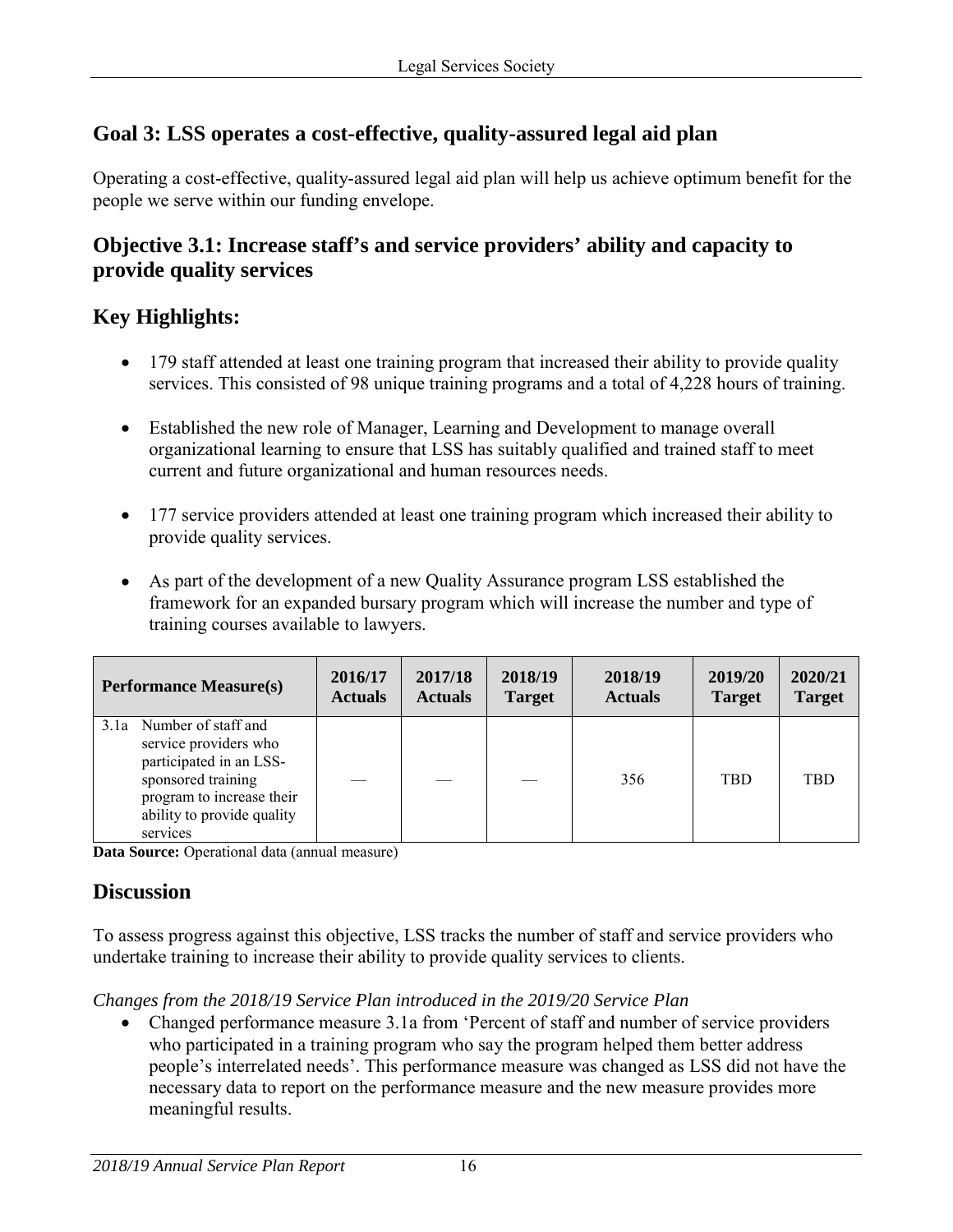# **Objective 3.2: Increase the availability of qualified staff and service providers in all regions**

# **Key Highlights:**

- Established a Lawyer Engagement Coordinator position which focuses on lawyer recruitment and retention, and defining standards concerning the delivery of quality services by lawyers to our clients.
- Held six lawyer engagement sessions to increase awareness around new service and tariff changes, provide general updates on LSS, and listen to questions and concerns lawyers have.
- To support the expansion of services, LSS recruited and trained staff to deliver new services in communities across BC, including Campbell River, Smithers, Williams Lake, Prince George, Duncan, Kamloops, Victoria, Terrace, Surrey and Vancouver. LSS is committed to creating a diverse workforce and continues to focus recruitment efforts on Indigenous candidates for positions across BC.

|                  | <b>Performance Measure(s)</b>                                                            | 2016/17<br><b>Actuals</b> | 2017/18<br><b>Actuals</b> | 2018/19<br><b>Target</b> | 2018/19<br><b>Actuals</b> | 2019/20<br><b>Target</b> | 2020/21<br><b>Target</b> |
|------------------|------------------------------------------------------------------------------------------|---------------------------|---------------------------|--------------------------|---------------------------|--------------------------|--------------------------|
| 3.2a             | Percent of lawyers<br>satisfied with the overall<br>support provided by LSS <sup>1</sup> | 57%                       |                           | 60%                      | N/A                       |                          |                          |
| 3.2 <sub>b</sub> | Overall employee<br>engagement <sup>2</sup>                                              | 71                        |                           |                          |                           | 74                       |                          |

**1 Data Source:** Biennial Tariff Lawyer Survey

<sup>2</sup>**Data Source:** Triennial LSS Workplace Environment Survey

## **Discussion**

LSS is currently using two long-standing performance measures to track our progress against this objective. While these are proxy measures, lawyer satisfaction and employee engagement are strong indicators of our ability to attract and retain staff and service providers. As we implement quality assurance and attraction/retention initiatives in the coming years, we will establish measures that more directly assess our supply of qualified staff and service providers.

The Tariff Lawyer Survey was not conducted in 2018/19 as intended due to the uncertainty caused by the potential lawyer service withdrawal. A decision on when the survey will be conducted will be made after the negotiations with the Association of Legal Aid Lawyers is concluded.

In 2018/19 LSS issued 27,283 legal representation contracts with 921 lawyers. This represents the third year of decline in the number of lawyers taking representation contracts (from a 15-year peak of 996 in 2015/16). This decline occurred despite steps LSS has taken to support lawyer attraction and retention, including a \$500 incentive payment for lawyers taking family and CFCSA contracts introduced in 2018/19. See Appendix C for further information relating to the number of applications for representation services and number of representation contracts issued.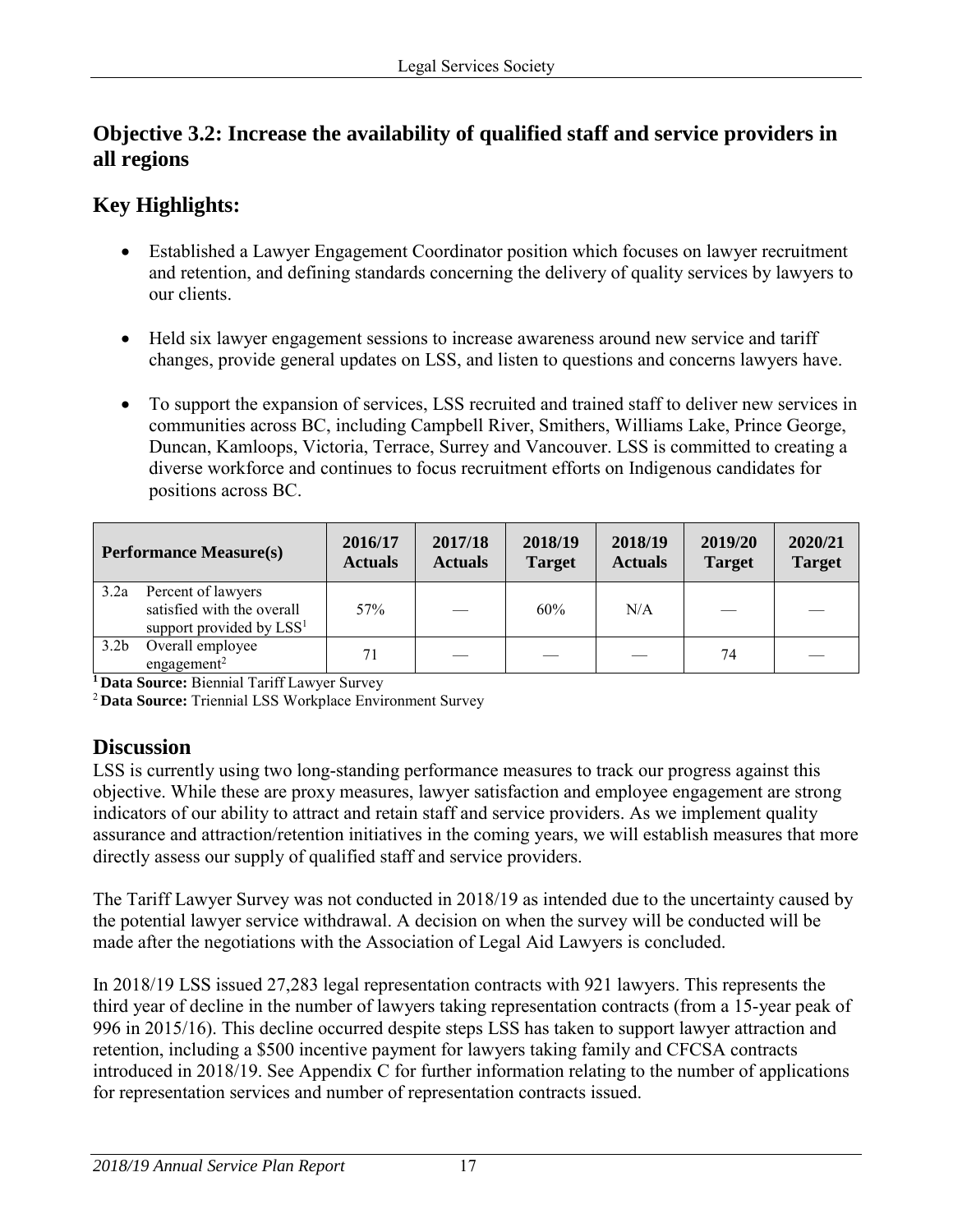Measure 3.2b is a composite rating out of 100 that is based on employee commitment, job satisfaction, and organization satisfaction. It measures the society's performance in providing employees with the resources necessary to perform their duties, to develop their skills, and to contribute to the society's goals. LSS uses data gathered from an online Work Environment Survey, which is conducted every three years by BC Stats.

# **Objective 3.3: Increase the timeliness of LSS service delivery**

# **Key Highlights:**

To optimize our business systems to improve service delivery, LSS:

- Commenced upgrading our human resources information system.
- Brought PLC program data into our client information system to improve the efficiency of client intake and increase our ability to track and report on operations and client outcomes.
- Continued the refinement of our client information system to improve the efficiency of client intake and increase our ability to track and report on operations and client outcomes.

| <b>Performance Measure(s)</b>                                                                                          | 2016/17        | 2017/18        | 2018/19       | 2018/19        | 2019/20             | 2020/21       |
|------------------------------------------------------------------------------------------------------------------------|----------------|----------------|---------------|----------------|---------------------|---------------|
|                                                                                                                        | <b>Actuals</b> | <b>Actuals</b> | <b>Target</b> | <b>Actuals</b> | <b>Target</b>       | <b>Target</b> |
| 3.3a<br>Percent of approved<br>applicants receiving a<br>representation contract<br>within the same day of<br>applying | 56%            | 55%            | 58%           | 53%            | $59\%$ <sup>1</sup> | 60%           |

**Data Source:** LSS client information system (annual measure)

<sup>1</sup> This target reflects the revised target stated in 2019/20 Service Plan. The target in the 2018/19 Service Plan was 60%.

## **Discussion**

Timely application approval supports timely resolution of the client's legal matter. It also supports court efficiency by minimizing court delays while clients await legal aid approval, and by minimizing the risk that clients will abandon their applications and proceed without legal representation. LSS is exploring the reasons for the decline in contracts being issued within the same day of applying in 2018/19 from 2017/18. One potential area LSS is exploring is the impact of increased family contracts in 2018/19 which typically take longer to issue contracts compared to other contact types due to due to a shortage of family lawyers in some communities,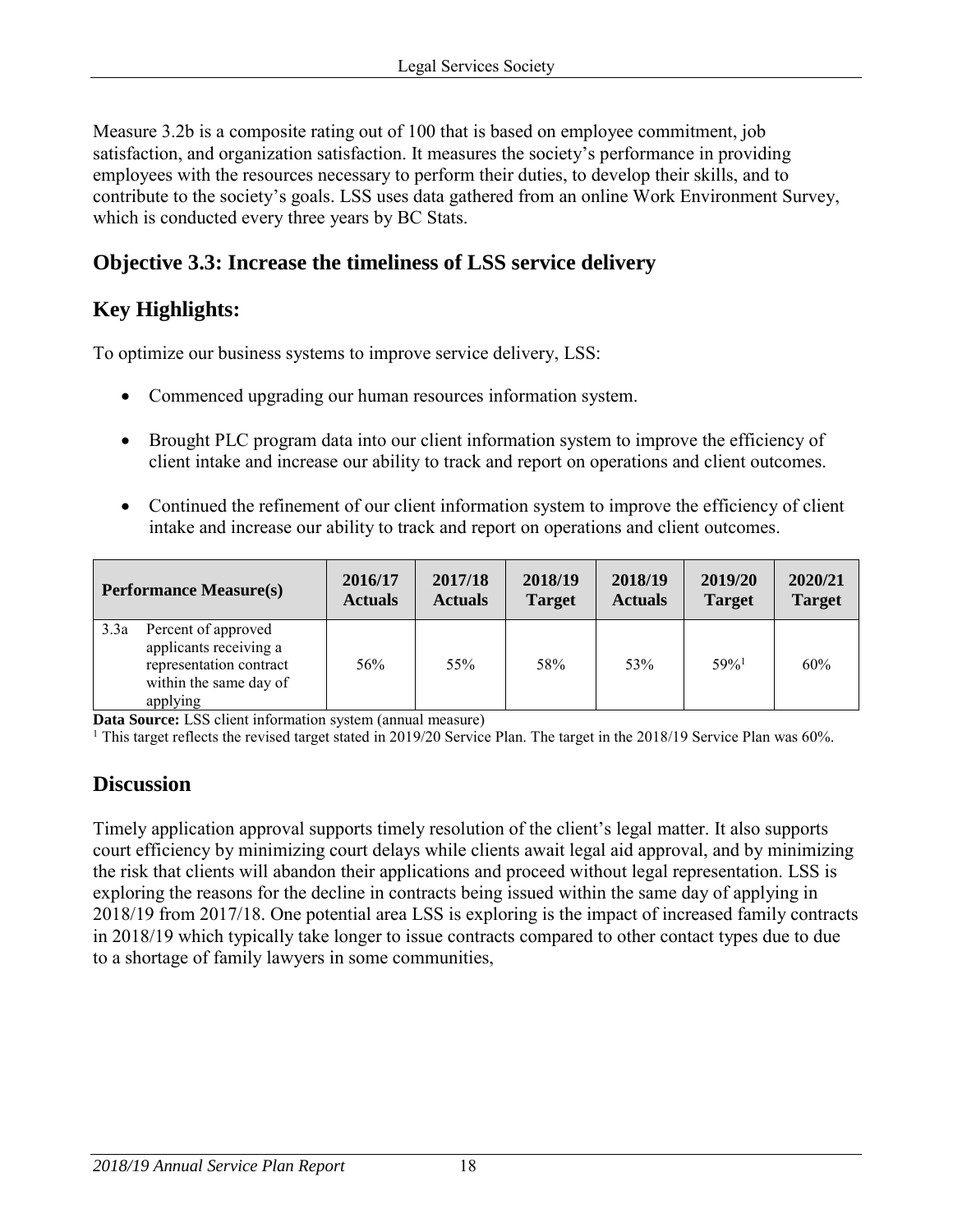## **Goal 4: LSS influences systemic changes that improve the outcomes of people who use our services**

This goal articulates our intention to bring about the justice system changes required to improve outcomes for our clients. LSS needs to influence and innovate to achieve these fundamental changes.

# **Objective 4.1: Increase LSS's influence on changes that improve access to justice**

# **Key Highlights:**

• LSS provided support to both the government and ALL to help avert a service withdrawal. LSS continues to provide advice, data, and recommendations to support negotiations to create a framework for sustainable legal aid funding to ensure our vulnerable clients receive the legal aid services they need.

|      | <b>Performance Measure(s)</b>                                                 | 2016/17<br><b>Actuals</b> | 2017/18<br><b>Actuals</b> | 2018/19<br><b>Target</b> | 2018/19<br><b>Actuals</b> | 2019/20<br><b>Target</b> | 2020/21<br><b>Target</b> |
|------|-------------------------------------------------------------------------------|---------------------------|---------------------------|--------------------------|---------------------------|--------------------------|--------------------------|
| 4.1a | Percent of the public that<br>supports the provision of<br>legal aid services | 92%                       | 93%                       |                          |                           | $>90\%$                  |                          |

**Data Source:** Biennial LSS Public Opinion Poll

### **Discussion**

This measure shows the proportion of BC residents who say they support providing legal information, advice, and representation services to people with low incomes. The level of public support for legal aid is a primary indicator of the value BC residents place on legal aid services and the contribution of these services to a fair and efficient justice system. This measure is linked to public awareness of legal aid services and helps demonstrate the importance of legal aid in ensuring access to justice for the people of BC.

*Changes from the 2018/19 Service Plan introduced in the 2019/20 Service Plan* 

- Moved target of >90% from 2018/19 to 2019/20 and did not report on measure in 2018/19. These changes occurred as the decision was made to conduct the LSS Public Opinion Poll biennially rather than yearly as we did previously. Therefore the survey was not conducted in 2018/19.
- Removed performance measure '4.1b Volume of references to LSS and justice reform' as the measure was no longer providing valuable information.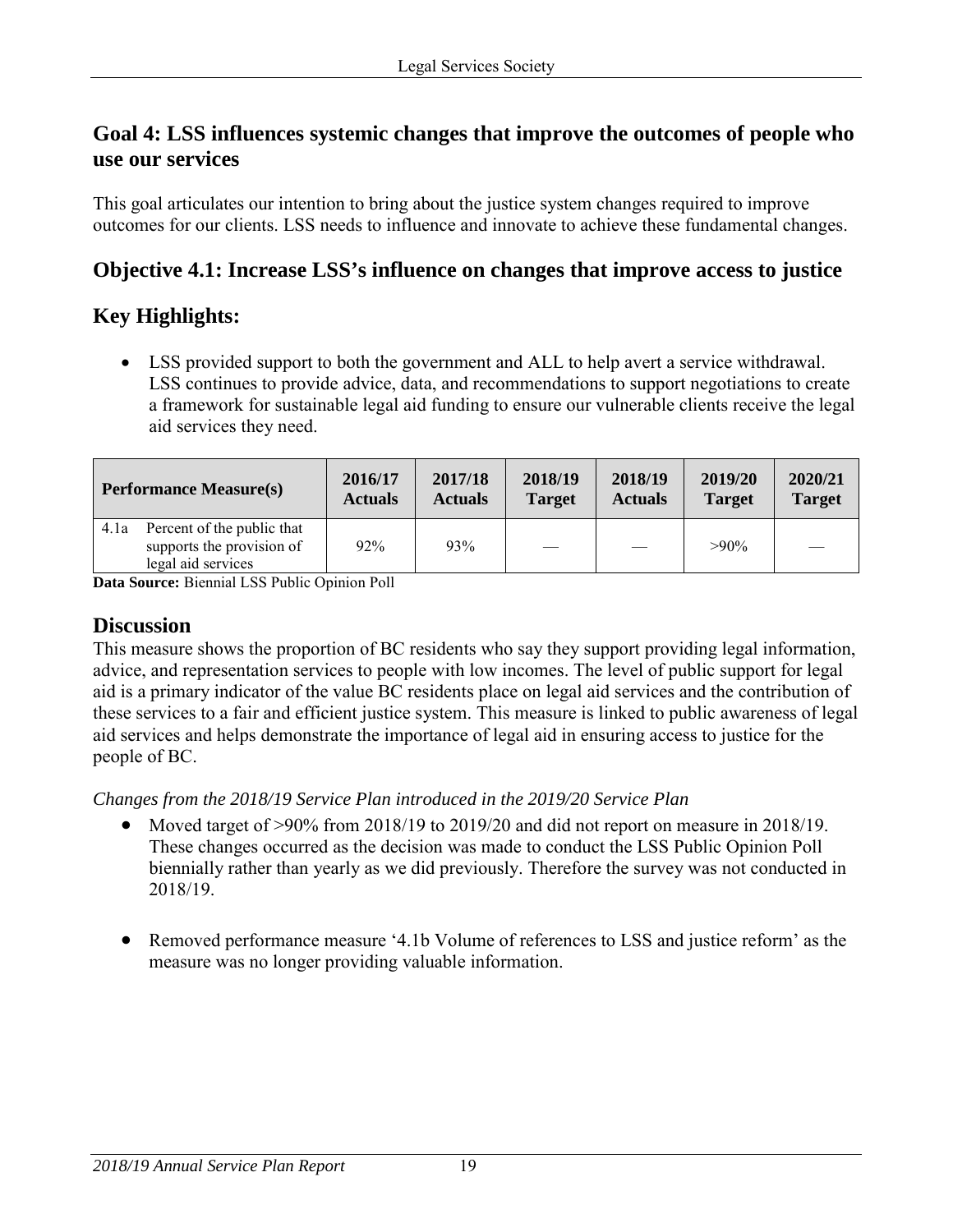# **Objective 4.2: Promote innovations that help people resolve their legal issues**

# **Key Highlights:**

• In 2018/19, LSS continued to develop and implement innovative services, service models, and processes to help people resolve their legal issues. This included the roll out of PLC services in seven new locations, as well beginning implementation of new digital delivery services, including online dispute resolution in family cases.

| <b>Performance Measure(s)</b>                                                                             | 2016/17        | 2017/18        | 2018/19       | 2018/19        | 2019/20       | 2020/21       |
|-----------------------------------------------------------------------------------------------------------|----------------|----------------|---------------|----------------|---------------|---------------|
|                                                                                                           | <b>Actuals</b> | <b>Actuals</b> | <b>Target</b> | <b>Actuals</b> | <b>Target</b> | <b>Target</b> |
| Number of clients<br>4.2a<br>accessing innovative legal<br>aid services who resolve<br>their legal issues |                | 248            | 265           | <b>TBD</b>     | >265          | >265          |

**Data Source:** LSS client information system

# **Discussion**

This measure reflects the reach and impact of two of our Justice Innovation Transformation initiatives launched in 2015: the PLCs and the expanded criminal duty counsel at the Port Coquitlam Courthouse. Due to a delay in data entry, results for this measure were not available in time for the annual report but will be published in the 2020/21 Service Plan. Note that the number of PLC clients continues to rise, and the number of clients accessing the expanded criminal duty counsel service remains stable. LSS expects results for this measure to continue to improve.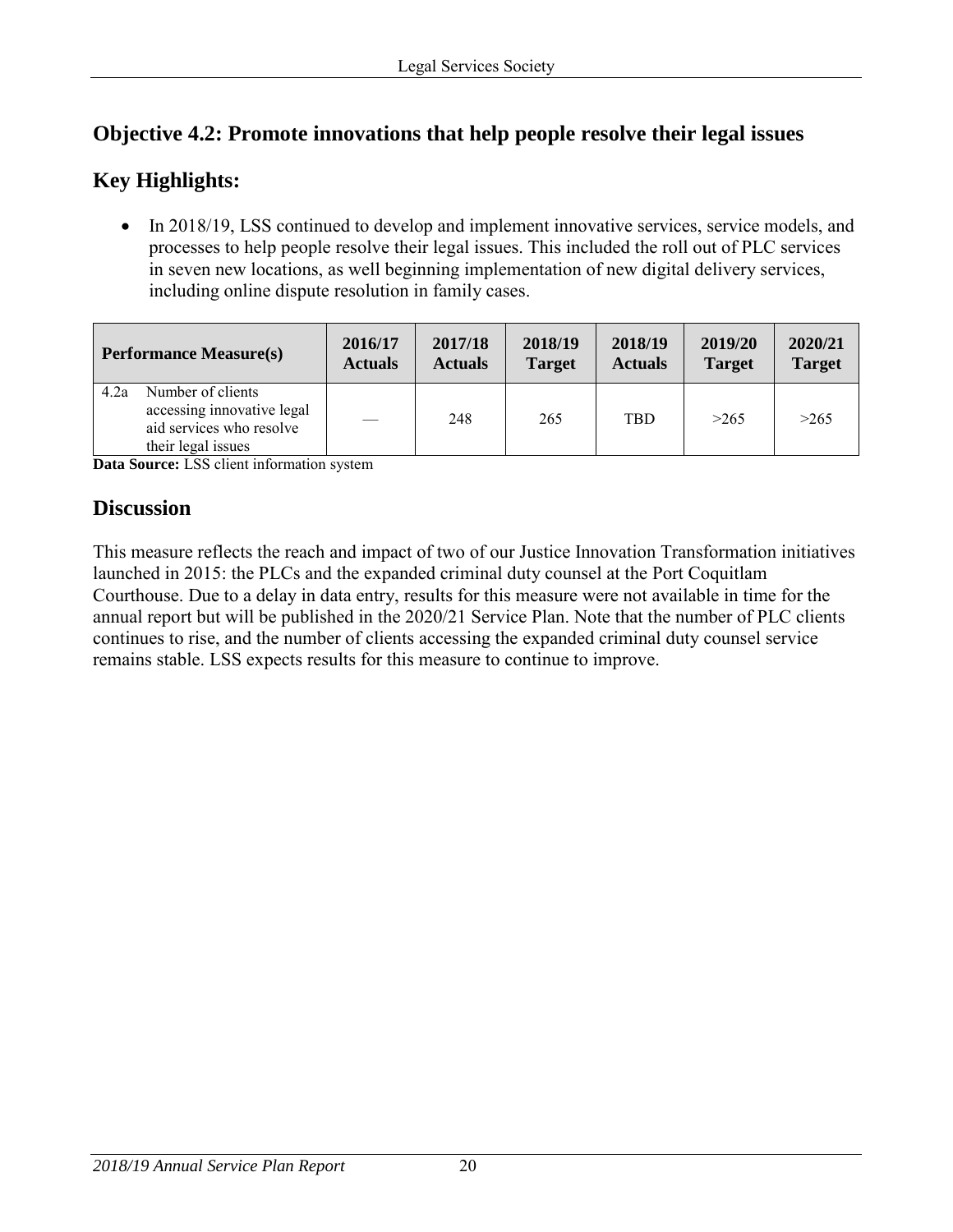# <span id="page-20-0"></span>**Financial Report**

# <span id="page-20-1"></span>**Discussion of Results**

The following discussion of the society's financial position for the year ending March 31, 2019, should be read in conjunction with the society's audited financial statements. The financial statements have been prepared in accordance with the accounting requirements of section 23.1 of the *Budget Transparency and Accountability Act* of the Province of British Columbia based on the Canadian Public Sector Accounting Standards (PSAS).

# <span id="page-20-2"></span>**Revenue**

LSS receives the majority of its revenue from the following sources: the provincial government, the federal government, the Law Foundation, and the Notary Foundation. Total revenue for 2018/19 was \$95.8 million. The provincial government provides the largest portion of revenue. In 2018/19, the provincial government provided \$88.6 million to LSS. This represents the largest budgetary increase since 2002. This funding enabled LSS to undertake a variety of initiatives to improve the quality and availability of service.

# *Provincial funding*

The funding received from the provincial government is subject to a three-year Memorandum of Understanding (MOU) between LSS and the Ministry of the Attorney General. The MOU outlines the roles and responsibilities for LSS and the ministry, the types of services LSS can provide with provincial government funding, and the priorities for allocating that funding. The MOU defines how criminal cases are to be categorized and funded.

There are three criminal case categories:

- **Category A:** Within the approved budget within which cases will be accounted for where the total of the fees and disbursements are less than or equal to \$75,000.
- **Category B:** Within the approved budget within which a case will be accounted for where the total of the fees and disbursements exceed \$75,000 and are less than or equal to \$175,000, or where it is a Court Appointed Counsel Case or a Charter Required Counsel Case. These cases are funded by a restricted contribution, and any surplus in these cases is transferred to deferred contributions. In the case of an annual shortfall in Criminal Category B cases, the society must first apply any Category A surplus to the shortfall. LSS must then transfer funds from the Deferred Contribution Fund, if any, to offset any remaining shortfall. If a shortfall still remains, LSS must enter into a discussion with the Ministry of the Attorney General.
- **Category C:** Within the approved budget within which a case will be accounted for where the total of the fees and disbursements exceed \$175,000, or where the case is one in which the rate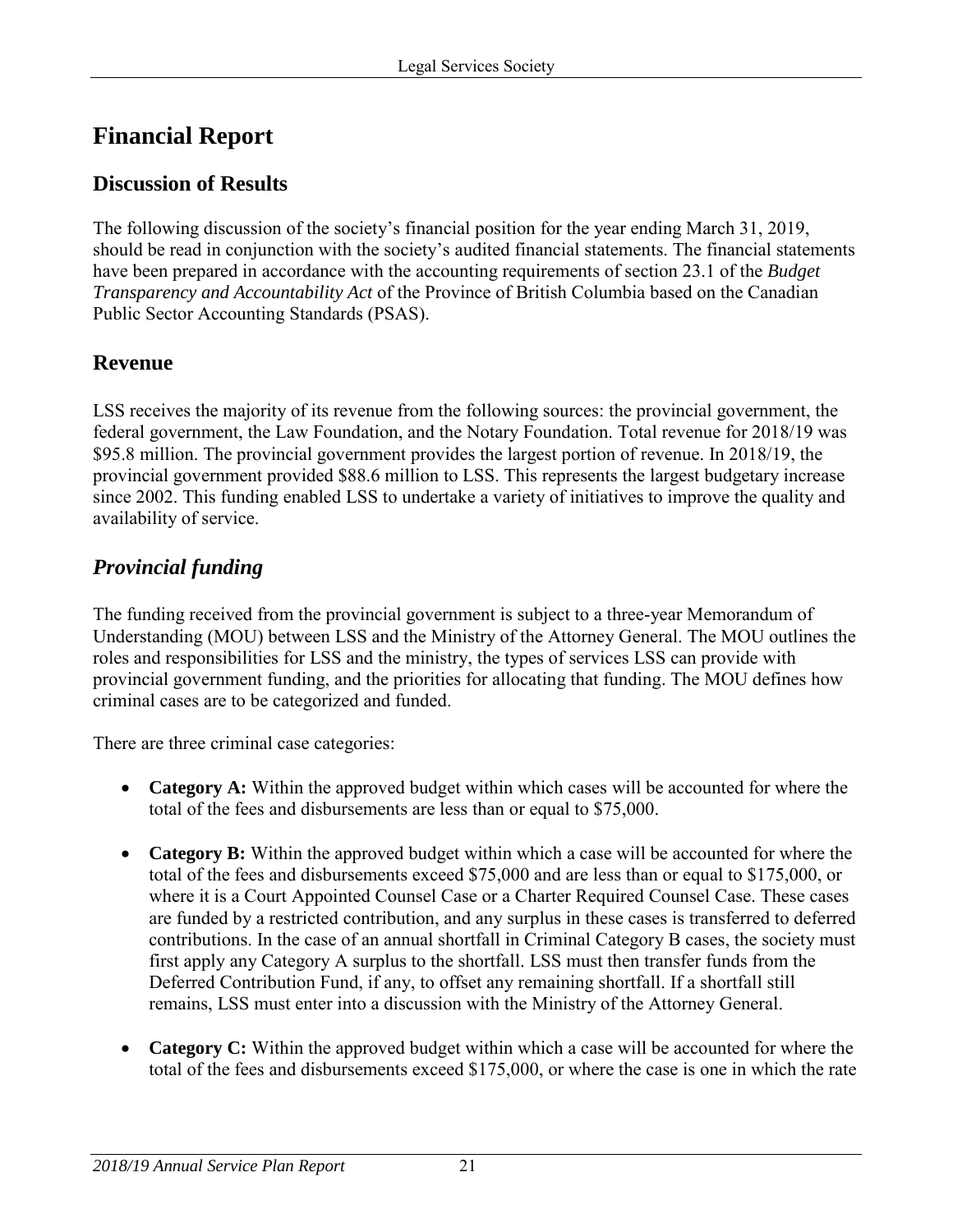payable to counsel exceeds the society's enhanced fee rate. These cases are funded through a special funding agreement with the Ministry of the Attorney General.

### *Foundation grants*

Both the Law Foundation and the Notary Foundation provide annual grants to LSS from revenue earned on trust funds held by their members. The Law Foundation and Notary Foundation funds are not included in the MOU. The Notaries Act requires the Notary Foundation to contribute 55 percent of their interest revenue to the society. The Notary Foundation provided \$2.6 million to LSS in 2018/19, compared to \$0.9 million in 2017/18. The Law Foundation provided \$4.0 million in 2018/19 compared to \$2.3 million in 2017/18.

### *Expenses*

LSS's expenses totalled \$95.8 million this year, an increase of \$9.8 million from the prior year. Of this amount, \$61.4 million was for tariff costs, \$15.5 million for salaries and benefits, \$5.1 million for building and amortization, and \$13.8 million for other costs. See Audited Financial Statements — Note 10, Expenses by object.

## *Tariff and Program expenses*

The financial statements are prepared in accordance with Canadian PSAS, and expenses are consolidated and reported as programs. The tariff expenses reported in the financial statements include payments to the private bar, any direct service contracts, and an allocation for both public services and tariff administration costs.

To determine the costs for tariff and duty counsel, LSS estimates the liability for services provided by the private bar using an actuarial model. This model includes actual costs based on invoices received, and estimated costs for work performed on all unbilled contracts made during the fiscal year. The estimated tariff liability at the end of 2018/19 is \$9.2 million. An independent actuary reviewed the actuarial model in February 2019, and no changes were recommended. The next review will be February 2022, with the results reported for the 2021/22 fiscal year.

# *Variance and Trend Analysis*

The society's revenue increased by \$11.2 million during the fiscal year. The increase was due to several factors. First, LSS received funding due to additional transfers from the federal government to the provincial government. That funding included \$1.0 million (2018 – \$1.1 million) for the immigration tariff. LSS experienced unbudgeted growth in immigration tariff costs for the third year in a row. The number of immigration contracts issued in 2018/19 was up 21 percent from 2017/18 and 51 percent from 2016/17. LSS plans to keep working closely with the provincial and federal governments to mitigate and manage this tariff.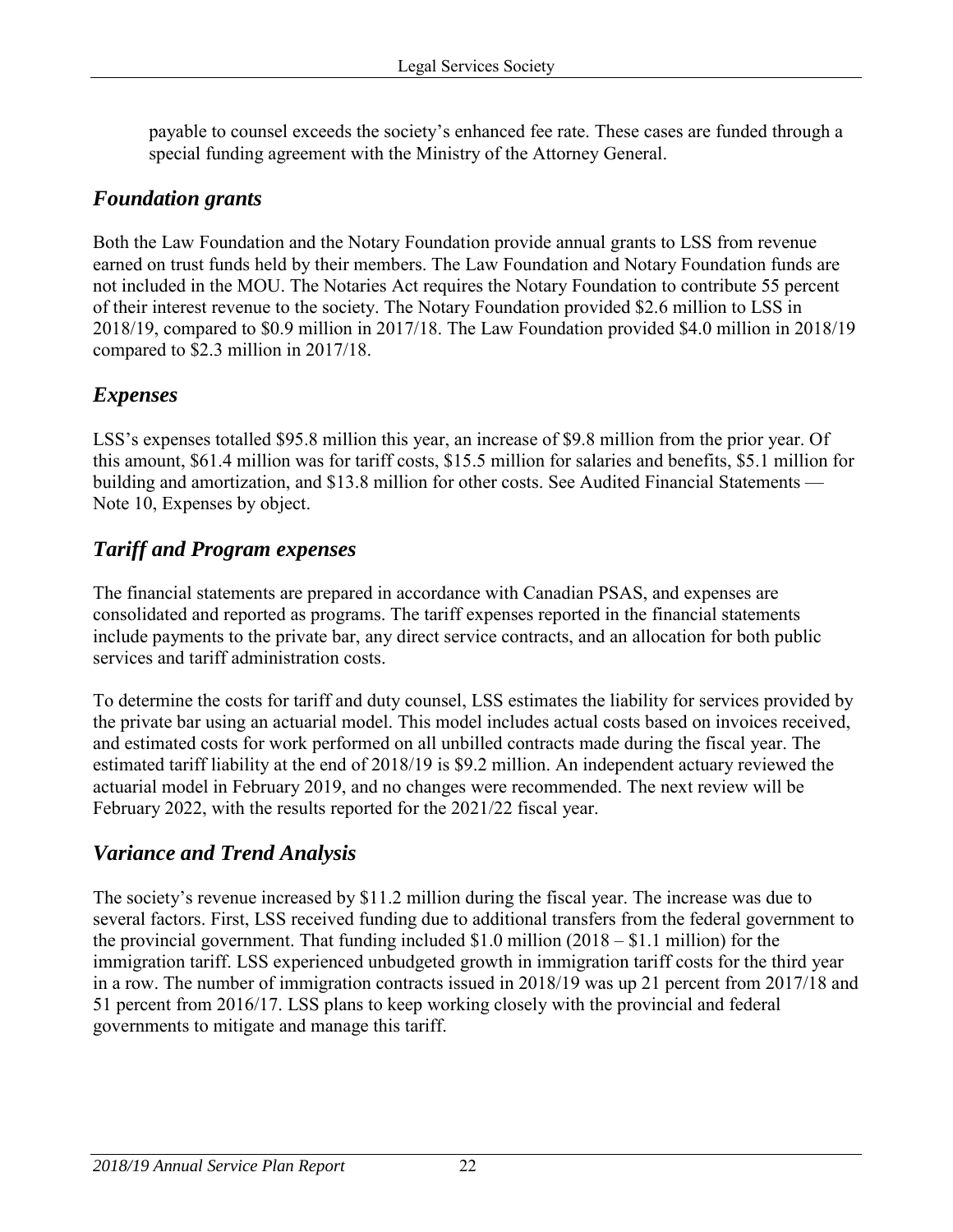LSS also received additional funding for Legal Aid Expansion, Criminal Expansion, and Justice Innovation and Transformation Initiatives. The PLC locations were constructed throughout the year and as a result did not spend the entire Justice Innovation and Transformation Initiatives/PLC budget.

### *Risks and Uncertainties*

LSS's largest risk is fluctuating demand and costs for services. LSS cannot predict the demand for tariff services, nor the pace at which cases are billed. The ability to control costs and manage demand continues to be critical to meeting budget targets.

The biggest tariff risk is in criminal as it is the largest proportion of tariff expense. Over 70 percent of LSS's contracts are related to criminal legal issues. The MOU outlines three categories of criminal cases and sets limits based on the amount spent on a case before having to obtain a special funding agreement, which helps to limit the exposure to the increasing costs of large criminal cases.

### *Capital Expenditures*

Capital expenditures are required to assure the continued operations of the society. These expenditures include information systems, leasehold improvements, and office equipment. The major capital expenditures for the fiscal year were computer hardware and software as well as leasehold improvements in the PLC and Vancouver office. In fiscal 2018/19, LSS invested \$2.4 million in capital programs. See Audited Financial Statements – Schedule 1 – Tangible Capital Assets.

| \$ millions                                                 | 2017/18<br><b>Actual</b> | 2018/19<br><b>Budget</b> | 2018/19<br><b>Actual</b> | 2018/19<br><b>Variance</b> |
|-------------------------------------------------------------|--------------------------|--------------------------|--------------------------|----------------------------|
| Contribution<br>from province                               | 80.7                     | 90.9                     | 88.6                     | (2.3)                      |
| Other income<br>& recoveries                                | 3.9                      | 4.3                      | 7.2                      | 2.9                        |
| <b>Total Revenue</b>                                        | 84.6                     | 95.2                     | 95.8                     | 0.6                        |
|                                                             |                          |                          |                          |                            |
| Criminal Tariff                                             | 43.8                     | 43.6                     | 43.9                     | 0.3                        |
| Family Tariff                                               | 14.8                     | 17.4                     | 17.6                     | 0.2                        |
| <b>Child Protection Tariff</b>                              | 7.8                      | 8.9                      | 7.1                      | (1.8)                      |
| <b>Immigration Tariff</b>                                   | 3.0                      | 2.3                      | 3.3                      | 1.0                        |
| Justice Innovation and<br><b>Transformation Initiatives</b> | 3.9                      | 8.9                      | 5.3                      | (3.6)                      |
| Publishing                                                  | 1.8                      | 2.1                      | 3.6                      | 1.5                        |
| Community engagement                                        | 1.0                      | 0.8                      | 0.8                      | 0.0                        |
| Indigenous Services                                         | 0.6                      | 1.3                      | 1.4                      | 0.1                        |
| Administration                                              | 8.5                      | 9.1                      | 10.5                     | 1.4                        |
| Amortization                                                | 0.8                      | 0.8                      | 2.3                      | 1.5                        |

#### <span id="page-22-0"></span>*Resource Summary*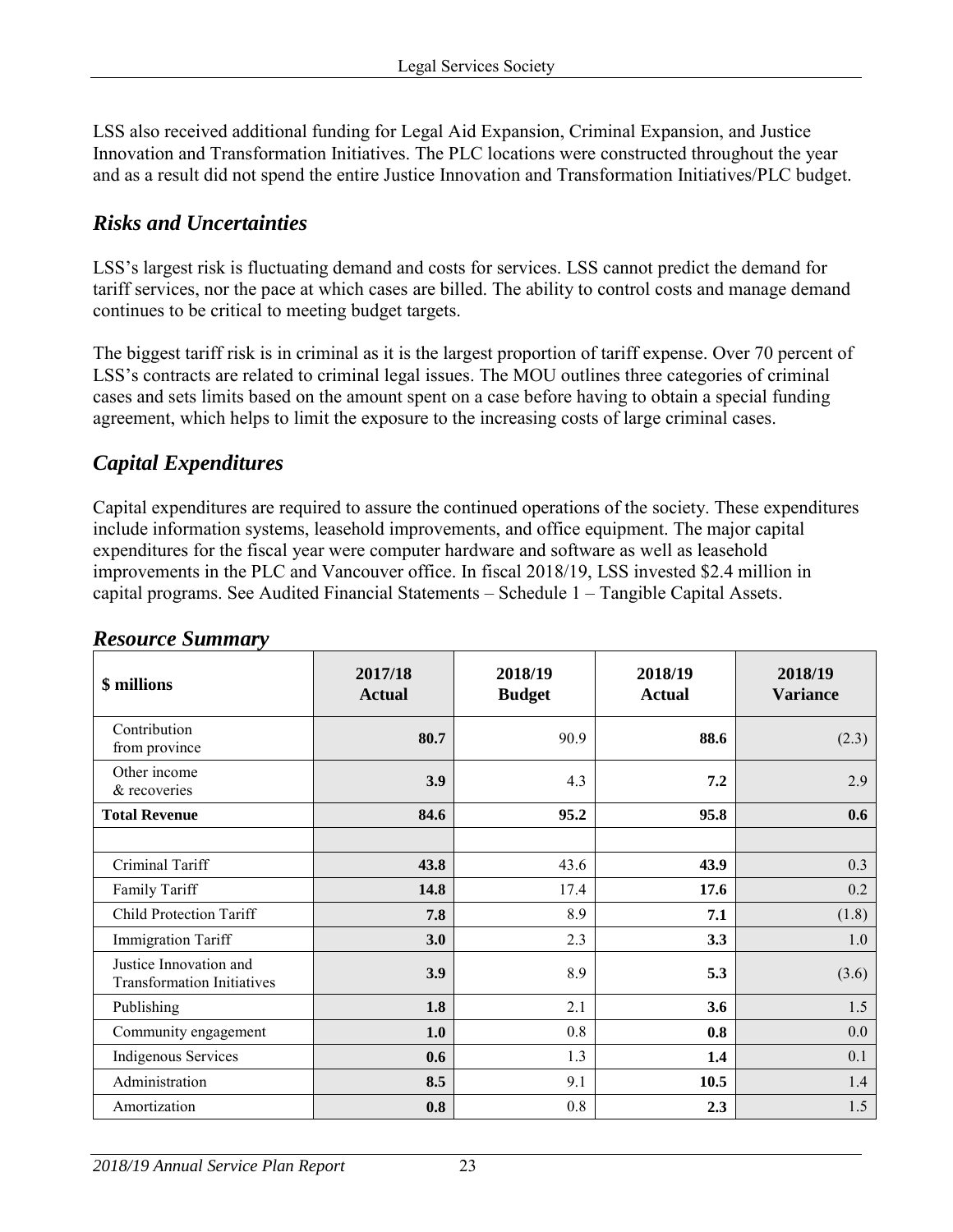| \$ millions                                             | 2017/18<br><b>Actual</b> | 2018/19<br><b>Budget</b> | 2018/19<br><b>Actual</b> | 2018/19<br><b>Variance</b> |
|---------------------------------------------------------|--------------------------|--------------------------|--------------------------|----------------------------|
| <b>Total Expenses</b>                                   | 86.0                     | 95.2                     | 95.8                     | 0.6                        |
|                                                         |                          |                          |                          |                            |
| <b>Net Income from Operations</b>                       | (1.4)                    | 0.0                      | 0.0                      | 0.0                        |
| <b>Capital Expenditures</b>                             | 1.3                      | 0.9                      | 2.4                      | 1.5                        |
| <b>Total Liabilities</b>                                | 18.1                     | 0.0                      | 17.0                     | 0.0                        |
| <b>Accumulated Surplus/</b><br><b>Retained Earnings</b> | 3.9                      | 3.9                      | 3.9                      | 0.0                        |

**Note 1**: The above financial information was prepared based on current Generally Accepted Accounting Principles. **Note 2**: Consistent with Public Sector Accounting Standards (PSAS) and section 23.1 of the *Budget Transparency and Accountability Act* of the Province of British Columbia, when expenses support a range of service delivery activities they are allocated to those service activities.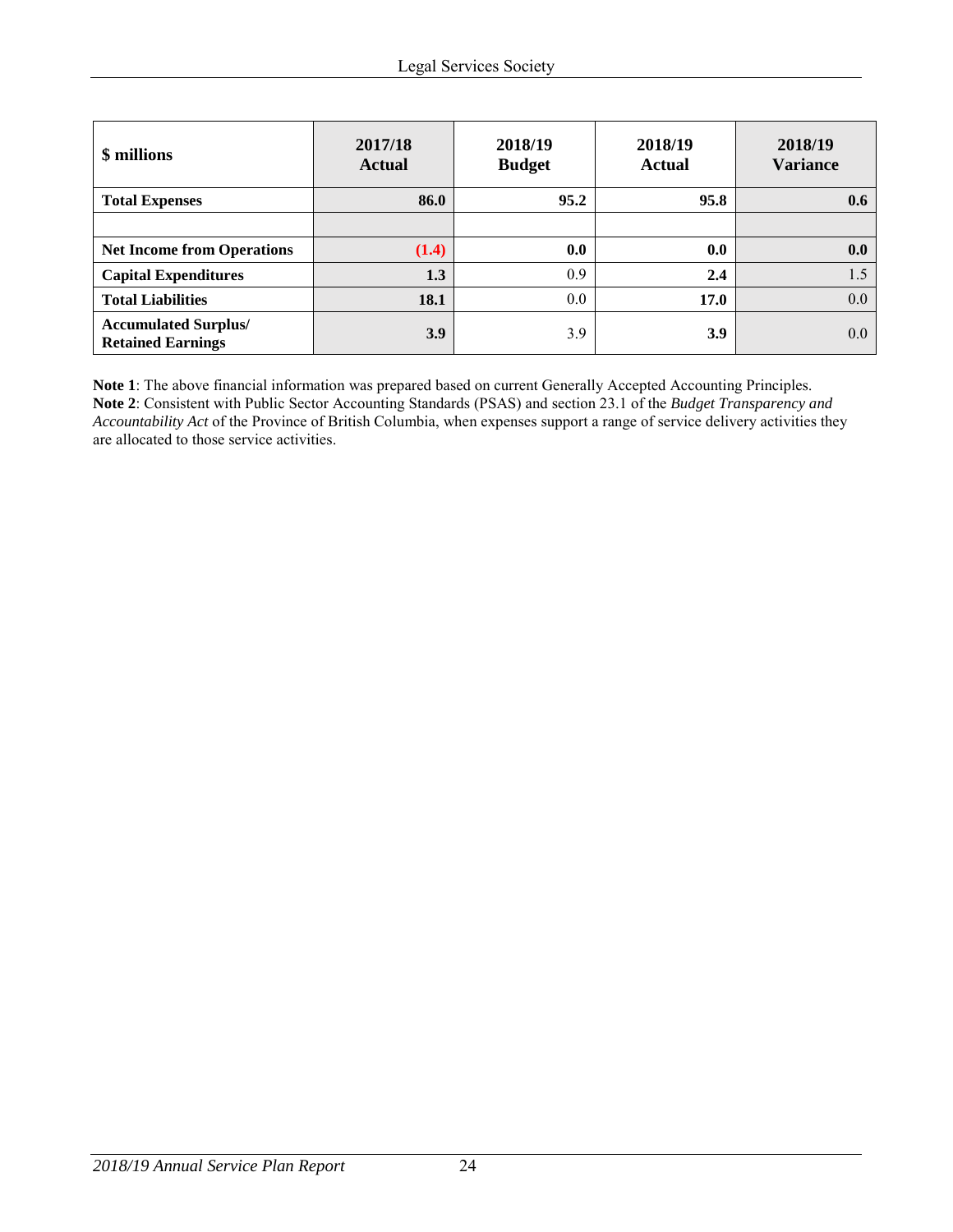# <span id="page-24-0"></span>Legal Services Society Financial statements 2018/19

# Legal Services Society management's responsibility for the financial statements

Management is responsible for the preparation of the society's financial statements. This responsibility includes maintaining the integrity and objectivity of the society's financial records, and presenting the society's financial statements in accordance with section 23.1 of the Budget Transparency and Accountability Act of the Province of British Columbia.

Management maintains a system of internal controls that ensures all material agreements and transactions of the society are properly recorded. The society's financial statements for the year ended March 31, 2019, have been examined by PricewaterhouseCoopers LLP. Their examination was made in accordance with Canadian generally accepted auditing standards, and included obtaining a sufficient understanding of the society's internal controls to plan the audit.

The directors of the society's board are not employees of the society. The board of directors is responsible for determining that management fulfills its responsibilities in the preparation of the financial statements and the control of the society's financial operations. The board of directors meets with staff of PricewaterhouseCoopers LLP to discuss their audit work, the society's internal controls, and the financial statements. The board of directors is responsible for approving the financial statements.

hm Emle

Mark Benton, QC **Chris Early Chris Earle, CPA, CMA, C. Dir.** Chief Executive Officer Vice President, Finance & Corporate Services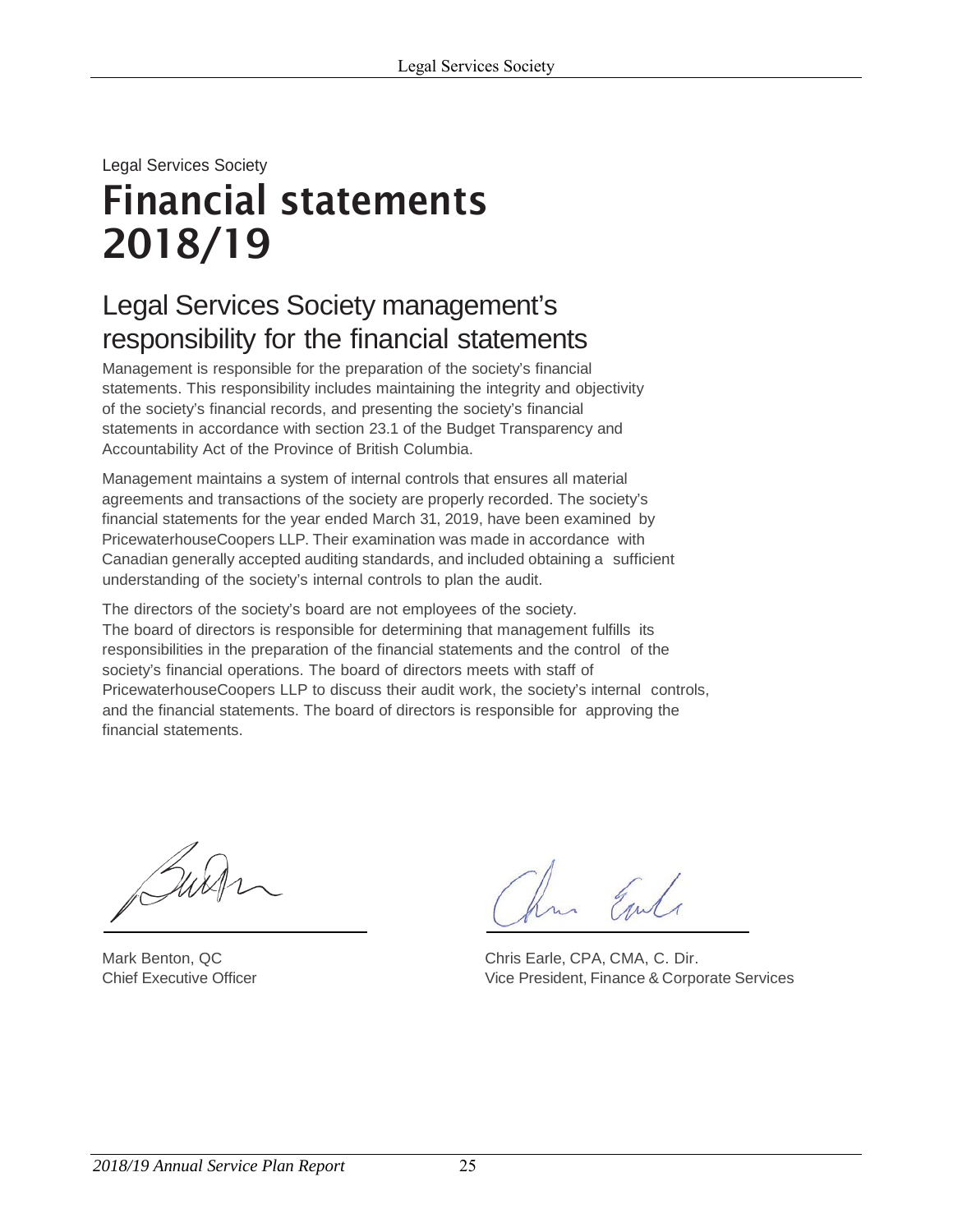

# *Independent auditor's report*

To the Board of Directors of the Legal Services Society and to the Ministry of Attorney General of British Columbia

#### *Our opinion*

In our opinion, the accompanying financial statements of Legal Services Society (the Society) as at March 31, 2019 and for the year then ended are prepared, in all material respects, in accordance with the accounting requirements of Section 23.1 of the Budget Transparency and Accountability Act of the Province of British Columbia.

#### **What we have audited**

The Society's financial statements comprise:

- the statement of financial position as at March 31, 2019;
- the statement of operations and accumulated operating surplus for the year then ended;
- the statement of changes in net financial assets/liabilities for the year then ended;
- the statement of cash flows for the year then ended;
- the notes to the financial statements, which include a summary of significant accounting policies.

#### *Basis for opinion*

We conducted our audit in accordance with Canadian generally accepted auditing standards. Our responsibilities under those standards are further described in the *Auditor's responsibilities for the audit of the financial statements* section of our report.

We believe that the audit evidence we have obtained is sufficient and appropriate to provide a basis for our opinion.

#### **Independence**

We are independent of the Society in accordance with the ethical requirements that are relevant to our audit of the financial statements in Canada. We have fulfilled our other ethical responsibilities in accordance with these requirements.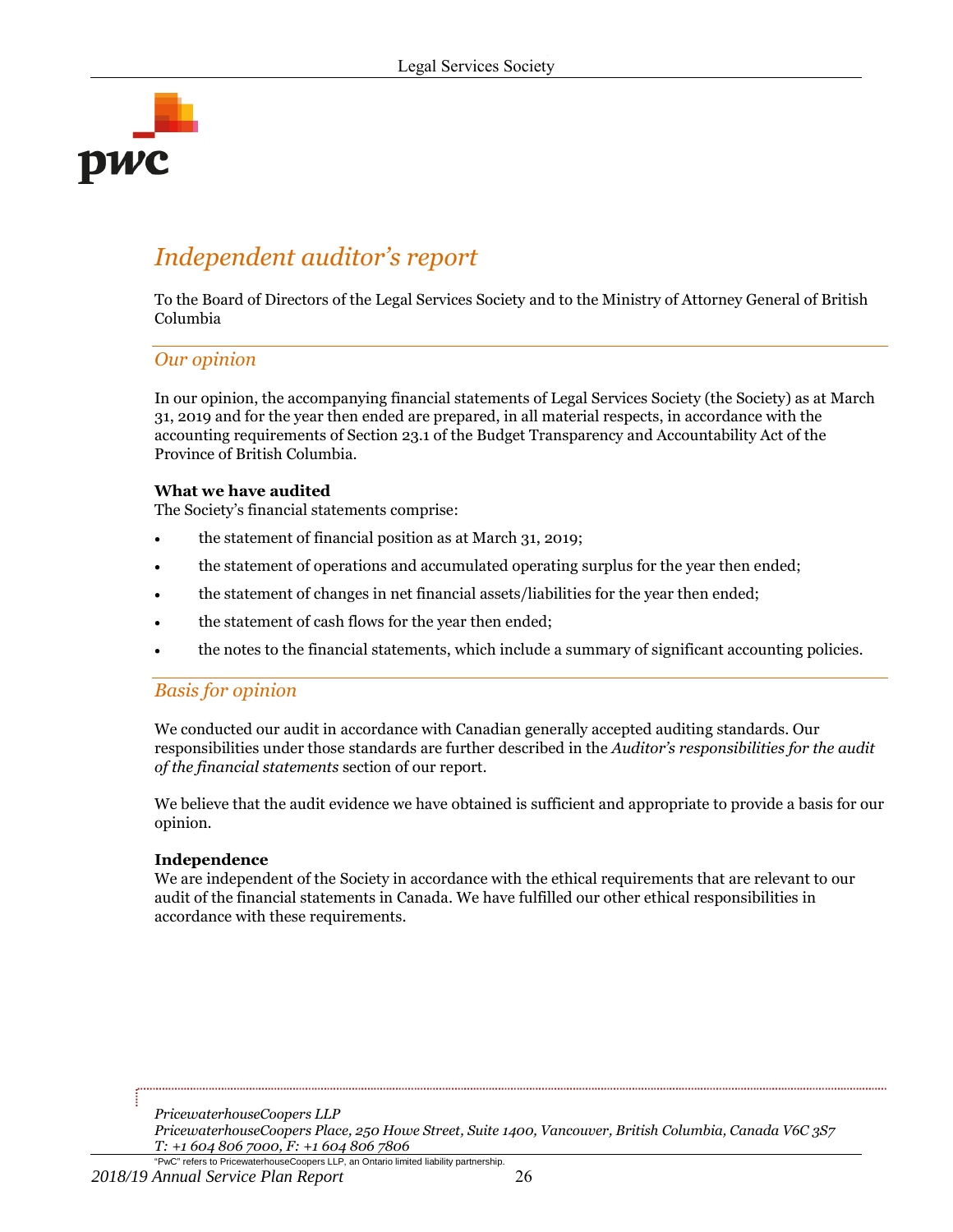

#### *Emphasis of matter - basis of accounting*

We draw attention to note 2 to the financial statements, which describes the basis of accounting and the significant differences between such basis of accounting and Canadian public sector accounting standards. Note 3 to the financial statements discloses the impact of these differences. Our opinion is not modified in respect of this matter.

#### *Responsibilities of management and those charged with governance for the financial statements*

Management is responsible for the preparation of the financial statements in accordance with the accounting requirements of Section 23.1 of the Budget Transparency and Accountability Act of the Province of British Columbia, and for such internal control as management determines is necessary to enable the preparation of financial statements that are free from material misstatement, whether due to fraud or error.

In preparing the financial statements, management is responsible for assessing the Society's ability to continue as a going concern, disclosing, as applicable, matters related to going concern and using the going concern basis of accounting unless management either intends to liquidate the Society or to cease operations, or has no realistic alternative but to do so.

Those charged with governance are responsible for overseeing the Society's financial reporting process.

#### *Auditor's responsibilities for the audit of the financial statements*

Our objectives are to obtain reasonable assurance about whether the financial statements as a whole are free from material misstatement, whether due to fraud or error, and to issue an auditor's report that includes our opinion. Reasonable assurance is a high level of assurance, but is not a guarantee that an audit conducted in accordance with Canadian generally accepted auditing standards will always detect a material misstatement when it exists. Misstatements can arise from fraud or error and are considered material if, individually or in the aggregate, they could reasonably be expected to influence the economic decisions of users taken on the basis of these financial statements.

As part of an audit in accordance with Canadian generally accepted auditing standards, we exercise professional judgment and maintain professional skepticism throughout the audit. We also:

 Identify and assess the risks of material misstatement of the financial statements, whether due to fraud or error, design and perform audit procedures responsive to those risks, and obtain audit evidence that is sufficient and appropriate to provide a basis for our opinion. The risk of not detecting a material misstatement resulting from fraud is higher than for one resulting from error, as fraud may involve collusion, forgery, intentional omissions, misrepresentations, or the override of internal control.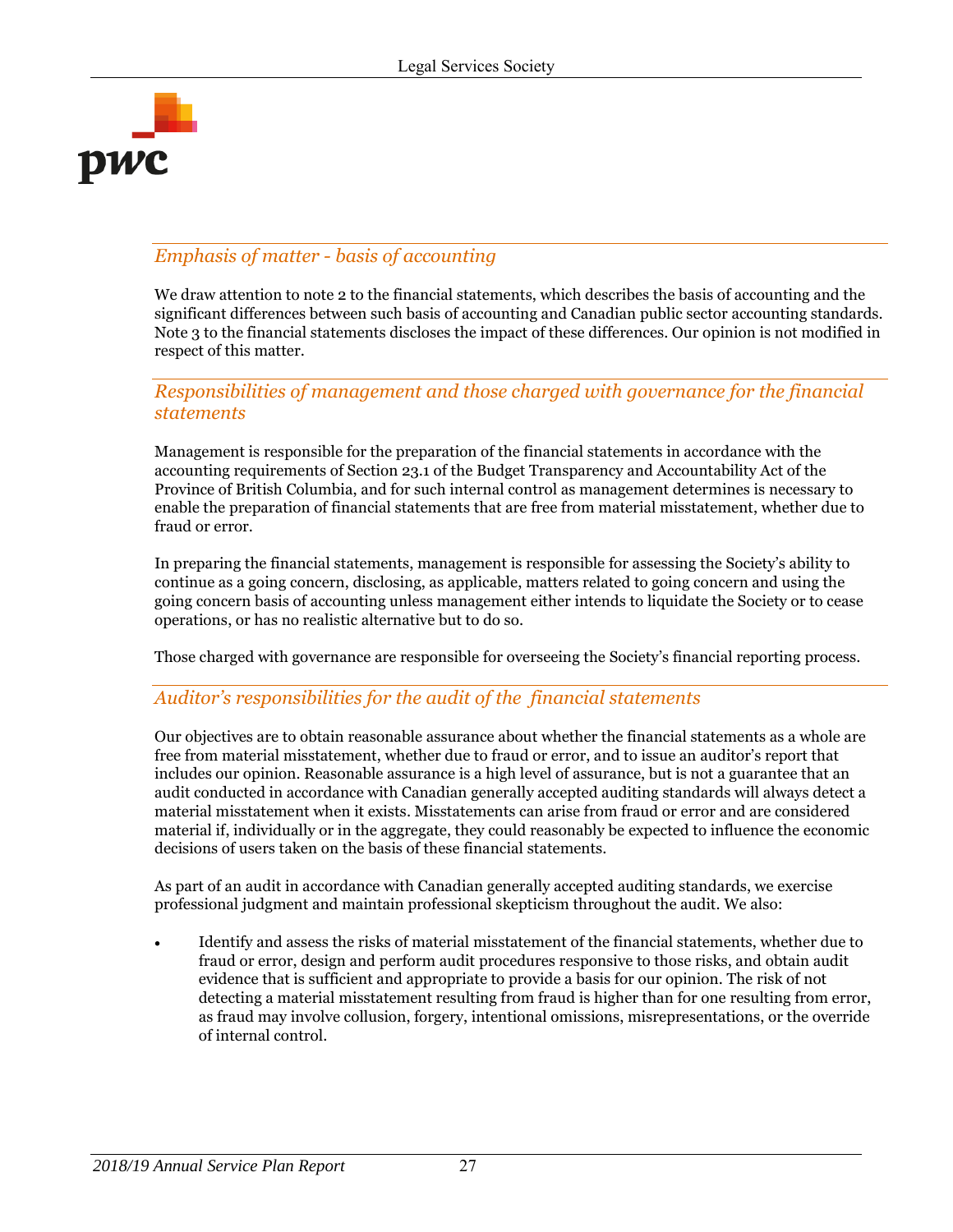

- Obtain an understanding of internal control relevant to the audit in order to design audit procedures that are appropriate in the circumstances, but not for the purpose of expressing an opinion on the effectiveness of the Society's internal control.
- Evaluate the appropriateness of accounting policies used and the reasonableness of accounting estimates and related disclosures made by management.
- Conclude on the appropriateness of management's use of the going concern basis of accounting and, based on the audit evidence obtained, whether a material uncertainty exists related to events or conditions that may cast significant doubt on the Society's ability to continue as a going concern. If we conclude that a material uncertainty exists, we are required to draw attention in our auditor's report to the related disclosures in the financial statements or, if such disclosures are inadequate, to modify our opinion. Our conclusions are based on the audit evidence obtained up to the date of our auditor's report. However, future events or conditions may cause the Society to cease to continue as a going concern.

We communicate with those charged with governance regarding, among other matters, the planned scope and timing of the audit and significant audit findings, including any significant deficiencies in internal control that we identify during our audit.

PricewaterhouseCoopers LLP

Chartered Professional Accountants

Vancouver, British Columbia May 15, 2019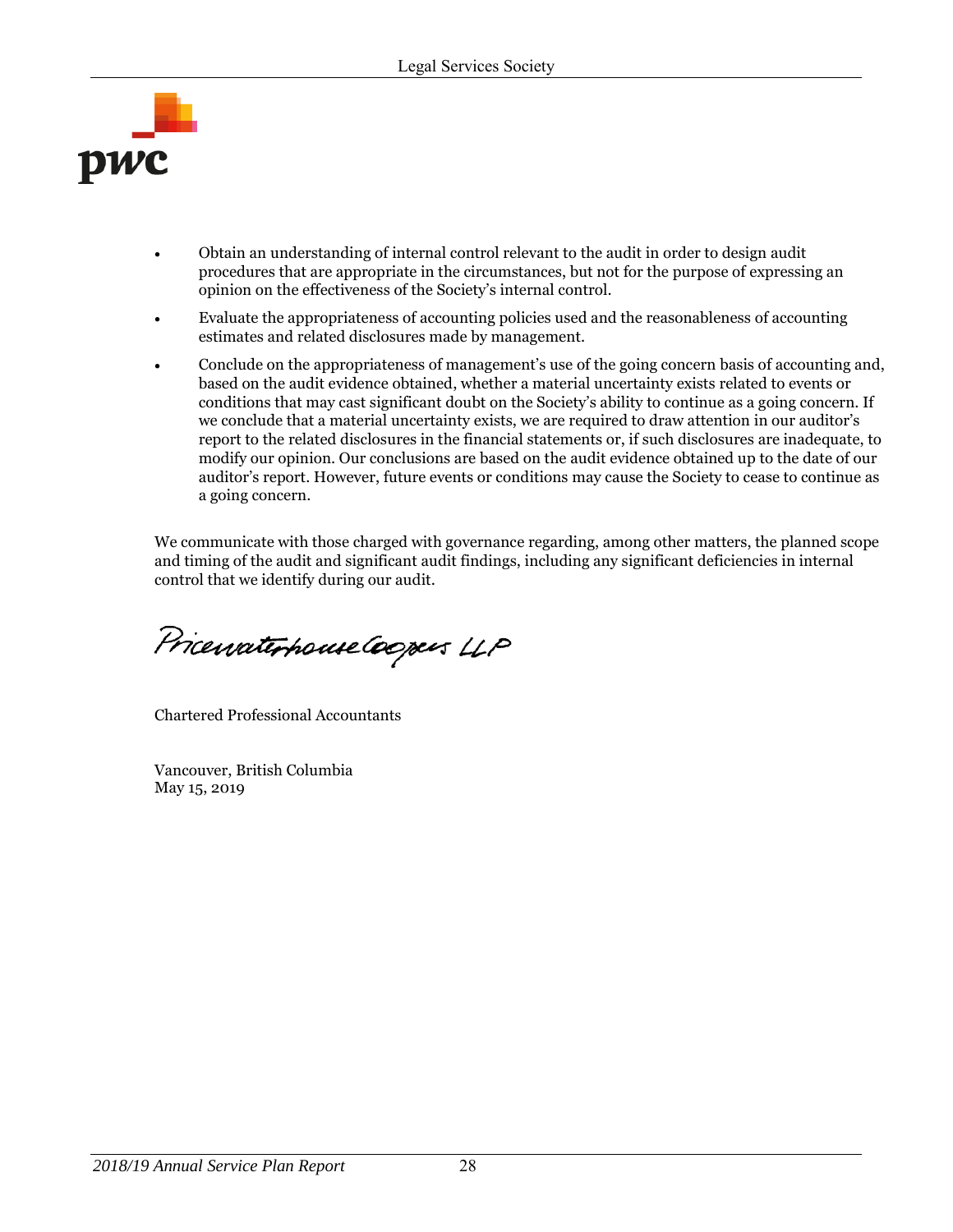# **Statement of financial position**

as at March 31, 2019

|                                          |              | 2019        | 2018            |
|------------------------------------------|--------------|-------------|-----------------|
| <b>Financial assets</b>                  |              |             |                 |
| Cash (note 16)                           | $\mathbb{S}$ | 201,446     | \$<br>1,713,163 |
| Investments (notes 4 and 16)             |              | 6,949,744   | 9,974,187       |
| Accounts receivable (note 16)            |              |             |                 |
| Government of British Columbia (note 13) |              | 964,132     | 3,115,312       |
| Government of Canada                     |              | 918,072     | 529,430         |
| Other                                    |              | 1,779,394   | 633,082         |
| <b>Total financial assets</b>            |              | 10,812,788  | 15,965,174      |
| <b>Liabilities</b>                       |              |             |                 |
| Accounts payable and accrued liabilities |              |             |                 |
| General (note 5a)                        |              | 3,861,371   | 2,973,658       |
| Tariff (note 5b)                         |              | 12,332,313  | 14,200,641      |
| Employee future benefits (note 3dii)     |              | 227,800     | 252,000         |
| Long-term liabilities (note 7)           |              | 609,037     | 625,184         |
| <b>Total liabilities</b>                 |              | 17,030,521  | 18,051,483      |
| <b>Net financial (liabilities)</b>       |              | (6,217,733) | (2,086,309)     |
| <b>Non-financial assets</b>              |              |             |                 |
| Tangible capital assets (Schedule 1)     |              | 5,548,861   | 5,532,504       |
| Prepaid expenses                         |              | 4,608,567   | 493,500         |
| <b>Total non-financial assets</b>        |              | 10,157,428  | 6,026,004       |
| <b>Accumulated surplus</b> (note 8)      | \$           | 3,939,695   | \$<br>3,939,695 |
| Contractual obligations (note 12)        |              |             |                 |
| Economic dependence (note 14)            |              |             |                 |

The accompanying notes and supplementary schedule are an integral part of these financial statements.

Contingent liabilities *(note 15)* 

Celeste Haldane, QC Dinyar Marzban, QC

Chair of the Board of Directors Acting Chair of the Finance Committee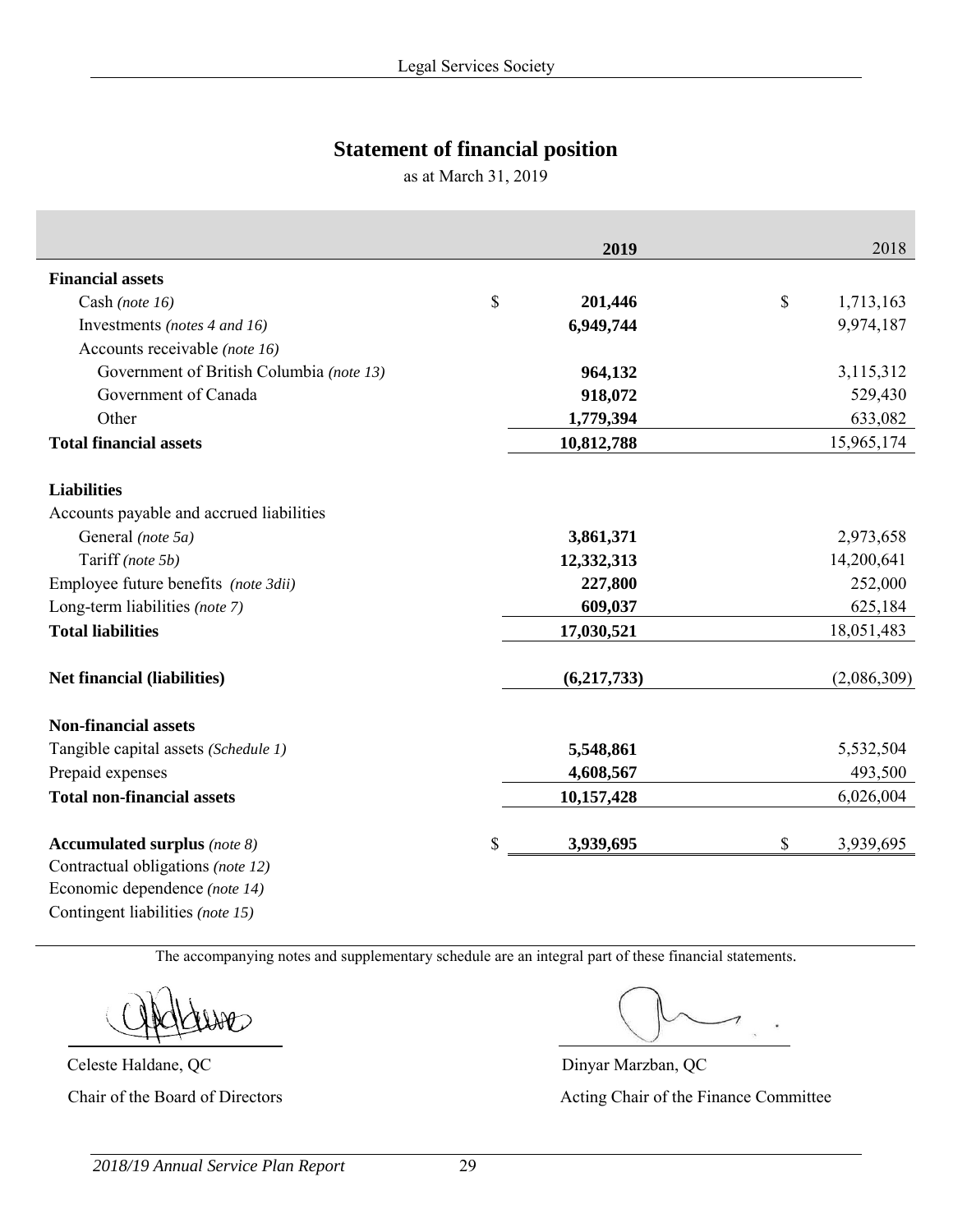# **Statement of operations and accumulated surplus**

for the year ended March 31, 2019

|                                                   | <b>Budget</b> (note 11) | 2019             |                           | 2018        |
|---------------------------------------------------|-------------------------|------------------|---------------------------|-------------|
|                                                   |                         |                  |                           |             |
| <b>Revenue</b>                                    |                         |                  |                           |             |
| Government of British Columbia (notes 9 and 13)   | \$<br>90,889,000        | \$<br>88,572,462 | $\boldsymbol{\mathsf{S}}$ | 80,670,804  |
| Law Foundation                                    | 3,095,000               | 3,983,750        |                           | 2,346,250   |
| Department of Justice — Canada                    |                         | 16,452           |                           | 203,635     |
| Notary Foundation                                 | 825,000                 | 2,603,590        |                           | 872,755     |
| Investment income                                 | 268,000                 | 372,789          |                           | 254,779     |
| Miscellaneous                                     | 115,000                 | 249,267          |                           | 231,741     |
| <b>Total revenue</b>                              | 95,192,000              | 95,798,310       |                           | 84,579,964  |
| <b>Expenses</b> (note 10)                         |                         |                  |                           |             |
| Criminal tariff                                   | 43,561,000              | 43,876,243       |                           | 43,765,083  |
| Family tariff                                     | 17,399,000              | 17,567,961       |                           | 14,766,382  |
| Child protection tariff                           | 8,903,000               | 7,091,896        |                           | 7,780,990   |
| Immigration and refugee tariff                    | 2,254,000               | 3,321,796        |                           | 2,981,391   |
| Justice Innovation and Transformation Initiatives | 8,900,000               | 5,292,999        |                           | 3,857,159   |
| Publishing                                        | 2,134,000               | 3,593,406        |                           | 1,787,067   |
| Community engagement                              | 862,000                 | 806,312          |                           | 1,063,296   |
| Indigenous services                               | 1,276,000               | 1,426,290        |                           | 638,275     |
| Administration                                    | 9,903,000               | 12,821,407       |                           | 9,340,321   |
| <b>Total expenses</b>                             | 95,192,000              | 95,798,310       |                           | 85,979,964  |
|                                                   |                         |                  |                           |             |
| <b>Net loss</b>                                   |                         |                  |                           | (1,400,000) |
| Accumulated surplus at beginning of year          | 3,940,000               | 3,939,695        |                           | 5,339,695   |
| Accumulated surplus at end of year (note 8)       | \$<br>3,940,000         | \$<br>3,939,695  | \$                        | 3,939,695   |

The accompanying notes and supplementary schedule are an integral part of these financial statements.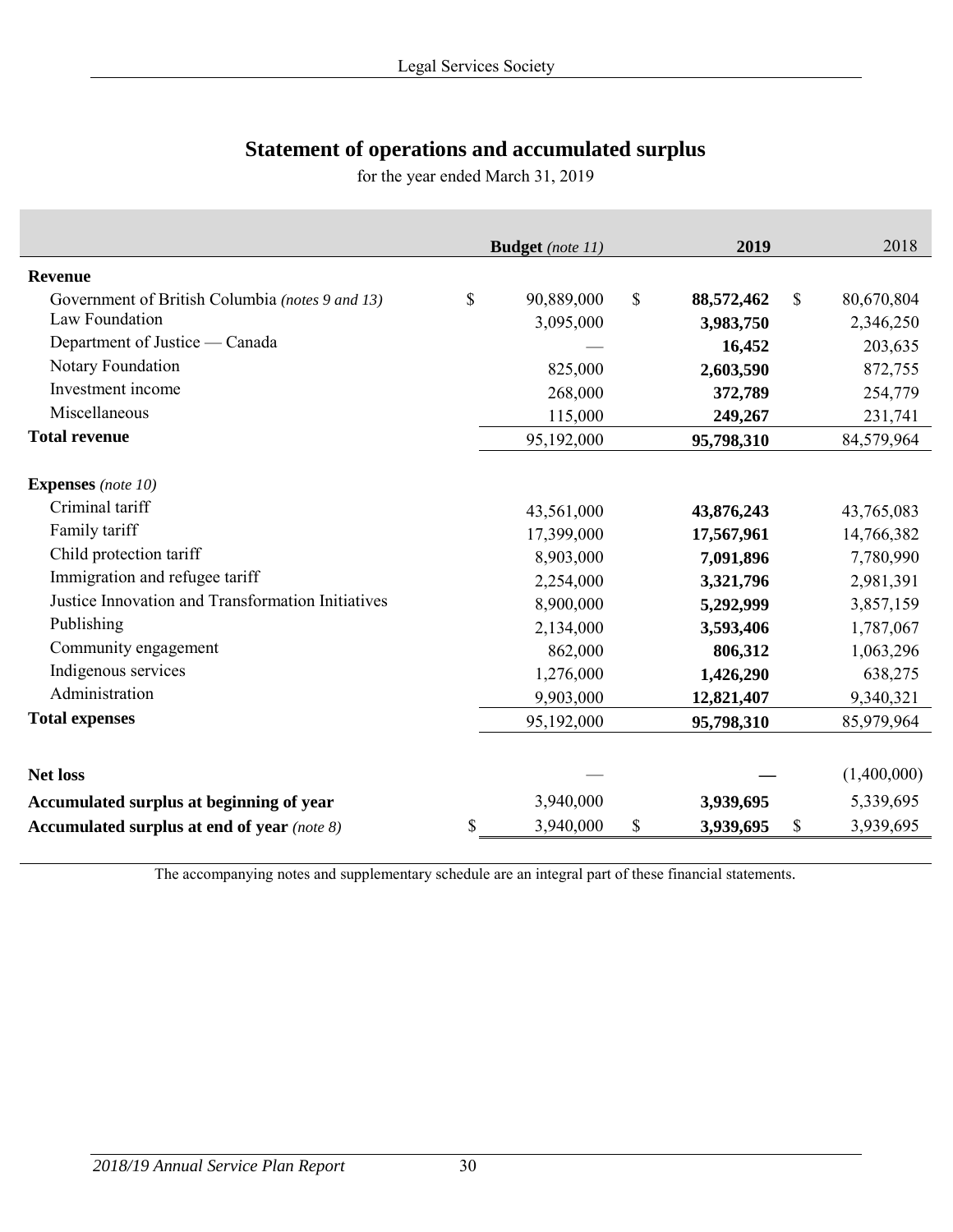# **Statement of changes in net financial assets / liabilities**

for the year ended March 31, 2019

|                                                                                                         | <b>Budget</b> (note 11) | 2019                     | 2018                             |
|---------------------------------------------------------------------------------------------------------|-------------------------|--------------------------|----------------------------------|
| Net loss                                                                                                | \$<br>\$                | <sup>S</sup>             | (1,400,000)                      |
| Acquisition of tangible capital assets<br>Amortization<br>Loss from disposal of tangible capital assets | (934,000)<br>786,000    | (2,355,316)<br>2,338,959 | (1,345,004)<br>790,671<br>48,729 |
|                                                                                                         | (148,000)               | (16,357)                 | (505, 604)                       |
| Acquisition of prepaid expenses<br>Use of prepaid expenses                                              |                         | (4,608,567)<br>493,500   | (493,500)<br>532,062             |
|                                                                                                         |                         | (4, 115, 067)            | 38,562                           |
|                                                                                                         |                         |                          |                                  |
| Increase/(decrease) in net financial liabilities                                                        | (148,000)               | (4,131,424)              | (1,867,042)                      |
| Net financial (liabilities) at beginning of year                                                        | (219, 267)              | (2,086,309)              | (219, 267)                       |
| Net financial (liabilities) at end of year                                                              | \$<br>(367, 267)<br>S   | $(6,217,733)$ \$         | (2,086,309)                      |

The accompanying notes and supplementary schedule are an integral part of these financial statements.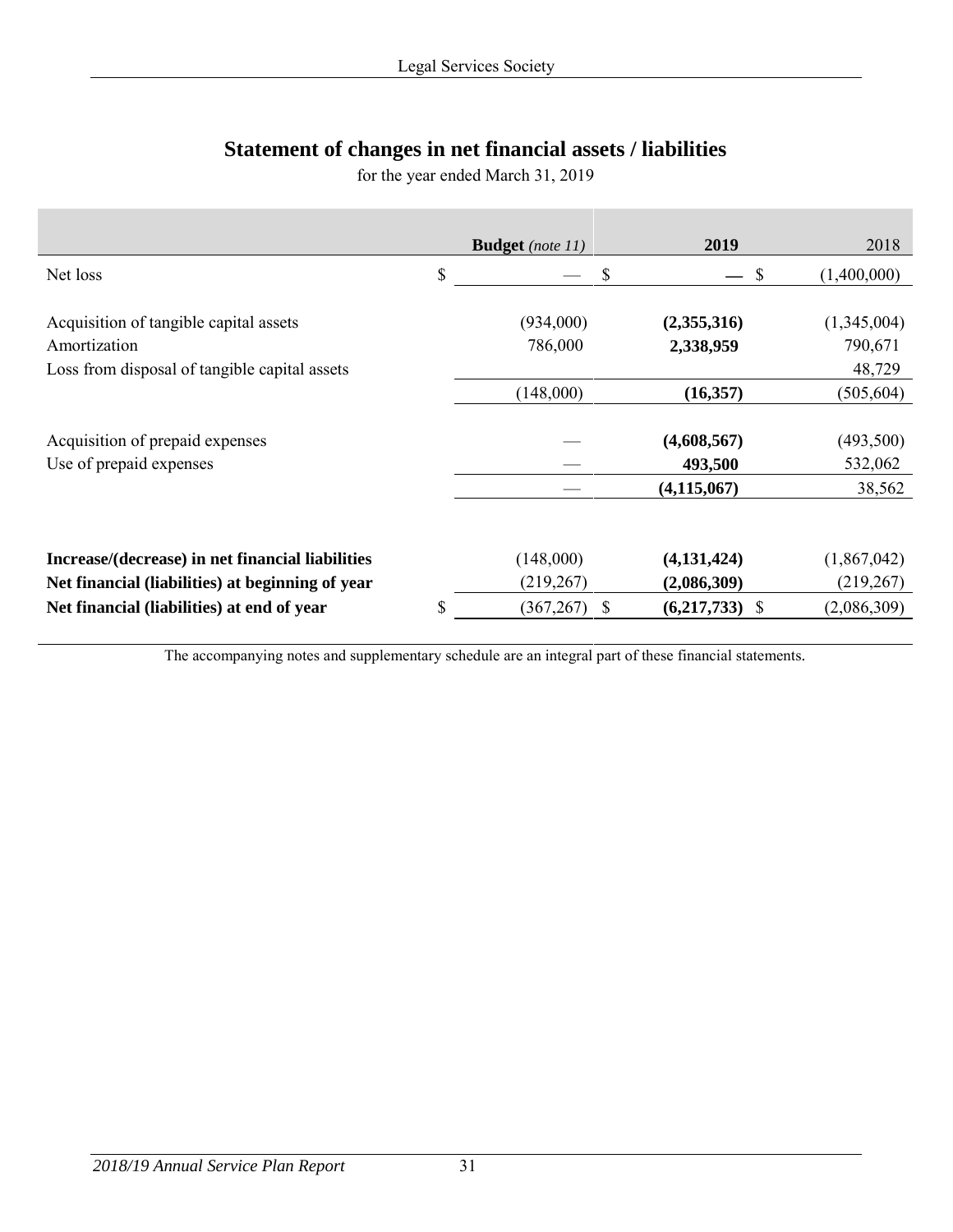# **Statement of cash flows**

for the year ended March 31, 2019

| <b>Operating transactions</b><br>Cash received<br>Transfers from Government of British Columbia<br>\$<br>\$<br>79,357,982<br>90,723,641<br>Grants received<br>5,646,879<br>3,219,005<br>372,789<br>Interest<br>GST recovered (net)<br>Leasehold inducement received<br>Other<br>1,124,113<br>97,867,422<br>Cash paid<br>Legal aid tariff<br>63,074,534<br>56,816,112<br>Salaries and benefits<br>15,184,515<br>12,899,788<br>3,249,905<br>1,931,212<br>Rent<br>Services<br>10,924,292<br>2,434,537<br>GST paid (net)<br>425,946<br><b>Other Contributions</b><br>3,940,000<br>All other<br>3,249,074<br>100,048,266<br>Cash (used in) provided by operations<br>(2, 180, 844)<br><b>Capital transactions</b> |                                              | 2019        | 2018        |
|--------------------------------------------------------------------------------------------------------------------------------------------------------------------------------------------------------------------------------------------------------------------------------------------------------------------------------------------------------------------------------------------------------------------------------------------------------------------------------------------------------------------------------------------------------------------------------------------------------------------------------------------------------------------------------------------------------------|----------------------------------------------|-------------|-------------|
|                                                                                                                                                                                                                                                                                                                                                                                                                                                                                                                                                                                                                                                                                                              |                                              |             |             |
|                                                                                                                                                                                                                                                                                                                                                                                                                                                                                                                                                                                                                                                                                                              |                                              |             |             |
|                                                                                                                                                                                                                                                                                                                                                                                                                                                                                                                                                                                                                                                                                                              |                                              |             |             |
|                                                                                                                                                                                                                                                                                                                                                                                                                                                                                                                                                                                                                                                                                                              |                                              |             |             |
|                                                                                                                                                                                                                                                                                                                                                                                                                                                                                                                                                                                                                                                                                                              |                                              |             | 254,779     |
|                                                                                                                                                                                                                                                                                                                                                                                                                                                                                                                                                                                                                                                                                                              |                                              |             | 837,178     |
|                                                                                                                                                                                                                                                                                                                                                                                                                                                                                                                                                                                                                                                                                                              |                                              |             | 193,410     |
|                                                                                                                                                                                                                                                                                                                                                                                                                                                                                                                                                                                                                                                                                                              |                                              |             | 833,093     |
|                                                                                                                                                                                                                                                                                                                                                                                                                                                                                                                                                                                                                                                                                                              |                                              |             | 84,695,447  |
|                                                                                                                                                                                                                                                                                                                                                                                                                                                                                                                                                                                                                                                                                                              |                                              |             |             |
|                                                                                                                                                                                                                                                                                                                                                                                                                                                                                                                                                                                                                                                                                                              |                                              |             |             |
|                                                                                                                                                                                                                                                                                                                                                                                                                                                                                                                                                                                                                                                                                                              |                                              |             |             |
|                                                                                                                                                                                                                                                                                                                                                                                                                                                                                                                                                                                                                                                                                                              |                                              |             |             |
|                                                                                                                                                                                                                                                                                                                                                                                                                                                                                                                                                                                                                                                                                                              |                                              |             |             |
|                                                                                                                                                                                                                                                                                                                                                                                                                                                                                                                                                                                                                                                                                                              |                                              |             |             |
|                                                                                                                                                                                                                                                                                                                                                                                                                                                                                                                                                                                                                                                                                                              |                                              |             |             |
|                                                                                                                                                                                                                                                                                                                                                                                                                                                                                                                                                                                                                                                                                                              |                                              |             | 7,708,680   |
|                                                                                                                                                                                                                                                                                                                                                                                                                                                                                                                                                                                                                                                                                                              |                                              |             | 81,790,329  |
|                                                                                                                                                                                                                                                                                                                                                                                                                                                                                                                                                                                                                                                                                                              |                                              |             | 2,905,118   |
|                                                                                                                                                                                                                                                                                                                                                                                                                                                                                                                                                                                                                                                                                                              |                                              |             |             |
|                                                                                                                                                                                                                                                                                                                                                                                                                                                                                                                                                                                                                                                                                                              | Cash used to acquire tangible capital assets | (2,355,316) | (1,345,004) |
| <b>Investing transactions</b>                                                                                                                                                                                                                                                                                                                                                                                                                                                                                                                                                                                                                                                                                |                                              |             |             |
| Investments purchased<br>(7,321,708)                                                                                                                                                                                                                                                                                                                                                                                                                                                                                                                                                                                                                                                                         |                                              |             | (3,000,000) |
| Investments redeemed<br>10,346,151                                                                                                                                                                                                                                                                                                                                                                                                                                                                                                                                                                                                                                                                           |                                              |             | 2,758,544   |
| Cash provided by (used in) investing transactions<br>3,024,443                                                                                                                                                                                                                                                                                                                                                                                                                                                                                                                                                                                                                                               |                                              |             | (241, 456)  |
| (Decrease)/increase in cash<br>(1,511,717)                                                                                                                                                                                                                                                                                                                                                                                                                                                                                                                                                                                                                                                                   |                                              |             | 1,318,658   |
| Cash at beginning of year<br>1,713,163                                                                                                                                                                                                                                                                                                                                                                                                                                                                                                                                                                                                                                                                       |                                              |             | 394,505     |
| Cash at end of year<br>\$<br>201,446<br>\$                                                                                                                                                                                                                                                                                                                                                                                                                                                                                                                                                                                                                                                                   |                                              |             | 1,713,163   |

The accompanying notes and supplementary schedule are an integral part of these financial statements.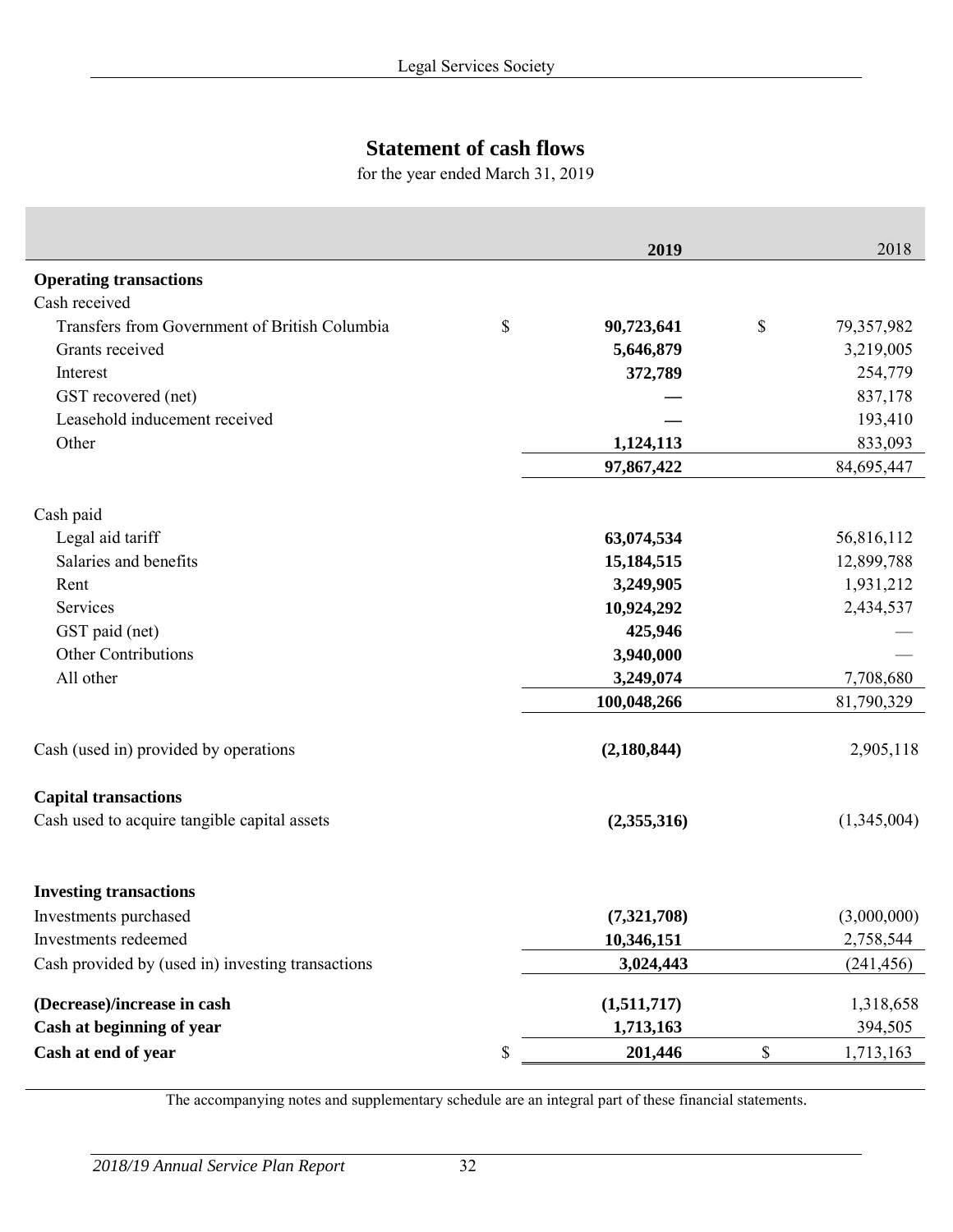# **Notes to the Financial Statements**

**for the year ended March 31, 2019** 

# **1. Overview**

The Legal Services Society (the society) was established under the Legal Services Society Act on October 1, 1979 (as revised on May 31, 2007). The society is governed by a board of directors, of which five are appointed by the Province of British Columbia (the province) and four are appointed by the Law Society. The purpose of the society is to:

- assist individuals to resolve their legal problems and facilitate access to justice,
- establish and administer an effective and efficient system for providing legal aid to individuals in British Columbia, and
- provide advice to the Attorney General respecting legal aid and access to justice for individuals in British Columbia.

The society is not subject to income taxes.

# **2. Basis of presentation**

These financial statements are prepared by management in accordance with the accounting requirements of section 23.1 of the Budget Transparency and Accountability Act of the Province of British Columbia. This section requires that financial statements be prepared in accordance with Canadian Public Sector Accounting Standards (PSAS), except in regards to government transfers as described in note 3(a).

# **3. Significant accounting policies**

# **(a) Revenue recognition**

Revenues are recognized in the period in which the transactions or events that give rise to the revenues occurred. All revenues are recorded on an accrual basis, except when the accruals cannot be determined with a reasonable degree of certainty or when their estimation is impracticable.

Restricted contributions received or receivable are deferred and amortized into revenue as the related expenses are incurred. This accounting policy complies with the accounting requirements of section 23.1 of the Budget Transparency and Accountability Act of the Province of British Columbia. However, this accounting treatment is different from the requirements of Canadian PSAS, which require that government contributions be recognized as revenue when approved by the transferor and eligibility criteria have been met, unless the transfer contains a stipulation that creates a liability. In this case, the transfer is recognized as revenue over the period that the liability is extinguished. The impact of this policy on the financial statements was not material.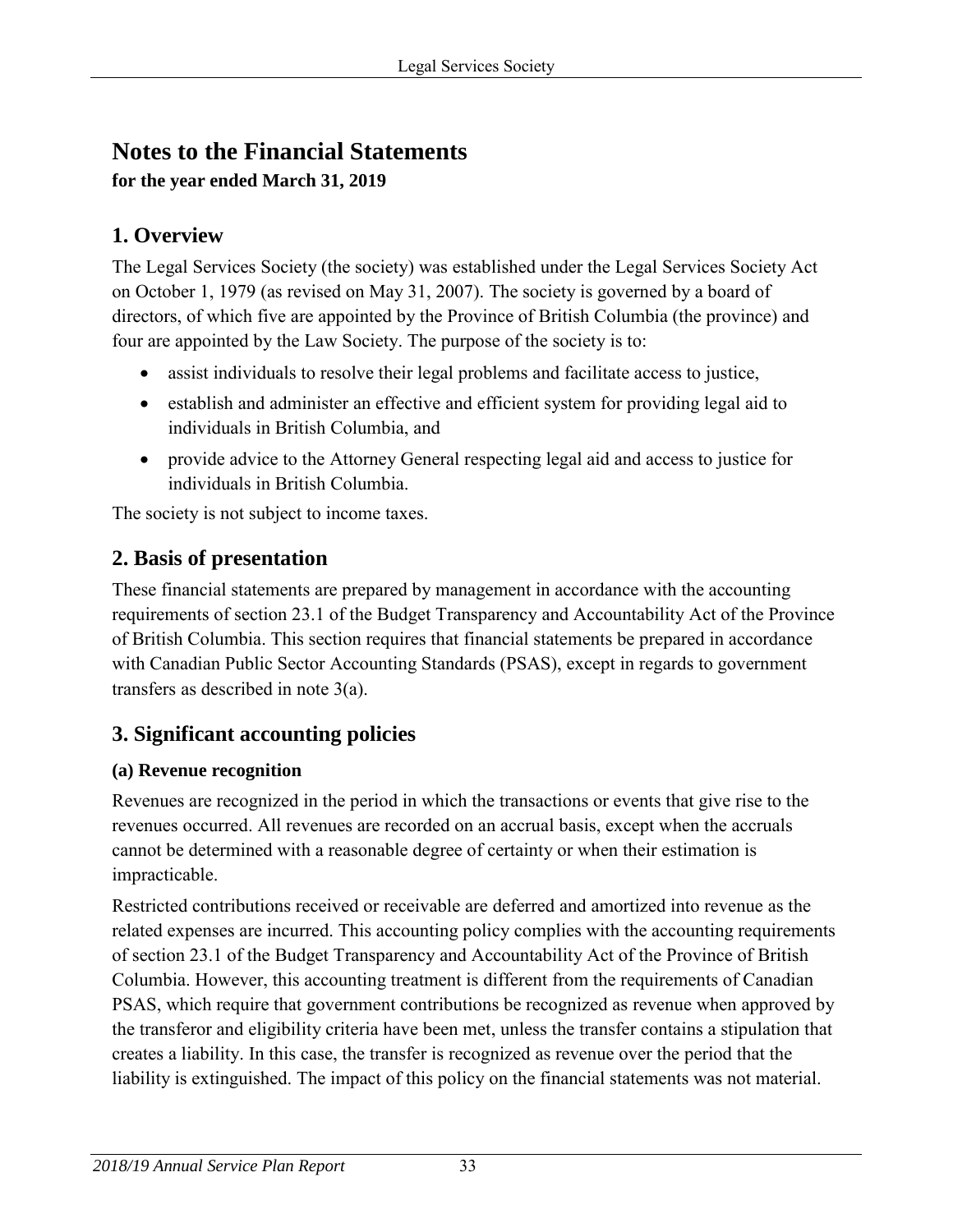### **(b) Expenses**

Expenses are reported on an accrual basis. The cost of services incurred during the year is expensed.

#### **(c) Tariff expenses**

Tariff expenses include amounts billed by lawyers to the society and an estimate of services performed by lawyers but not yet billed to the society.

### **(d) Employee future benefits**

- i. The society's employees belong to the Municipal Pension Plan, which is a multi-employer contributory pension plan. The society records its pension expense as the amount of employer contributions made during the fiscal year (defined contribution pension plan accounting). This method is used because the plan records accrued liabilities and accrued assets for the plan in aggregate, resulting in no consistent and reliable basis for allocating the obligation, assets, and costs to individual employers participating in the plan.
- ii. The cost of non-vested sick leave benefits is actuarially determined using management's best estimate of salary escalation, accumulated sick days at retirement, long-term inflation rates, and discount rates.

#### **(e) Tangible capital assets**

Tangible capital assets are recorded at cost, which includes amounts that are directly related to the acquisition, design, construction, development, improvement, or betterment of the asset.

The estimated useful lives of assets are re-assessed on an annual basis. Tangible capital assets are amortized on a straight-line basis over the estimated useful life of the asset as follows:

| <b>Assets</b>                    | Per year                            |
|----------------------------------|-------------------------------------|
| Furniture                        | $10 - 20\%$                         |
| Equipment                        | <b>20%</b>                          |
| Computer equipment               | $25 - 33\%$                         |
| Computer software                | $20 - 33\%$                         |
| <b>Client Information System</b> | 20%                                 |
| Leasehold improvements           | Lower of lease term and useful life |

Tangible capital assets are written down when conditions indicate that they no longer contribute to the society's ability to provide services, or when the value of future economic benefits associated with the tangible capital assets is less than their net book value. The net writedowns (if any) are accounted for as expenses in the statement of operations.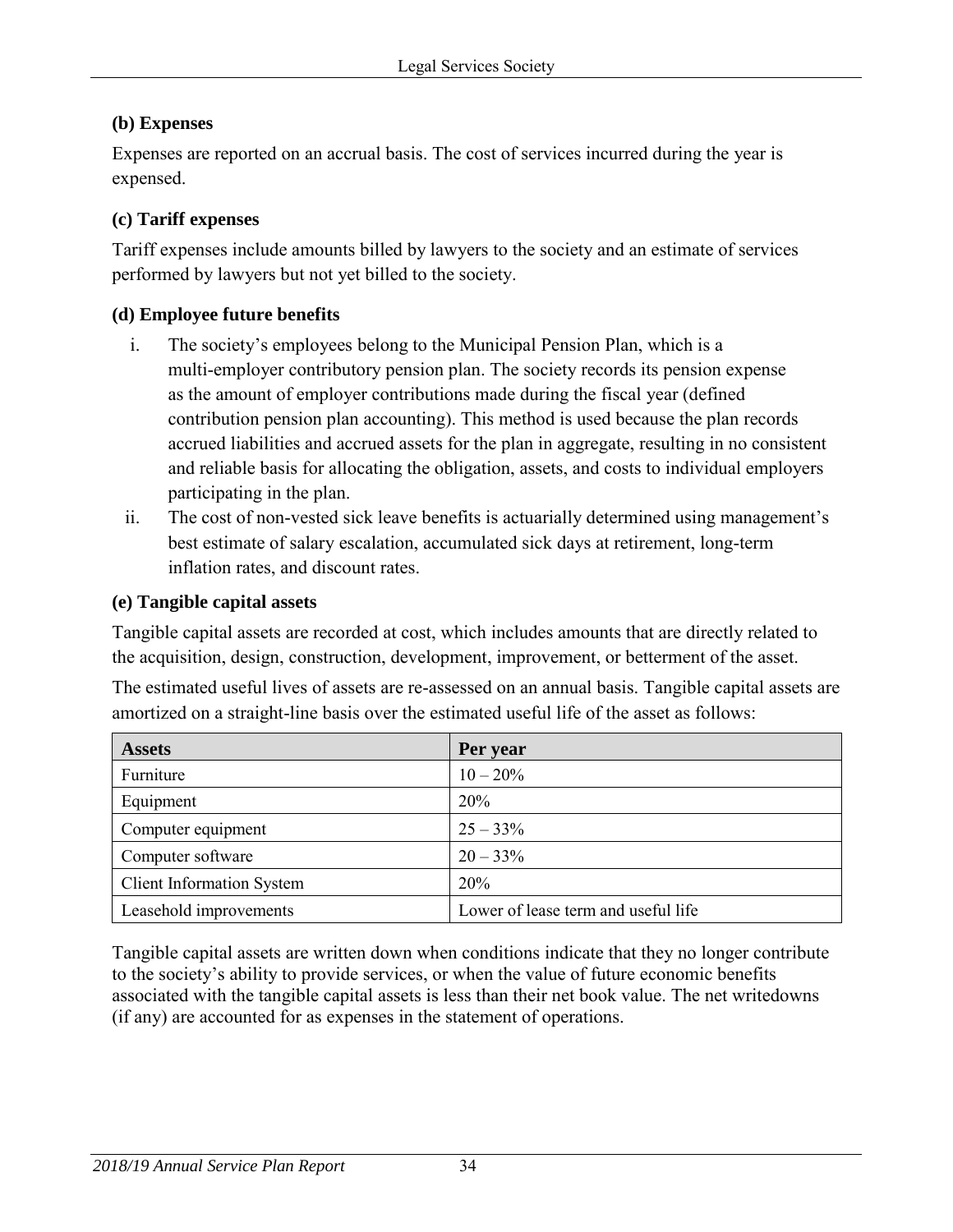In 2019, the society changed its useful life estimates for Client Information System (CIS) from ten years to five years. The impact of this change in estimate is being applied on a prospective basis and resulted in an increase in amortization expense of \$1.3 million for the year ended March 31, 2019.

### **(f) Asset retirement obligation**

The society recognizes the fair value of a future asset retirement obligation as a liability in the period in which it incurs a legal obligation associated with the retirement of tangible long-lived assets, which results from the acquisition, construction, development, and/or normal use of the assets. The society concurrently recognizes a corresponding increase in the carrying amount of the related long-lived asset that is depreciated over the life of the asset.

The fair value of the asset retirement obligation is estimated using the expected cash flow approach that reflects a range of possible outcomes discounted at a credit-adjusted, risk-free interest rate. Subsequent to the initial measurement, the asset retirement obligation is adjusted at the end of each period to reflect the passage of time and changes in the estimated future cash flows underlying the obligation. Changes in the obligation due to the passage of time are recognized in the statement of operations as an operating expense using the effective interest method. Changes in the obligation due to changes in estimated cash flows are recognized as an adjustment of the carrying amount of the related long-lived asset that is amortized over the remaining life of the asset.

### **(g) Prepaid expenses**

Prepaid expenses include memberships, computer software licenses, and deposits. These items are charged to expense over the periods expected to benefit from them.

## **(h) Financial instruments**

The society's financial instruments consist of cash, investments, accounts receivable, and accounts payable and accrued liabilities. Accounts receivable, and accounts payable and accrued liabilities are initially recorded at fair market value and subsequently measured at cost. Investments, which may comprise guaranteed investment certificates, provincial bonds, corporate bonds, and structured bank notes, are initially recorded at fair market value and subsequently measured at amortized cost. The effective interest method is used to determine income.

All financial assets are tested annually for impairment. When financial assets are impaired, impairment losses are recorded in the statement of operations. A write-down of a portfolio investment to reflect a loss in value is not reversed for a subsequent increase in value.

The fair values of the society's cash, accounts receivable, and accounts payable and accrued liabilities generally approximate their carrying amounts due to their short term to maturity. The fair values of the society's investments are disclosed in note 4.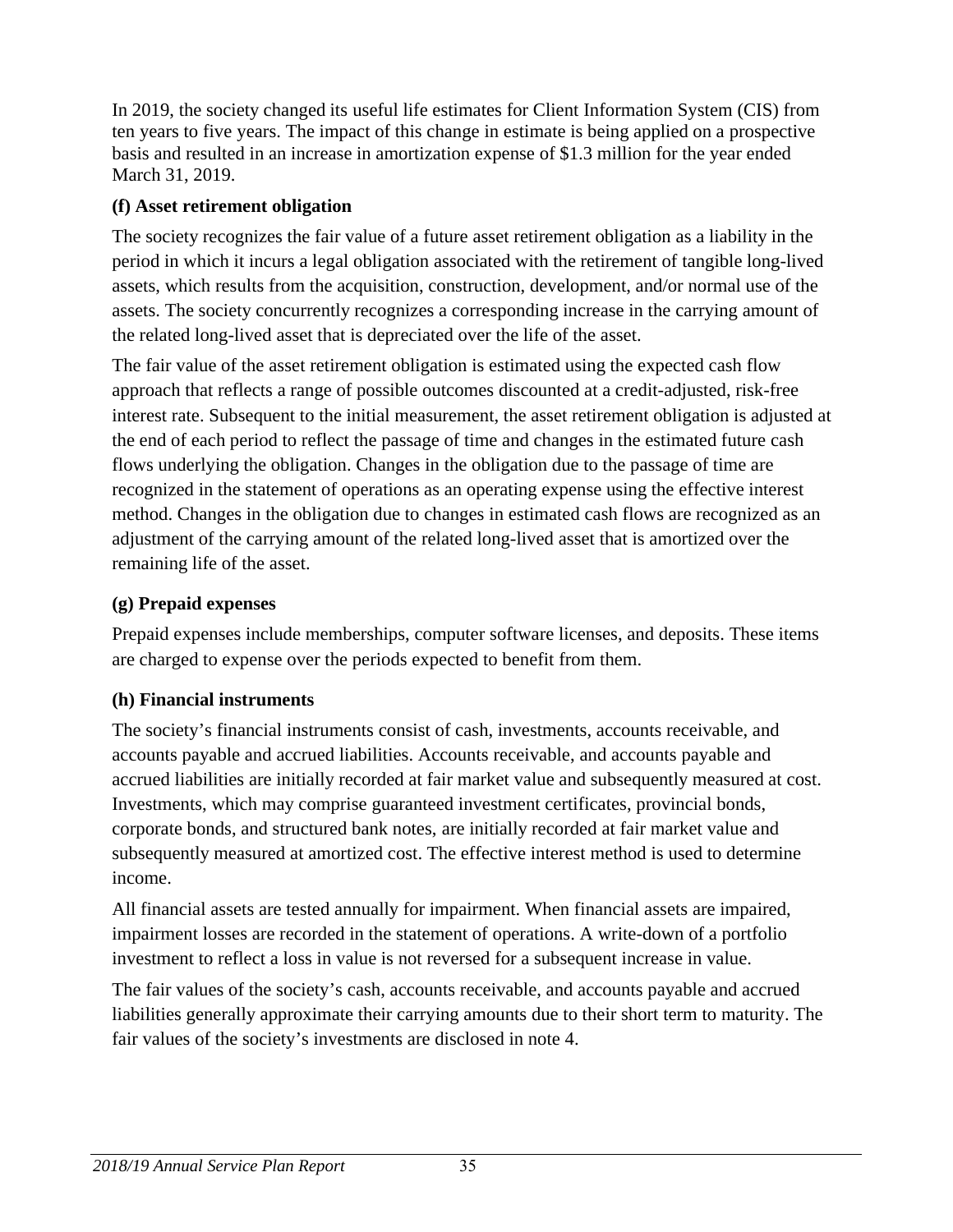#### **(i) Measurement uncertainty**

The preparation of financial statements requires management to make estimates and assumptions that affect the reported amounts of assets and liabilities and disclosure of contingent assets and liabilities at the date of the financial statements, and the reported amounts of revenue and expenses during the reporting period. Areas where estimates are significant to the financial statements include the tariff liabilities and expenses (note 17). Other areas where estimates are made include the valuation of investments, accounts receivable, estimated useful life of tangible capital assets and the resulting amortization, asset retirement obligation, non-vested sick leave benefits, and contingent liabilities.

Estimates are based on the best information available at the time of the preparation of the financial statements and are reviewed annually to reflect new information as it becomes available. Measurement uncertainty exists in these financial statements. Actual results could differ from those estimates.

### **(j) Newly adopted accounting standards:**

Effective April 1, 2018, the society adopted PS 3430 – Restructuring Transactions. The adoption of this standard does not have a material impact on the financial statements.

# **4. Investments**

The carrying value of the society's investments is \$6,949,744 (2018 — \$9,974,187). Included in investments is \$196,744 for accrued interest (2018 — \$147,253). Investments have maturities ranging from July 2019 to April 2020 and rates of return ranging from 2.00% to 3.05%.

The investments have a market value at March 31, 2019, of \$6,910,859 (2018 — \$9,959,683). Investments are recorded at amortized cost less any writedowns associated with a loss in value that is other than a temporary decline.

# **5. Accounts payable and accrued liabilities**

#### **(a) General**

|                  | 2019      |        | 2018      |
|------------------|-----------|--------|-----------|
| Trade payables   | 2,637,846 | ጦ<br>Φ | 2,110,276 |
| Payroll payables | 1,223,525 |        | 863,382   |
| <b>Total</b>     | 3,861,371 | ጦ<br>Φ | 2,973,658 |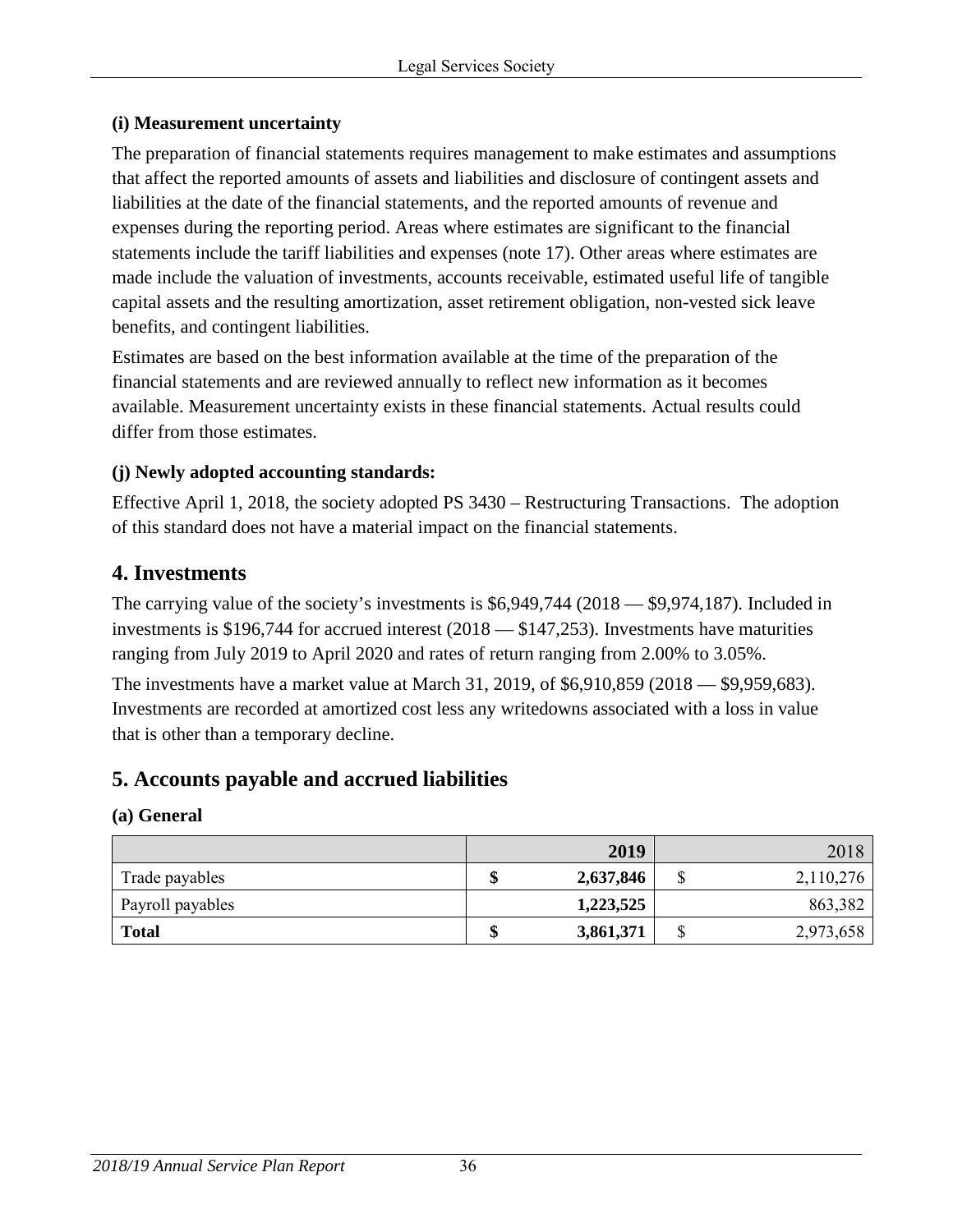#### **(b) Tariff**

|                               | 2019             | 2018             |
|-------------------------------|------------------|------------------|
| Submittals approved, not paid | 1,484,927        | 3,770,390        |
| Submittals not approved       | 1,600,892        | 1,301,251        |
| Accrual (note 17)             | 9,246,494        | 9,129,000        |
| <b>Total</b>                  | \$<br>12,332,313 | \$<br>14,200,641 |

The society uses an actuarial model to estimate legal services performed but not yet billed to the society. Management estimated the liability to be approximately \$9,246,494 (2018 — \$9,129,000). This estimate, included in the above table, incorporates average case costs and service billings for similar cases, based on historical experience over a two-year period. Actual costs could differ from this estimate (notes 3(i) and 17).

# **6. Employee future benefits**

### **(a) Pension plan**

The society and its employees contribute to the Municipal Pension Plan (jointly trusteed pension plan). The board of trustees for this plan, representing plan members and employers, is responsible for administering the pension plan, including investing assets and administering benefits. The plan is a multi-employer defined benefit pension plan. Basic pension benefits are based on a formula. As at December 31, 2016, the Municipal Pension Plan had approximately 193,000 active members and 90,000 retired members.

Every three years, an actuarial valuation is performed to assess the financial position of the plan and adequacy of plan funding. The actuary determines an appropriate combined employer and member contribution rate to fund the plan. The actuary's calculated contribution rate is based on the entry-age normal cost method, which produces the long-term rate of member and employer contributions sufficient to provide benefits for average future entrants to the plan. This rate may be adjusted for the amortization of any actuarial funding surplus and will be adjusted for the amortization of any unfunded actuarial liability.

The most recent actuarial valuation for the Municipal Pension Plan as at December 31, 2015, indicated a \$2.224 billion funding surplus for basic pension benefits on a going concern basis. As a result of the 2015 basic account actuarial valuation surplus and pursuant to the joint trustee agreement, \$1.927 billion was transferred to the rate stabilization account and \$297 million of the surplus ensured the required contribution rates remained unchanged. The next valuation for the Municipal Pension Plan will be as at December 31, 2018, with results available in 2019. The society paid  $$949,391 (2018 - $903,647)$  for employer contributions to the plan.

#### **(b) Non-vested sick leave**

Employees are credited days per year, ranging from six to 10 days, for use as paid absences in the year due to illness or injury. Employees are allowed to accumulate unused sick day credits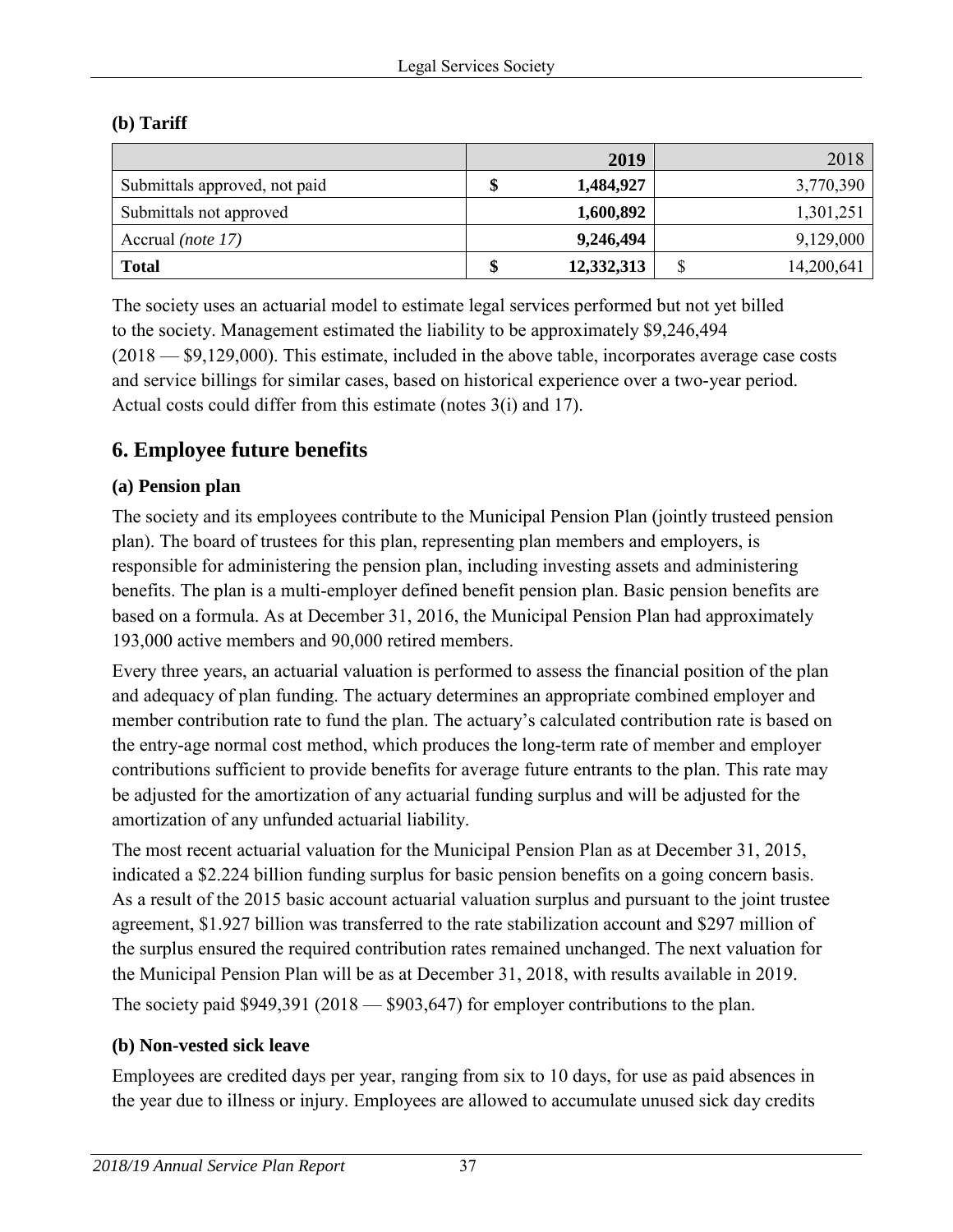each year, up to the allowable maximum provided in their respective employment agreement.

Accumulated credits may be used in future years to the extent that the employee's illness or injury exceeds the current year's allocation of credits. The use of accumulated sick days for sickleave compensation ceases on termination of employment. The benefit cost and liabilities related to the plan are included in the financial statements. Employee unused sick bank is not paid out at retirement.

# **7. Long-term liabilities**

|                       | 2019          |               |
|-----------------------|---------------|---------------|
| Leasehold inducements | 609,037<br>۱D | 625,184       |
| Balance, end of year  | 609,037<br>۱D | 625,184<br>۵U |

#### **(a) Asset retirement obligation**

In previous years, long-term liabilities included the society's accrual for its asset retirement obligation for the estimated costs of restoring certain leased facilities to their original condition at the end of the lease terms. During fiscal 2017/18, the society negotiated an extension to the lease. Included in the extension was the removal of the asset retirement obligation. The asset retirement obligation has been redesignated as a leasehold inducement and is being amortized over the period of the new lease. The following is a reconciliation of the changes in the asset retirement obligation during the year:

|                                   | 2019 | 2018       |
|-----------------------------------|------|------------|
| Balance, beginning of year        |      | 516,400    |
| Accretion expense                 |      | 17,148     |
| Transfer to leasehold inducements |      | (533, 548) |
| Balance, end of year              |      |            |

The accretion expense is included in the premises expense.

#### (b) Leasehold inducements

|                             |         | 2019      | 2018      |
|-----------------------------|---------|-----------|-----------|
| Total leasehold inducements | АD      | 746,357   | 683,341   |
| Less: current portion       |         | (137,320) | (58, 157) |
| Long-term portion           | ď<br>٨D | 609,037   | 625,184   |

## **8. Accumulated surplus**

|                                          | 2019      | 2018      |
|------------------------------------------|-----------|-----------|
| Total accumulated surplus at end of year | 3,939,695 | 3,939,695 |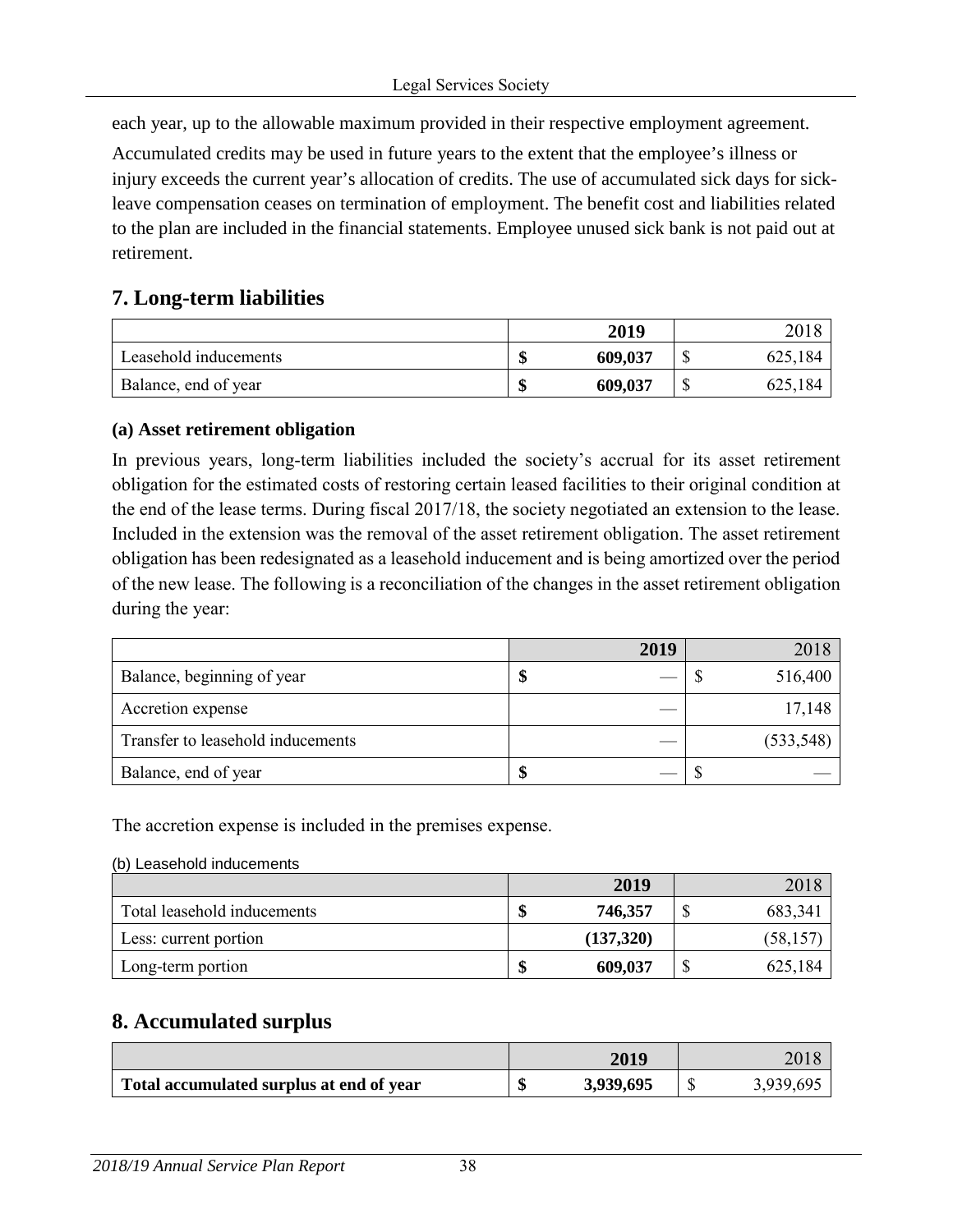## **9. Restricted contribution**

|                    | Opening      | Approved    | Additional    | Recognized    | Closing      |
|--------------------|--------------|-------------|---------------|---------------|--------------|
|                    | deferred     | budget      | contributions | in operations | deferred     |
|                    | contribution |             |               |               | contribution |
|                    |              |             |               |               |              |
| Government of      | D            | \$1,813,000 | \$1,069,725   | \$2,882,725   |              |
| British Columbia - |              |             |               |               |              |
| Category B         |              |             |               |               |              |
|                    |              |             |               |               |              |

The society's Memorandum of Understanding (MOU) with the Ministry of the Attorney General provides for restricted funding for exceptional matters commencing with the 2003 fiscal year. Effective April 1, 2017, the MOU was revised to provide clarification on criminal case classification and funding of these cases.

There are now three categories:

- **Category A:** Within the approved budget within which a case will be accounted for, where the total of the fees and disbursements is less than or equal to \$75,000.
- **Category B:** Within the approved budget within which a case will be accounted for, where the total of the fees and disbursements exceeds \$75,000 and is less than or equal to \$175,000, or where it is a court-appointed counsel case, or a charter-required counsel case. These cases are funded by a restricted contribution, and any surplus in these cases is transferred to deferred contributions. In the case of an annual shortfall in Criminal Category B cases, the society must first apply any eligible base criminal tariff surplus to the shortfall and then to deferred contributions.
- **Category C:** Within the approved budget within which a case will be accounted for, where the total of the fees and disbursements exceeds \$175,000, or where the case is one in which the rate payable to counsel exceeds the society's enhanced fee rate. These cases are funded through a special funding agreement with the Ministry of the Attorney General.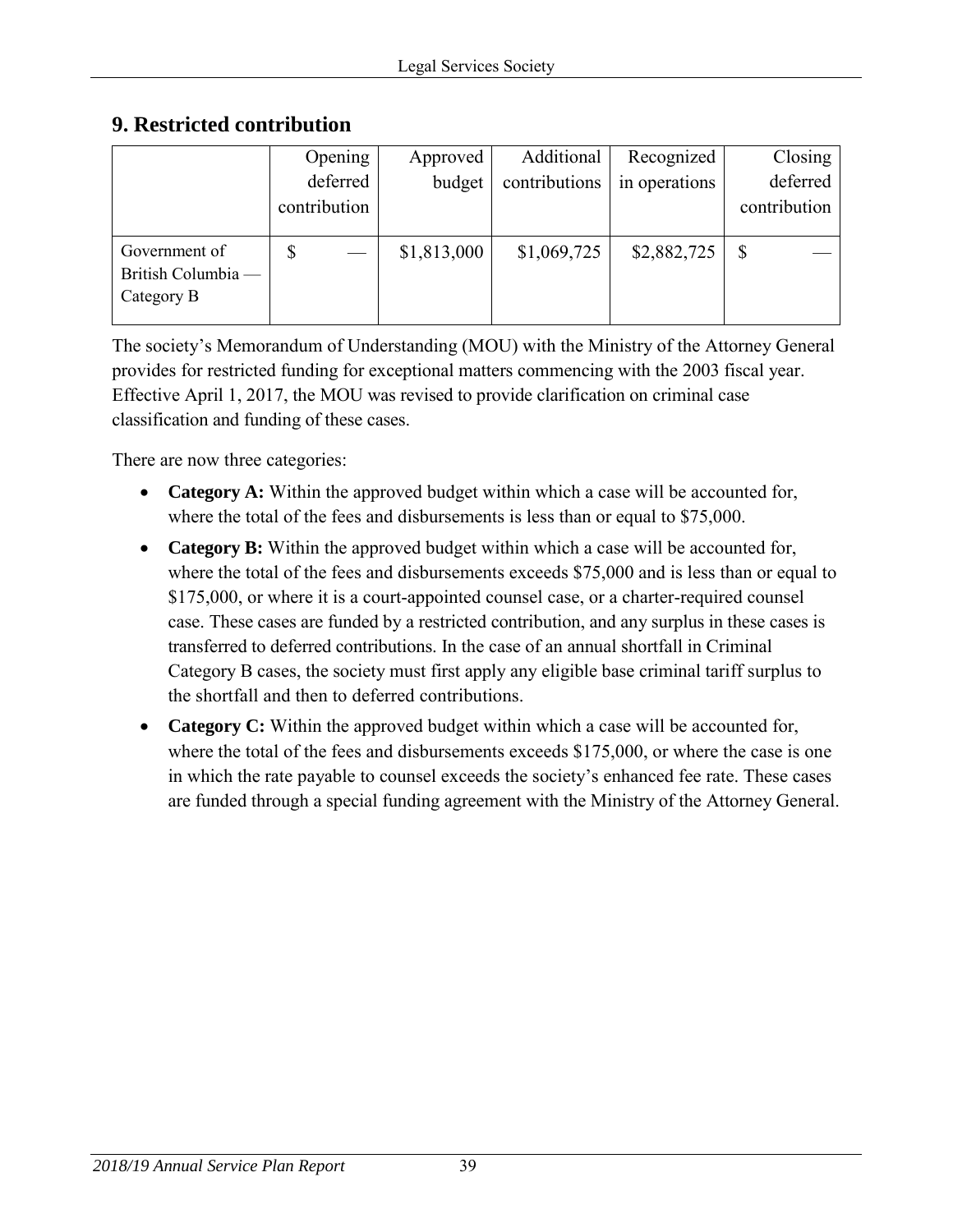# **10. Expenses by object**

|                                | 2019 Budget      | 2019 Actual      | 2018 Actual      |
|--------------------------------|------------------|------------------|------------------|
| Lawyer fees                    | \$<br>45,035,398 | \$<br>43,617,362 | \$<br>42,963,356 |
| Duty counsel fees              | 10,024,945       | 10,953,513       | 10,109,050       |
| Disbursements                  | 5,797,602        | 6,811,586        | 6,131,512        |
| <b>Total tariff costs</b>      | 60,857,945       | 61,382,461       | 59,203,918       |
| Salaries and benefits          | 18,008,482       | 15,544,658       | 12,938,505       |
| Grants and contracted services | 7,699,630        | 7,251,583        | 5,561,961        |
| Premises                       | 2,462,199        | 2,794,973        | 1,931,212        |
| Local agents                   | 1,820,500        | 1,782,907        | 1,768,587        |
| Computers                      | 1,207,848        | 2,486,414        | 1,924,010        |
| Office                         | 1,407,253        | 1,364,459        | 976,642          |
| Amortization                   | 786,000          | 2,338,959        | 790,671          |
| Loss from disposal             |                  |                  | 48,729           |
| Miscellaneous                  | 285,539          | 534,789          | 570,799          |
| Board expenses                 | 183,004          | 132,039          | 159,313          |
| Travel                         | 473,600          | 185,068          | 105,617          |
| <b>Total</b>                   | \$<br>95,192,000 | \$<br>95,798,310 | \$<br>85,979,964 |

The following is a summary of expenses by object:

# **11. Budgeted figures**

The operating budgeted figures, presented on a basis consistent with that used for actual results, were approved by the board of directors on February 21, 2018, and submitted to the Ministry of the Attorney General on February 21, 2018 and were approved on March 13, 2018.

# **12. Contractual obligations**

The society has the following contractual obligations:

|              | Premises leases  | Operating costs | Total            |
|--------------|------------------|-----------------|------------------|
| 2020         | \$<br>1,690,893  | \$<br>2,827,760 | \$<br>4,518,653  |
| 2021         | 1,771,042        | 1,489,901       | 3,260,943        |
| 2022         | 1,762,646        | 39,300          | 1,801,946        |
| 2023         | 1,747,576        | ___             | 1,747,576        |
| 2024         | 1,776,654        |                 | 1,776,654        |
| Thereafter   | 6,836,652        |                 | 6,836,652        |
| <b>Total</b> | \$<br>15,585,463 | \$<br>4,356,961 | \$<br>19,942,424 |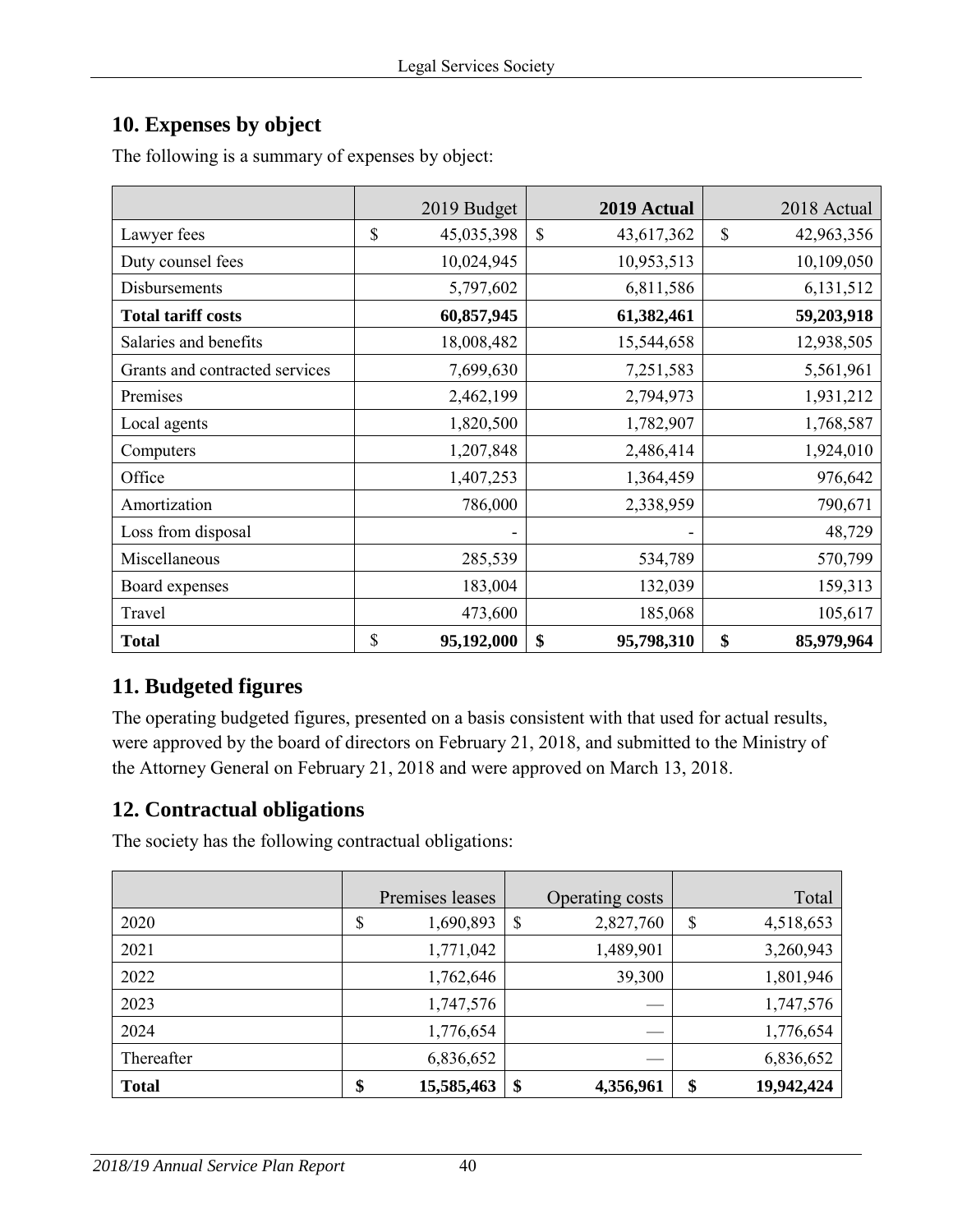At year-end, the liability for future costs of legal services to be performed beyond the fiscal year, for which the society is currently committed, is estimated by management to be approximately \$24.8 million. This estimate uses the same methodology as described in note 5 for tariff payables.

# **13. Related parties**

The society is related to the Province of British Columbia and its ministries, agencies, and Crown corporations. In this relationship, the province provided funding in the amount of \$88,572,462 (2018 — \$80,670,804), and the society is responsible for providing legal aid to individuals throughout British Columbia. At year-end, the province owed the society \$964,132  $(2018 - $3,115,312).$ 

Certain members of the board of directors provide tariff services to the society. These services are provided in the regular course of business under the same terms and conditions as other lawyers. The total amount paid for their services during the year was \$48,630 (2018 — \$40,106). All payments to board members are reviewed by the finance committee on a quarterly basis.

# **14. Economic dependence**

In 2018, the society received 92% (2018 — 95%) of its operating revenue from the Province of British Columbia.

# **15. Contingent liabilities**

The nature of the society's activities is such that there is usually pending or prospective litigation at any time against the society. With respect to claims at March 31, 2019, management believes the society has valid defences and appropriate insurance coverage in place. Accordingly, no provision has been made in these financial statements for any liability that may result. In the event that any of these claims are successful, management believes they will not have a material effect on the society's financial position.

## **16. Risk management**

### **Credit risk**

Credit risk is the risk of loss resulting from failure of an individual or group to honour their financial obligations. The society's accounts receivable are due primarily from government organizations and reputable organizations. The society's cash and investments are held at Canadian chartered banks and Canadian financial institutions, respectively. The society is not exposed to significant credit risk.

At year-end, there were no significant accounts receivable that were past due or impaired.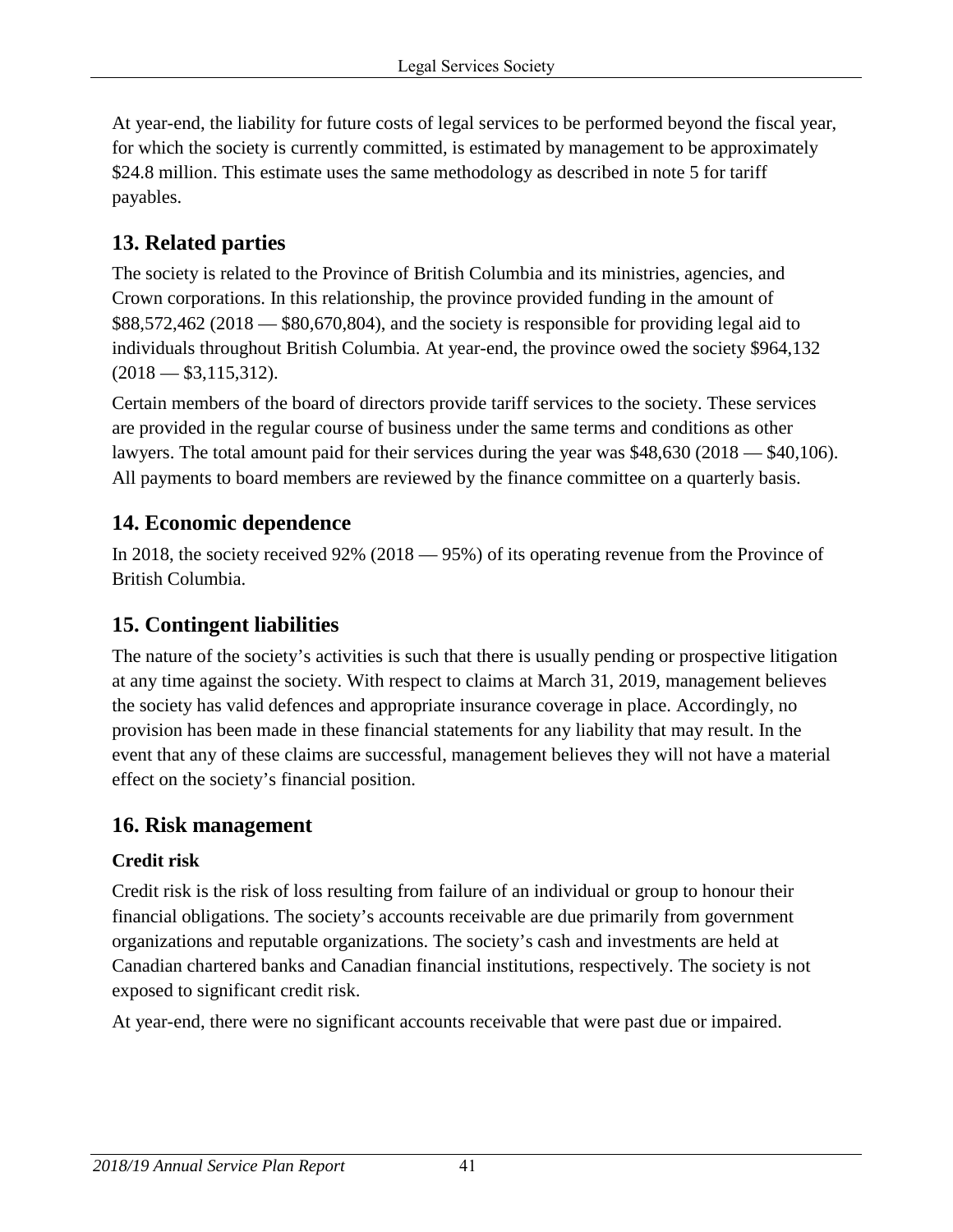## **Liquidity risk**

Liquidity risk is the risk that the society will not be able to meet its financial obligations as they fall due. The society's approach to managing liquidity risk is to ensure that it will have sufficient working capital and cash flow to fund operations and settle liabilities when due. Additionally, the society has a line of credit up to \$1.0 million with a Canadian chartered bank. The interest rate per annum is the bank's prime rate. At March 31, 2019, the society has \$nil drawn against this line (2018 — \$nil).

The maturity of the society's financial assets and liabilities as at year-end was as follows:

| 2019 |  |  |
|------|--|--|
|      |  |  |

|                                             | On demand |         | Up to 1 year |            | 1 to 3 years |           |              | <b>Total</b> |
|---------------------------------------------|-----------|---------|--------------|------------|--------------|-----------|--------------|--------------|
| <b>Financial assets</b>                     |           |         |              |            |              |           |              |              |
| Cash                                        | \$        | 201,446 | \$           |            | \$           |           | $\mathbb{S}$ | 201,446      |
| Investments                                 |           |         |              | 4,997,569  |              | 1,952,175 |              | 6,949,744    |
| Accounts receivable                         |           |         |              | 3,661,598  |              |           |              | 3,661,598    |
| <b>Total financial assets</b>               | \$        | 201,446 | \$           | 8,659,167  | \$           | 1,952,175 | \$           | 10,812,788   |
| <b>Liabilities</b>                          |           |         |              |            |              |           |              |              |
| Accounts payable and<br>accrued liabilities |           |         |              | 6,947,191  |              |           |              | 6,947,191    |
| Tariff accrual                              |           |         |              | 9,246,494  |              |           |              | 9,246,494    |
| Other liabilities                           |           |         |              | 836,837    |              |           |              | 836,837      |
| <b>Total liabilities</b>                    | \$        |         | \$           | 17,030,522 | \$           |           | \$           | 17,030,522   |

#### **2018**

|                                             | On demand |           | Up to 1 year |            | 1 to 3 years |           | <b>Total</b>     |
|---------------------------------------------|-----------|-----------|--------------|------------|--------------|-----------|------------------|
| <b>Financial assets</b>                     |           |           |              |            |              |           |                  |
| Cash                                        | \$        | 1,713,163 | \$           |            | $\mathbb{S}$ |           | \$<br>1,713,163  |
| Investments                                 |           |           |              | 5,390,193  |              | 4,583,994 | 9,974,187        |
| Accounts receivable                         |           |           |              | 4,277,824  |              |           | 4,277,824        |
| <b>Total financial assets</b>               | \$        | 1,713,163 | \$           | 9,668,017  | \$           | 4,583,994 | \$<br>15,965,174 |
| <b>Liabilities</b>                          |           |           |              |            |              |           |                  |
| Accounts payable and<br>accrued liabilities |           |           |              | 8,045,299  |              |           | 8,045,299        |
| Tariff accrual                              |           |           |              | 9,129,000  |              |           | 9,129,000        |
| Other liabilities                           |           |           |              | 877,184    |              |           | 877,184          |
| <b>Total liabilities</b>                    | \$        |           | \$           | 18,051,483 | \$           |           | \$<br>18,051,483 |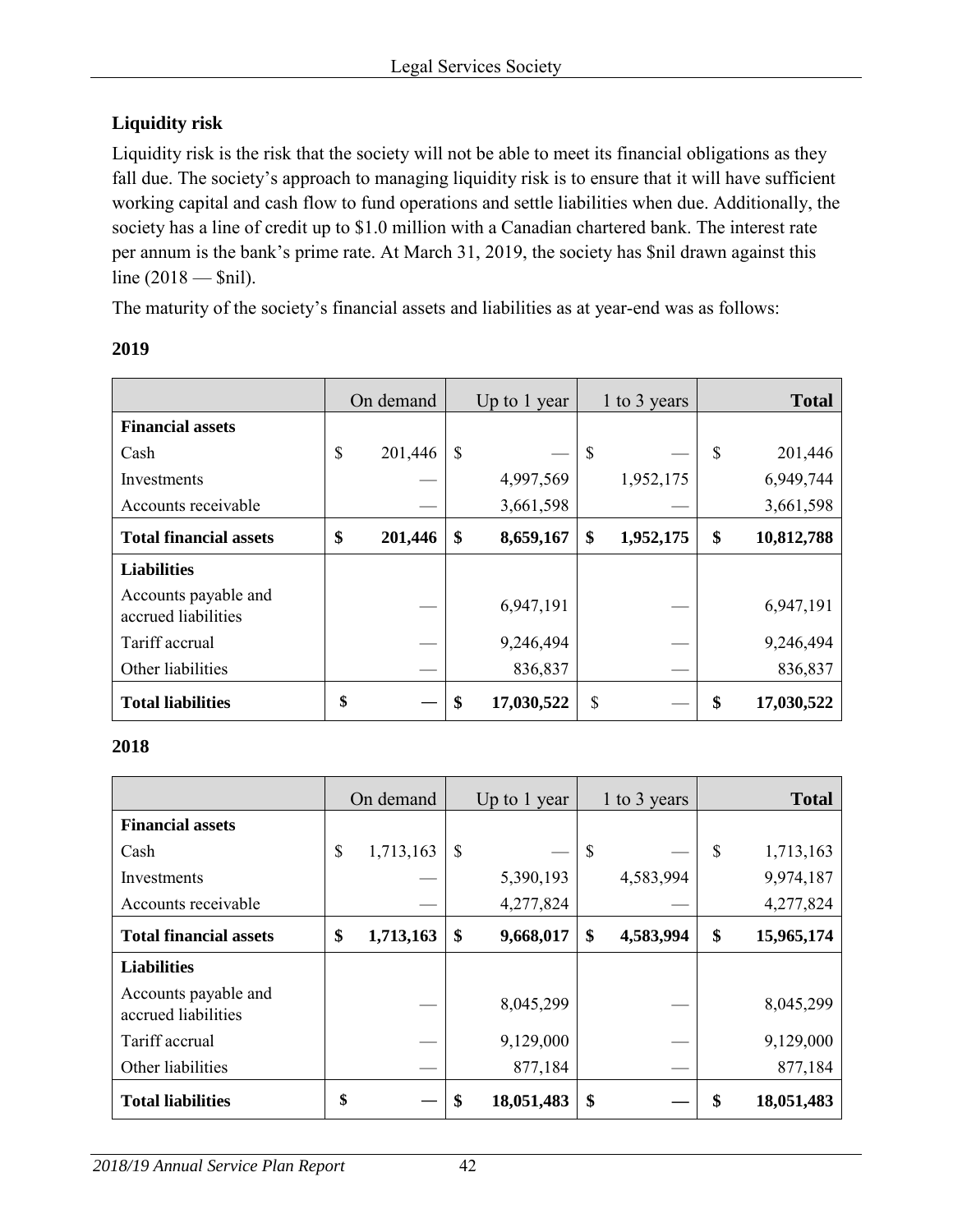### **Market risk**

Market risk comprises three types of risk: currency risk, interest rate risk, and other price risk.

### **(a) Currency risk**

Currency risk is the risk that the value of a financial instrument will fluctuate due to changes in foreign exchange rates. The society is not exposed to significant currency risk.

### **(b) Interest rate risk**

Interest rate risk is the risk that the society's investments will change in fair value due to future fluctuations in market interest rates. The fair value of the investments, and the income they generate, varies as market interest rates vary. All other financial instruments are non-interest bearing. The society mitigates this risk by monitoring interest rates.

### **(c) Other price risk**

Other price risk is the risk that the fair value or future cash flows of a financial instrument will fluctuate because of changes in market prices (other than those arising from interest rate risk or currency risk). The society is not exposed to significant other price risk.

## **17. Measurement uncertainty**

| <b>Program area</b>                      |     | Amount<br>reported | <b>Measurement</b><br>uncertainty | Range           |
|------------------------------------------|-----|--------------------|-----------------------------------|-----------------|
| Tariff accrual (note 5b)                 | Min | 9,246,494          | \$<br>(924, 649)                  | \$<br>8,321,845 |
|                                          | Max | 9,246,494          | \$<br>924,649                     | 10,171,143      |
| Tariff and transcript expenses (note 10) | Min | 61,382,461         | \$<br>(924, 649)                  | 60,457,812      |
|                                          | Max | 61,382,461         | \$<br>924,649                     | 62,307,110      |

Variability in the tariff accrual arises from the rate at which cases proceed and changes in the average cost per case. In management's opinion, the tariff accrual and corresponding tariff expenses could change within a range of +/-10%.

During the year ended March 31, 2019, the society engaged an independent actuarial firm to review the tariff accrual model. The review concluded that, in the aggregate, the tariff model remains appropriate for determining the amount to be accrued. The next review will be in January 2022, with the results reported in the March 31, 2022 financial statements.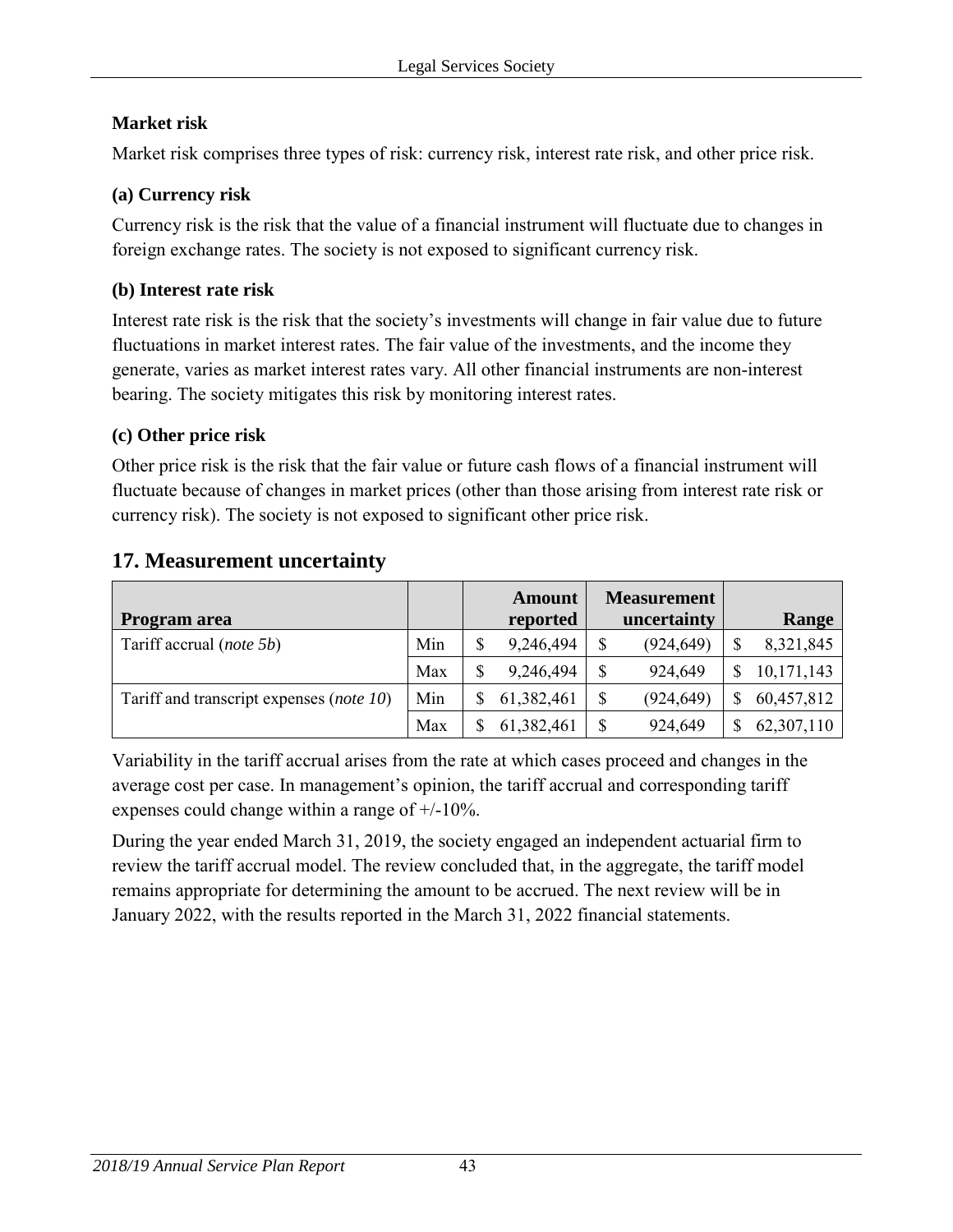# **Schedule 1 – Tangible Capital Assets**

### **Cost**

|                                  | Balance,<br>beginning<br>of year | 2019<br>Additions | 2019<br>Disposals | Balance,<br>end of year |
|----------------------------------|----------------------------------|-------------------|-------------------|-------------------------|
| Furniture                        | 1,107,829<br>\$                  | \$                | - \$              | \$<br>1,107,829         |
| Equipment                        | 646,498                          | 41,483            |                   | 687,981                 |
| Computer equipment               | 1,278,758                        |                   |                   | 1,278,758               |
| Computer software                | 2,345,547                        | 447,537           |                   | 2,793,084               |
| <b>Client Information System</b> | 5,811,214                        |                   |                   | 5,811,214               |
| Leasehold improvements           | 2,477,664                        | 1,866,296         |                   | 4,343,960               |
| <b>Total</b>                     | \$13,667,510                     | \$<br>2,355,316   | \$                | \$<br>16,022,826        |

#### **Accumulated amortization**

|                                  | Balance,<br>beginning of<br>year | 2019<br>Additions | 2019<br>Disposals | Balance,<br>end of year |
|----------------------------------|----------------------------------|-------------------|-------------------|-------------------------|
| Furniture                        | (1,024,178)<br>\$                | \$<br>(23, 730)   | \$                | (1,047,908)<br>\$       |
| Equipment                        | (543, 314)                       | (26, 414)         |                   | (569, 728)              |
| Computer equipment               | (1,003,279)                      | (58, 744)         |                   | (1,062,023)             |
| Computer software                | (2,210,955)                      | (85, 829)         |                   | (2, 296, 784)           |
| <b>Client Information System</b> | (1,355,347)                      | (2,072,875)       |                   | (3, 428, 222)           |
| Leasehold improvements           | (1,997,933)                      | (71, 367)         |                   | (2,069,300)             |
| <b>Total</b>                     | (8, 135, 006)<br>\$              | \$<br>(2,338,959) | \$                | (10, 473, 965)<br>S     |

#### **Net Book Value**

|                                  | 2019                | 2018            |
|----------------------------------|---------------------|-----------------|
| Furniture                        | 59,921<br>¢<br>Φ    | \$<br>83,651    |
| Equipment                        | 118,253             | 103,184         |
| Computer equipment               | 216,735             | 275,479         |
| Computer software                | 496,300             | 134,592         |
| <b>Client Information System</b> | 2,382,992           | 4,455,867       |
| Leasehold improvements           | 2,274,660           | 479,731         |
| <b>Total</b>                     | 5,548,861<br>¢<br>Œ | 5,532,504<br>\$ |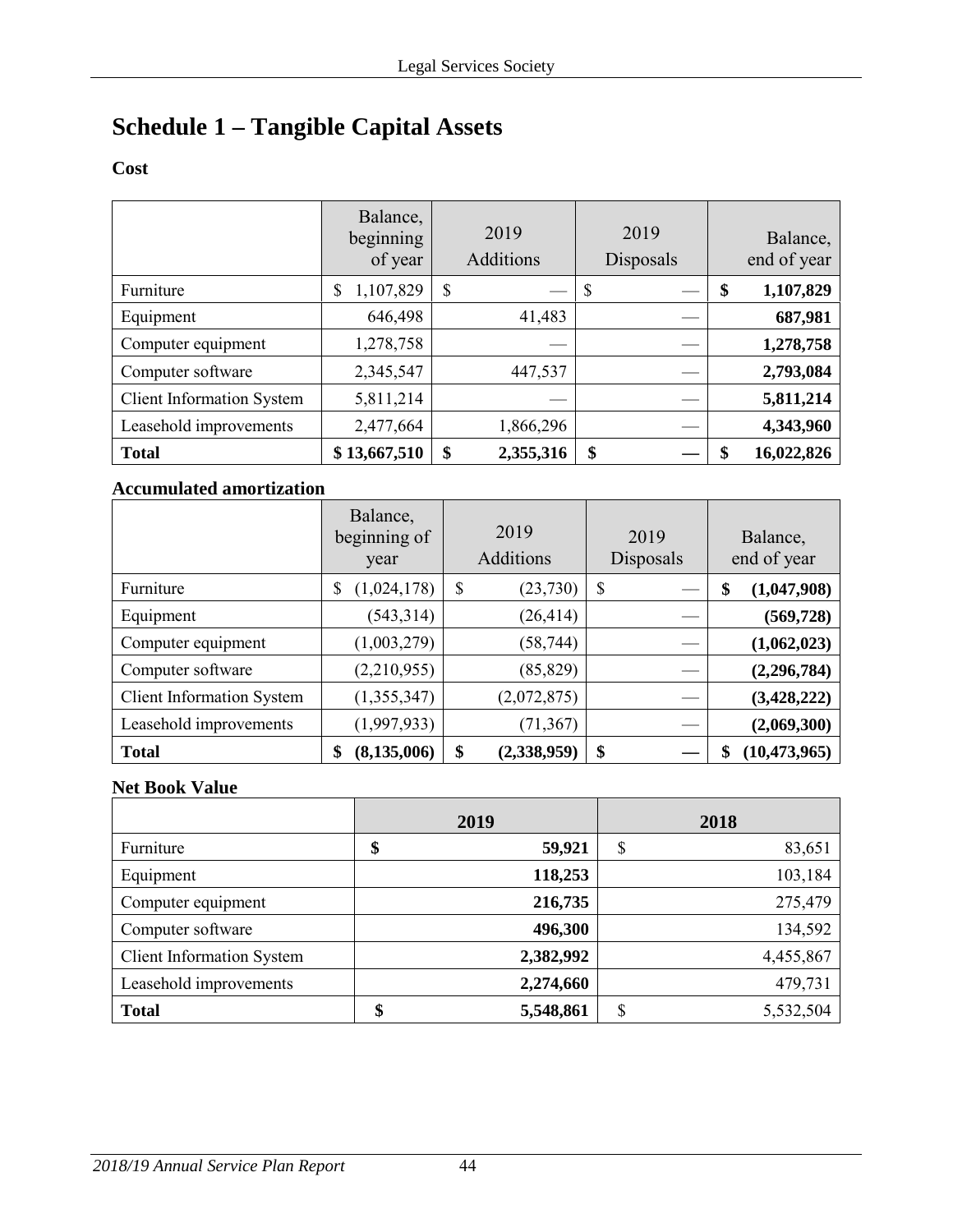# <span id="page-44-0"></span>**Appendix A – Additional Information**

# *Corporate Governance*

Board Governance:<https://lss.bc.ca/about/ourGovernance> Senior Management:<https://lss.bc.ca/about/ourExecutive>

# *Organizational Overview*

Mandate:<https://lss.bc.ca/about/ourMandate> Who We Are, and Our Vision, Mission, and Values:<https://lss.bc.ca/about> Legal Aid Services: [https://lss.bc.ca/legal\\_aid](https://lss.bc.ca/legal_aid) Legal Aid Locations: [https://lss.bc.ca/legal\\_aid/legalAidLocations](https://lss.bc.ca/legal_aid/legalAidLocations)

## *Contact Information*

Legal Services Society 400 – 510 Burrard Street Vancouver, BC V6C 3A8 604-601-6000 [legalaid.bc.ca](http://www.legalaid.bc.ca/)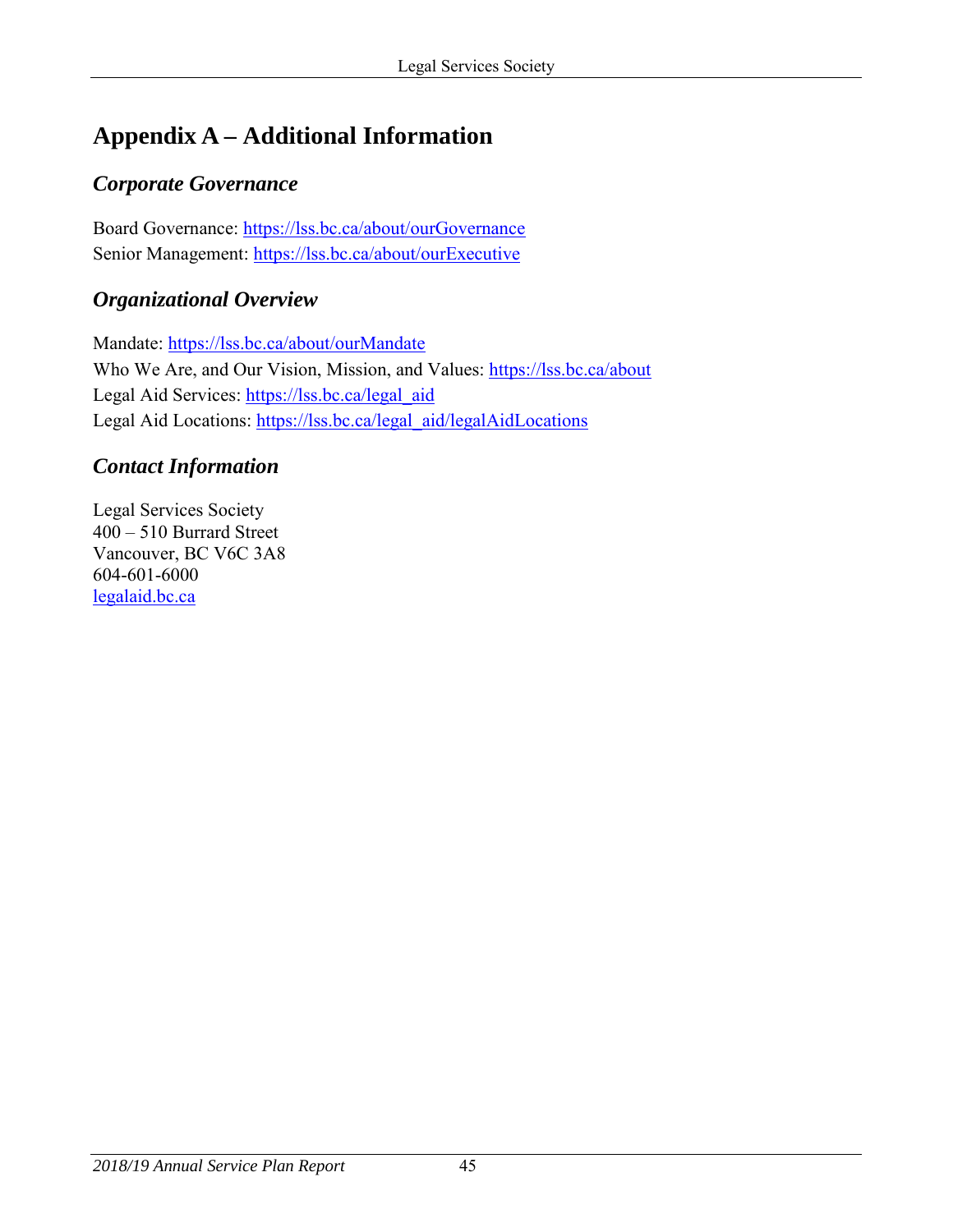|                                                                       | 2018/19   | 2017/18   | 2016/17   |
|-----------------------------------------------------------------------|-----------|-----------|-----------|
| Aboriginal community legal worker client assists                      | 496       | 1,338     | 1,269     |
| LIOW worker client assists                                            | 5,019     | 4,607     | 6,000     |
| PLEI publications distributed                                         | 101,522   | 155,431   | 77,428    |
| LSS website users                                                     | 207,923   | 188,967   | 206,972   |
| LSS website sessions                                                  | 396,120   | 378,346   | 418,770   |
| Family Law in BC website users                                        | 814,396   | 790,077   | 741,781   |
| Family Law in BC website sessions                                     | 1,135,983 | 1,219,761 | 1,461,186 |
| Aboriginal Legal Aid in BC website users                              | 14,275    | 11,233    | 12,352    |
| Aboriginal Legal Aid in BC website sessions                           | 18,642    | 15,131    | 16,091    |
| MyLawBC website users                                                 | 42,759    | 41,271    | 20,173    |
| MyLawBC website sessions                                              | 59,897    | 54,877    | 29,085    |
| Total intermediaries reached through LSS<br>workshops and conferences | 2,133     | 1,233     | 1,168     |
| Direct one-to-one client assists by community<br>partners             | 9,990     | 12,100    | 12,302    |

# <span id="page-45-0"></span>**Appendix B – Legal Information and Education Services**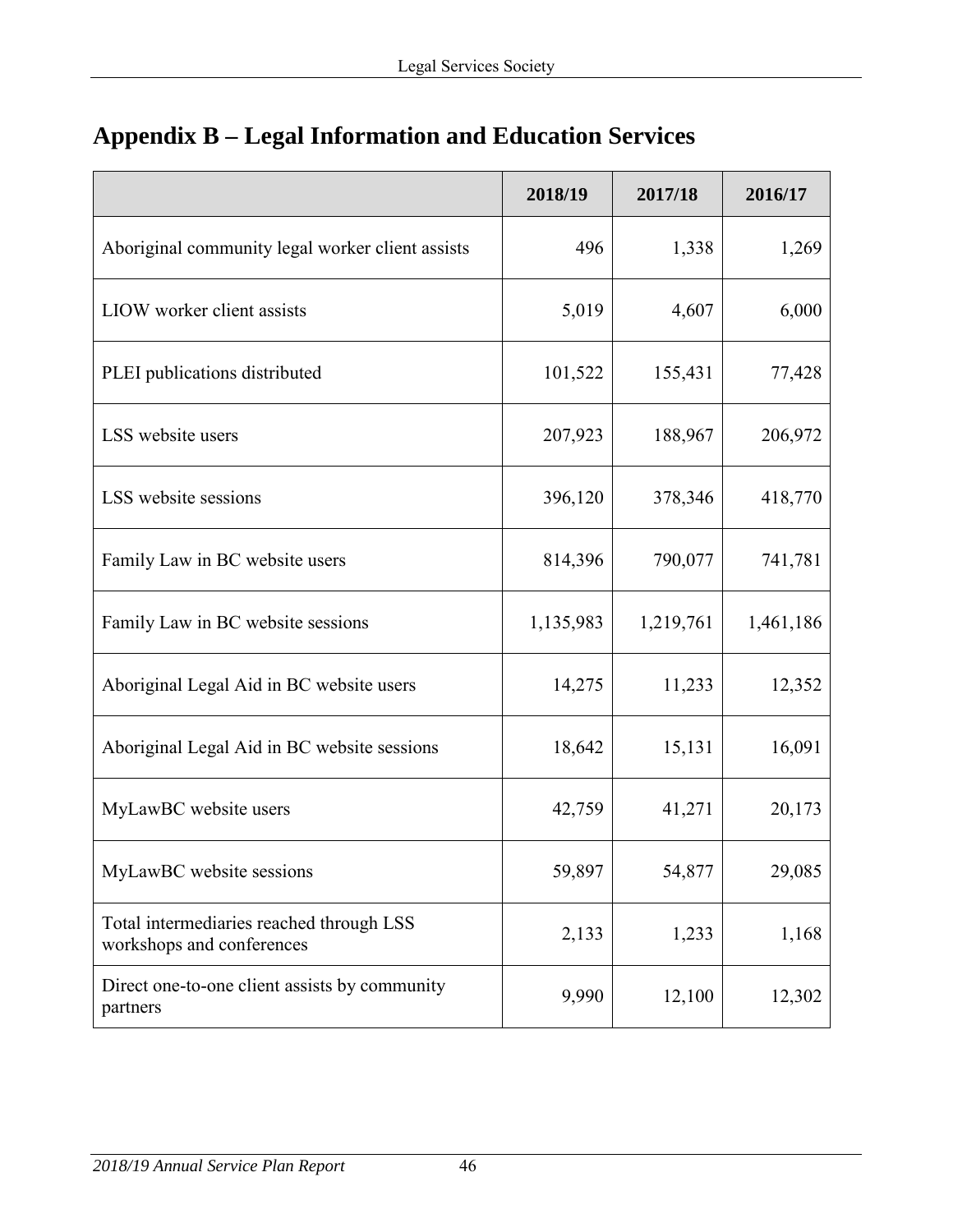# <span id="page-46-0"></span>**Appendix C – Other Performance Highlights**

The following tables show the number of individuals who applied for representation services (service requests) and the number of individuals who received a representation contract (contracts). The contract issued rate is the percent of applicants who received a contract. The consistency in demand for services shows that the public is aware of our services and can access them.

|                                                                                                                                                    | 2018/19             |           | 2017/18             |           | 2016/17             |           |  |  |
|----------------------------------------------------------------------------------------------------------------------------------------------------|---------------------|-----------|---------------------|-----------|---------------------|-----------|--|--|
| <b>Area of Law</b>                                                                                                                                 | Service<br>Requests | Contracts | Service<br>Requests | Contracts | Service<br>Requests | Contracts |  |  |
| Criminal                                                                                                                                           | 23,962              | 19,221    | 24,229              | 19,179    | 25,762              | 20,971    |  |  |
| Family                                                                                                                                             | 7,951               | 4,158     | 7,261               | 3,276     | 7,657               | 3,807     |  |  |
| CFCSA <sup>1</sup>                                                                                                                                 | 3,018               | 2,286     | 3,095               | 2,255     | 3,205               | 2,424     |  |  |
| Immigration                                                                                                                                        | 2,029               | 1,603     | 1,737               | 1,327     | 1,473               | 1,064     |  |  |
| Administrative<br>Appeals                                                                                                                          | 94                  | 15        | 112                 | 24        | 85                  | 20        |  |  |
| <b>Total</b>                                                                                                                                       | 37,054              | 27,283    | 36,434              | 26,061    | 38,182              | 28,286    |  |  |
| * All volumes in this table reflect both standard and appeal service requests and contracts.<br>المصطحب والمنافي ومواجئ والمتحول والمنافي المصاحبة |                     |           |                     |           |                     |           |  |  |

#### *Clients Served*

1 LSS provides services to eligible clients facing child protection issues under the CFCSA.

# *Contract Issued Rate*

| <b>Area of Law</b>            | 2018/19 | 2017/18 | 2016/17 |  |
|-------------------------------|---------|---------|---------|--|
| Criminal                      | 80%     | 79%     | 81%     |  |
| Family                        | 52%     | 45%     | 50%     |  |
| <b>CFCSA</b>                  | 78%     | 73%     | 76%     |  |
| Immigration                   | 79%     | 76%     | 72%     |  |
| <b>Administrative Appeals</b> | 16%     | 21%     | 24%     |  |

LSS offers a wide variety of advice services. These services help us support clients when they do not meet the eligibility requirements for legal representation. We make it easier for clients to access legal aid by providing advice phone lines and by situating duty counsel lawyers in courthouses. The following table shows the number of times we assisted clients through our various advice services.